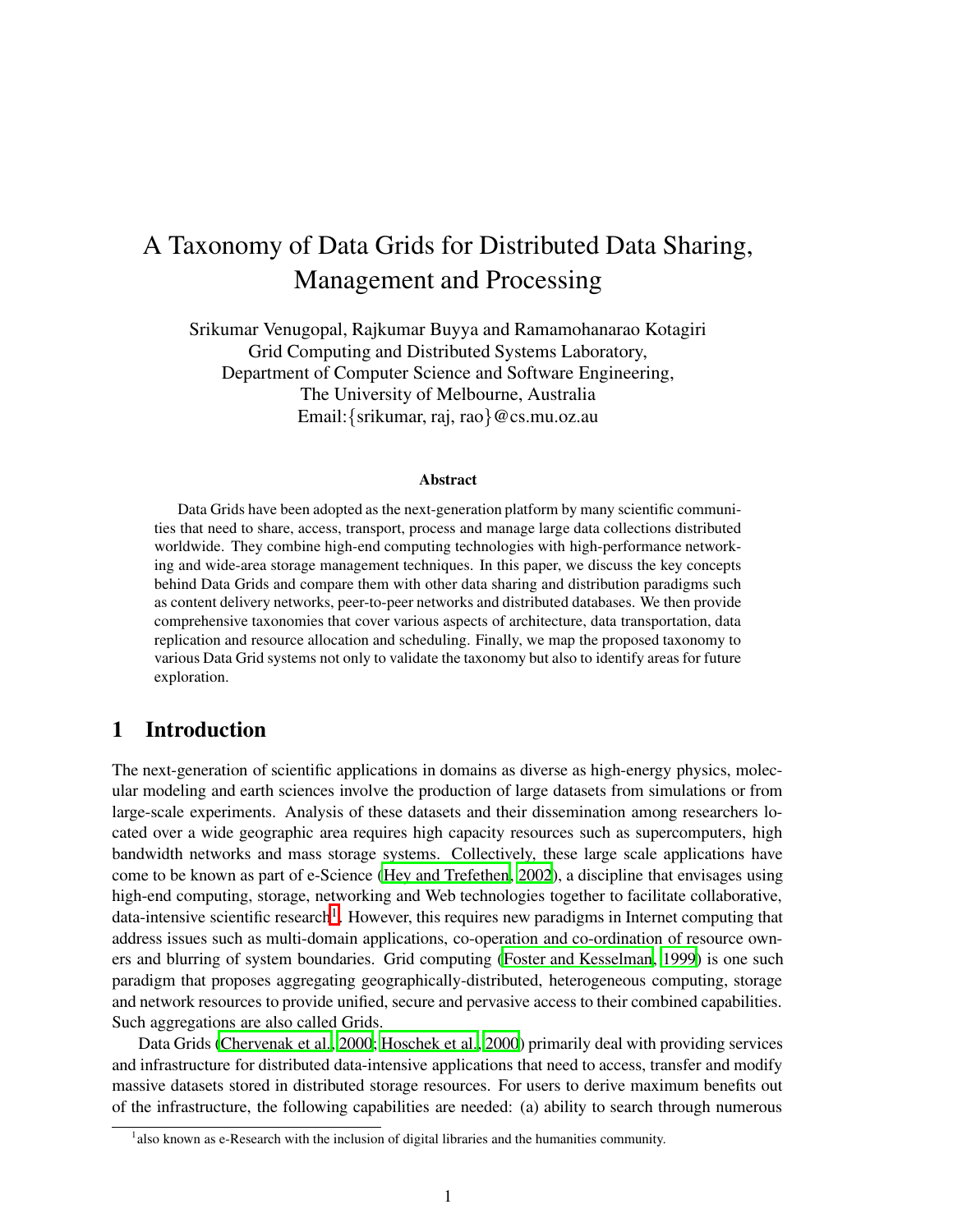available datasets for the required dataset and to discover suitable data resources for accessing the data, (b) ability to transfer large-sized datasets between resources in as short a time as possible, (c) ability for users to manage multiple copies of their data, (d) ability to select suitable computational resources and process data on them and (e) ability to manage access permissions for the data. Content delivery networks, peer-to-peer file-sharing networks and distributed databases are some of the other paradigms with similar requirements for supporting a distributed data-intensive infrastructure. In the next section, we provide a general overview and systematic characterization of Data Grids and a thorough examination of their differences from the distributed data-intensive mechanisms mentioned before.

The rapid emergence of Data Grids in scientific and commercial settings has led to a variety of systems offering solutions for dealing with distributed data-intensive applications. Unfortunately, this has also led to difficulty in evaluating these solutions because of the confusion in pinpointing their exact target areas. The taxonomy provided in section [3](#page-14-0) breaks down the overall research in Data Grids into specialised areas and categorizes each of them in turn. The following section, section [4](#page-26-0) then surveys some representative projects and publications and classifies them according to the taxonomy.

A few studies have investigated and surveyed Grid research in the recent past. [Krauter](#page-54-0) et al. [\(2002](#page-54-0)) present a taxonomy of various Grid resource management systems that focuses on the general resource management architectures and scheduling policies. Specifically for Data Grids, Bunn and [Newman](#page-49-0) [\(2003](#page-49-0)) provide an extensive survey of projects in High Energy Physics while Qin and [Jiang](#page-56-0) [\(2003](#page-56-0)) produce a compilation that concentrates more on the constituent technologies. Moore and [Merzky](#page-55-0) [\(2002](#page-55-0)) identify functional requirements (features and capabilities) and components of a persistent archival system. In contrast to these papers, [Finkelstein](#page-51-0) et al. [\(2004](#page-51-0)) spell out requirements for Data Grids from a software engineering perspective and elaborate on the impact that these have on architectural choices. A similar characterisation has been performed by [Mattmann](#page-55-1) et al. [\(2005](#page-55-1)). The work in this paper, however, concentrates on issues pertaining to all data-intensive application environments including Data Grids. It provides a more detailed and complete understanding of Data Grids and its underlying technologies through multiple perspectives including resource allocation, data management and user requirements.

The main objective of this paper, therefore, is to delineate very clearly the uniqueness of Data Grids from other similar paradigms and provide a basis for categorising present and future developments in this area. This paper also aims to provide readers with an understanding of the essential concepts of this rapidly changing research area and helps them identify important and outstanding issues for further investigation.

# <span id="page-1-0"></span>**2 Overview**

### **2.1 Terms and Definitions**

A data intensive computing environment consists of applications that produce, manipulate or analyse data in the range of hundreds of MegaBytes (MB) to PetaBytes (PB) and beyond [\(Moore](#page-55-2) et al., [1998\)](#page-55-2). The data is organised as collections or *datasets* and are typically stored on mass storage systems (also called *repositories*) such as tape libraries or disk arrays. The datasets are accessed by users in different locations who may create local copies or *replicas* of the datasets to reduce latencies involved in wide-area data transfers and therefore, improve application performance. A replica may be a complete or a partial copy of the original dataset. A *replica management system* or *data replication mechanism* allows users to create, register and manage replicas and may also update the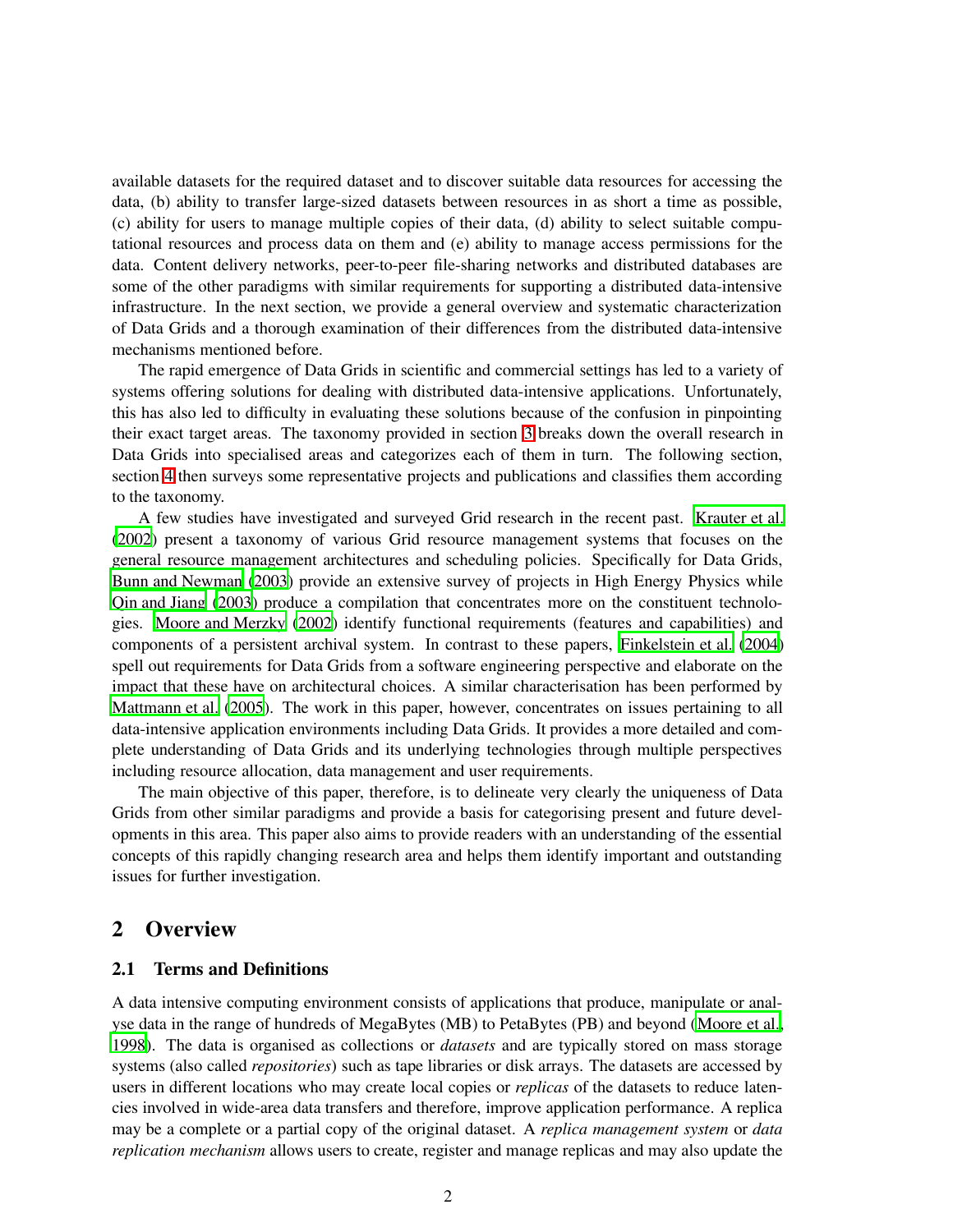replicas if the original datasets are modified. The system may also create replicas on its own guided by *replication strategies* that take into account current and future demand for the datasets, locality of requests and storage capacity of the repositories. *Metadata*, or "data about data", is information that describes the datasets and could consist of attributes such as name, time of creation, size on disk and time of last modification. Metadata may also contain specific information such as details of the process that produced the data. A *replica catalog* contains information about locations of datasets and associated replicas and the metadata associated with these datasets. Users query the catalog using metadata attributes to conduct operations such as locating the nearest replica of a particular dataset.

In the context of Grid computing, any hardware or software entity such as supercomputers, storage systems or applications that are shared between users of a Grid is called a *resource*. However, for the rest of this paper and unless otherwise stated, the term resource means hardware such as computers or storage systems. Resources are also *nodes* in the network and hence, we use these terms interchangeably. The network-enabled capabilities of the resources that can be invoked by users, applications or other resources are called *services*.

#### **2.2 Data Grids**

A Data Grid provides services that help users discover, transfer and manipulate large datasets stored in distributed repositories and also, create and manage copies of these datasets. At the minimum, a Data Grid provides two basic functionalities: a high-performance, reliable data transfer mechanism, and a scalable replica discovery and management mechanism [\(Chervenak](#page-50-0) et al., [2000\)](#page-50-0). Depending on application requirements, various other services need to be provided. Examples of such services include consistency management for replicas, metadata management and data filtering and reduction mechanism. All operations in a Data Grid are mediated by a security layer that handles authentication of entities and ensures conduct of only authorized operations.

Another aspect of a Data Grid is to maintain shared collections of data distributed across administrative domains. These collections are maintained independent of the underlying storage systems and are able to include new sites without major effort. More importantly, it is required that the data and information associated with data such as metadata, access controls and version changes be preserved even in the face of platform changes. These requirements lead to the establishment of persistent archival storage [\(Moore](#page-55-3) et al., [2005](#page-55-3)).

Figure [1](#page-3-0) shows a high-level view of a worldwide Data Grid consisting of computational and storage resources in different countries that are connected by high speed networks. The thick lines show high bandwidth networks linking the major centres and the thinner lines are lower capacity networks that connect the latter to their subsidiary centres. The data generated from an instrument, experiment or a network of sensors is stored in its principal storage site and is transferred to the other storage sites around the world on request through the data replication mechanism. Users query their local replica catalog to locate datasets that they require. If they have been granted the requisite rights and permissions, the data is fetched from the repository local to their area, if it is present there; otherwise it is fetched from a remote repository. The data may be transmitted to a computational site such as a cluster or a supercomputer facility for processing. After processing, the results may be sent to a visualisation facility, a shared repository or to the desktops of the individual users.

A Data Grid, therefore, provides a platform through which users can access aggregated computational, storage and networking resources to execute their data-intensive applications on remote data. It promotes a rich environment for users to analyse data, share the results with their collabora-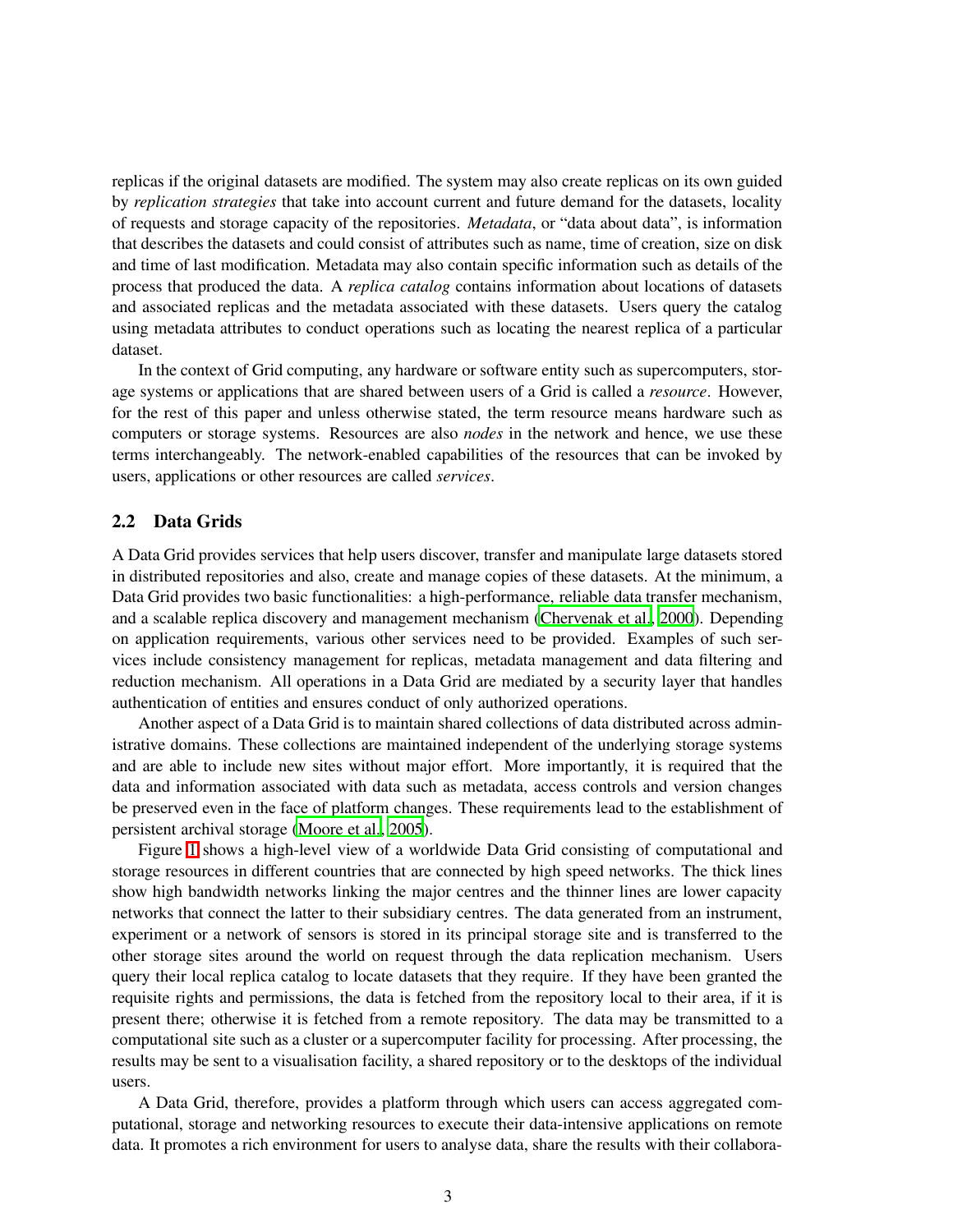

<span id="page-3-0"></span>Figure 1: A High-Level view of a Data Grid.

tors and maintain state information about the data seamlessly across institutional and geographical boundaries. Often cited examples for Data Grids are the ones being set up for analysing the huge amounts of data that will be generated by the CMS (Compact Muon Solenoid), ATLAS (A Toroidal LHC AppratuS), ALICE (A Large Ion Collider Experiment) and LHCb (LHC beauty) experiments at the Large Hadron Collider (LHC) [\(Lebrun](#page-54-1), [1999](#page-54-1)) at CERN when they will begin production in 2007. These Data Grids will involve thousands of physicists spread over hundreds of institutions worldwide and will be replicating and analysing terabytes of data daily.

Resources in a Grid are heterogeneous in terms of operating environments, capability and availability and are under the control of their own local administrative domains. These domains are autonomous and retain the rights to grant users access to the resources under their control. Therefore, Grids are concerned with issues such as: sharing of resources, authentication and authorization of entities, and resource management and scheduling for efficient and effective use of available resources. Naturally, Data Grids share these general concerns, but have their own unique set of characteristics and challenges listed below:

- *Massive Datasets:* Data-intensive applications are characterised by the presence of large datasets of the size of Gigabytes (GB) and beyond. For example, the CMS experiment at the LHC is expected to produce 1 PB  $(10^{15}$  bytes) of RAW data and 2 PB of event summary data (ESD) annually when it begins production [\(Holtman](#page-53-1) et al., [2001](#page-53-1)). Resource management within Data Grids therefore extends to minimizing latencies of bulk data transfers, creating replicas through appropriate replication strategies and managing storage resources.
- *Shared Data Collections:* Resource sharing within Data Grids also includes, among others, sharing distributed data collections. For example, participants within a scientific collaboration would want to use the same repositories as sources for data and for storing the outputs of their analyses.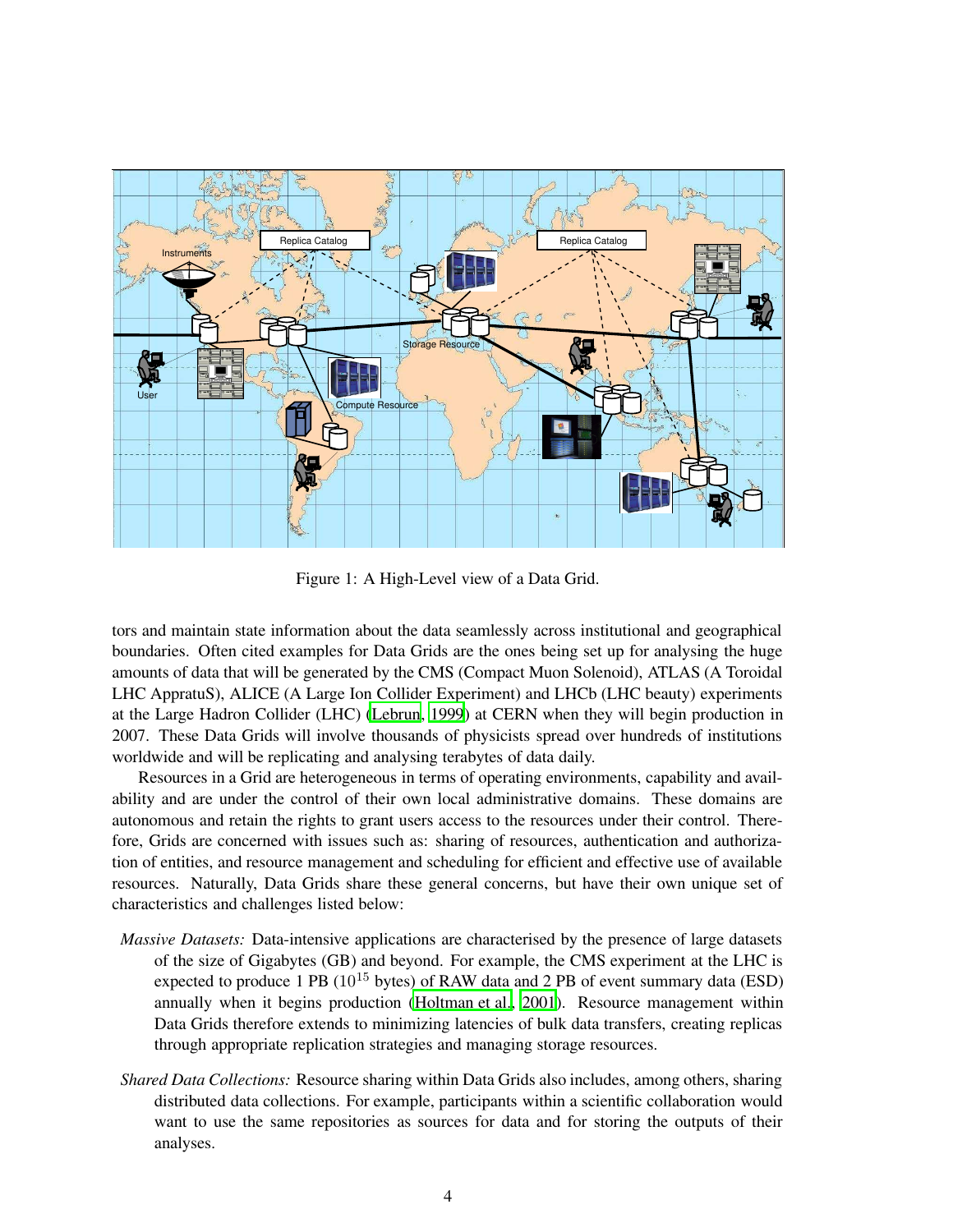- *Unified Namespace:* The data in a Data Grid share the same logical namespace in which every data element has a unique logical filename. The logical filename is mapped to one or more physical filenames on various storage resources across a Data Grid.
- *Access Restrictions:* Users might wish to ensure confidentiality of their data or restrict distribution to close collaborators. Authentication and authorization in Data Grids involves coarse to fine-grained access controls over shared data collections.

However, certain characteristics of Data Grids are specific to the applications for which they are created. For example, for astrophysics or high energy physics experiments, the principal instrument such as a telescope or a particle accelerator is the single site of data generation. This means that all data is written at a single site, and then replicated to other sites for read access. Updates to the source are propagated to the replicas either by the replication mechanism or by a separate consistency management service.

A lot of challenges in Grid computing revolve around providing access to different types of resources. Foster, Kesselman and Tuecke [\(2001](#page-52-2)) have proposed a Grid architecture for resource sharing among different entities based around the concept of *Virtual Organizations (VOs)*. A VO is formed when different organisations pool resources and collaborate in order to achieve a common goal. A VO defines the resources available for the participants and the rules for accessing and using the resources and the conditions under which the resources may be used. Resources here are not just compute, storage or network resources, they may also be software, scientific instruments or business data. A VO also provides protocols and mechanisms for applications to determine the suitability and accessibility of available resources. In practical terms, a VO may be created using mechanisms such as Certificate Authorities (CAs) and trust chains for security, replica management systems for data organisation and retrieval and centralised scheduling mechanisms for resource management.

The existence of VOs impacts the design of Data Grid architectures in many ways. For example, a VO may be stand alone or may be composed of a hierarchy of regional, national and international VOs. In the latter case, the underlying Data Grid may have a corresponding hierarchy of repositories and the replica discovery and management system will be structured accordingly. More importantly, sharing of data collections is guided by the relationships that exist between the VOs that own each of the collections. In subsequent sections, we will look at how Data Grids are differentiated by such design choices and how these affect underlying technologies.

### **2.3 Layered Architecture**

The components of a Data Grid can be organised in a layered architecture as shown in Figure [2.](#page-5-0) This architecture follows from similar definitions given by [Foster](#page-52-2) et al. [\(2001](#page-52-2)) and [Baker](#page-49-1) et al. [\(2002](#page-49-1)). Each layer builds on the services offered by the lower layer in addition to interacting and co-operating with components and the same level (eg. Resource broker invoking VO tools). We can describe the layers from bottom to top as below:

- *Grid Fabric*: Consists of the distributed computational resources (clusters, supercomputers), storage resources (RAID arrays, tape archives) and instruments (telescope, accelerators) connected by high-bandwidth networks. Each of the resources runs system software such as operating systems, job submission and management systems and relational database management systems (RDBMS).
- *Communication*: Consists of protocols used to query resources in the Grid Fabric layer and to conduct data transfers between them. These protocols are built on core communication pro-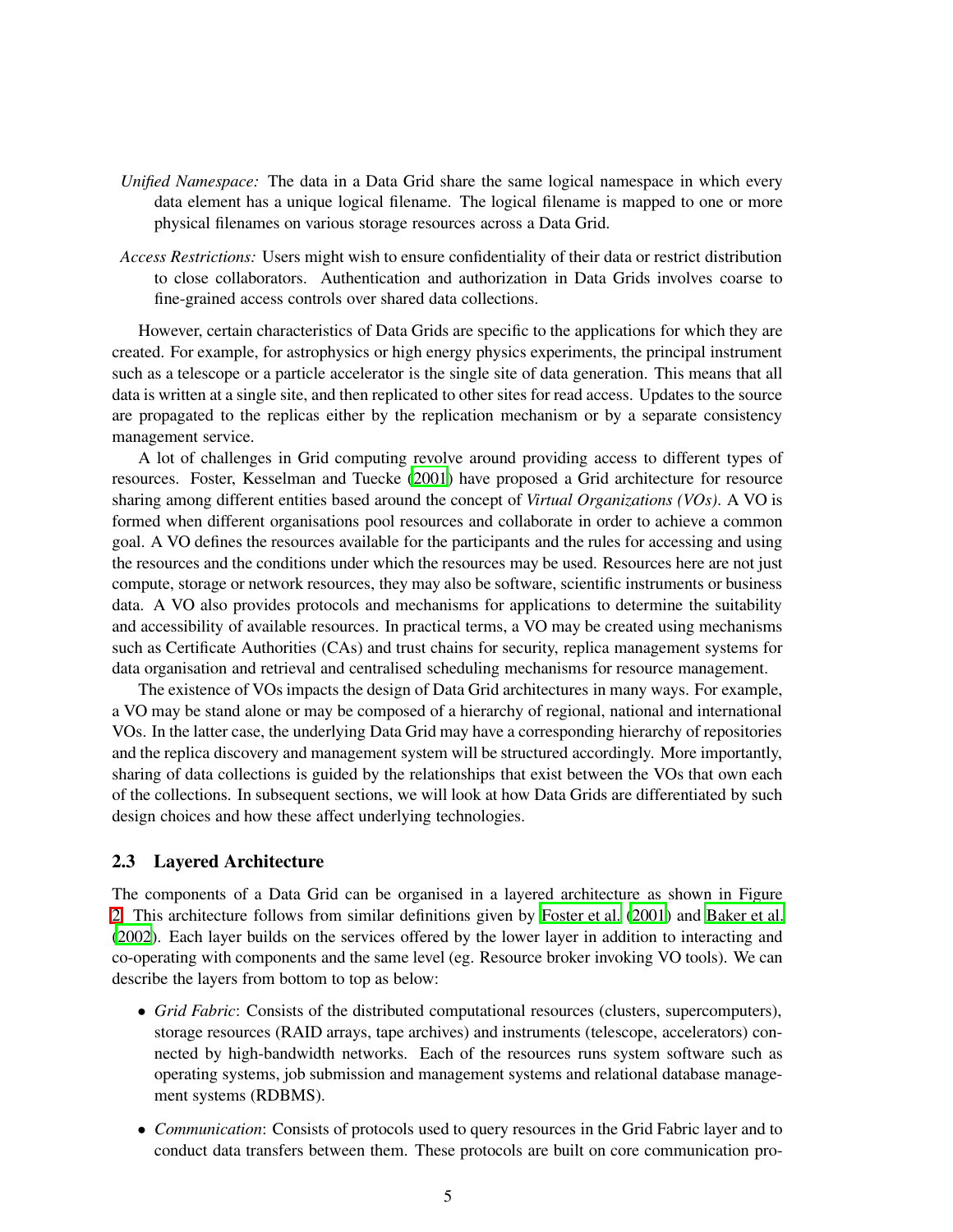

<span id="page-5-0"></span>Figure 2: A Layered Architecture.

tocols such as TCP/IP and authentication protocols such as PKI (Public Key Infrastructure), passwords or SSL (Secure Sockets Layer). The cryptographic protocols allow verification of users' identities and ensure security and integrity of transferred data. These security mechanisms form part of the Grid Security Infrastructure (GSI) [\(Foster](#page-52-3) et al., [1998](#page-52-3)). File transfer protocols such as GridFTP (Grid File Transfer Protocol), among others, provide services for efficient transfer of data between two resources on the Data Grid. Application-specific overlay structures provide efficient search and retrieval capabilities for distributed data by maintaining distributed indexes.

- *Data Grid Services*: Provides services for managing and processing data in a Data Grid. The core level services such as replication, data discovery and job submission provide transparent access to distributed data and computation. User-level services such as resource brokering (selection of resources for a user based on his requirements) and replica management provide mechanisms that allow for efficient resource management hidden behind inituitive commands and APIs (Application Programming Interfaces). VO tools provide easy way to perform functions such as adding new resources to a VO, querying the existing resources and managing users' access rights.
- *Applications*: Specific services cater to users by invoking services provided by the layers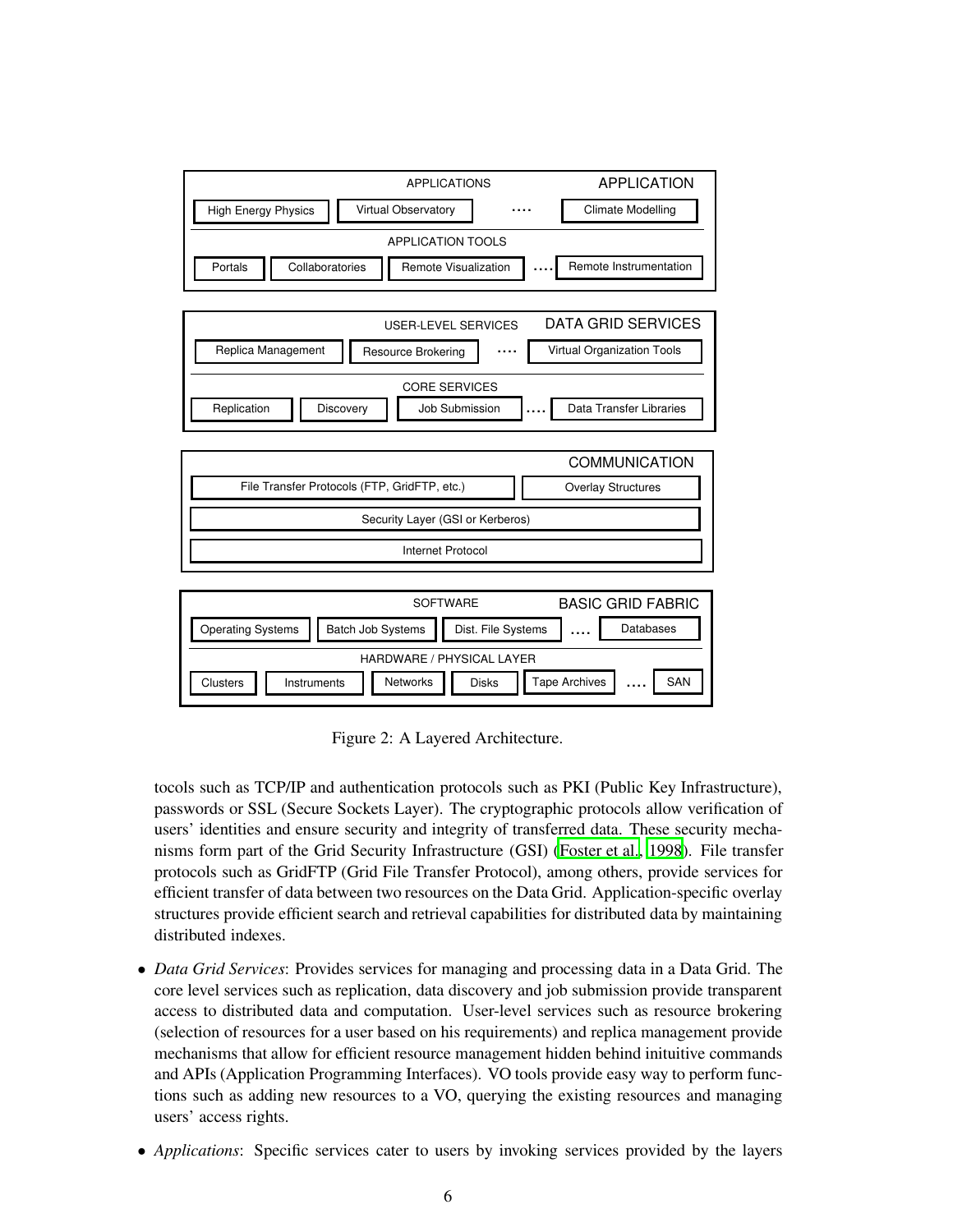below and customising them to suit the target domains such as high energy physics, biology and climate modelling. Each domain provides a familiar interface and access to services such as visualisation. Portals are web interfaces that provide single-point access to available VO services and domain-specific applications and tools. Collaboratories [\(Kouzes](#page-54-2) et al., [1996](#page-54-2)) have similar intent and also provide applications that allow users to conduct joint operations with their colleagues.

The security layer and Data Grid services provide applications uniform access to resources in the Fabric layer while abstracting out much of the inherent complexity and heterogeneity. Formation of VOs requires interoperability between the resources and components that are provided by different participants. This motivates the use of standard protocols and service interfaces for information exchange among VO entities. Service interfaces themselves have to be separated from implementation details and have to be described in language- and platform-independent format. Realization of these requirements have led the Grid computing research community, through forums such as Global Grid Forum (GGF), to adopt a new Open Grid Services Architecture (OGSA) [\(Foster](#page-52-4) et al., [2002](#page-52-4)) that is based on the emerging *Web services* paradigm. Web services are self-contained, stateless components that use standard mechanisms for representation and exchange of data. OGSA builds on Web service properties such as vendor and platform neutral service definition using XML (eXtensible Markup Language) [\(Bray](#page-49-2) et al., [2004](#page-49-2)) and standard communication protocols such as SOAP (Simple Object Access Protocol) to create *Grid services*. Grid services are standardized Web service interfaces that provide Grid capabilities in a secure, reliable and stateful manner. Grid services may also be potentially transient and service instances support service lifetime management and state notification. OGSA utilizes standard Web service mechanisms for discovering and invoking Grid services.

The OGSA Data Services [\(Foster](#page-52-5) et al., [2003](#page-52-5)) deal with accessing and managing data resources in a Grid environment. A *data service* implements one or more of a set of basic interfaces that describe the data and provide operations to manipulate it. The same data can be represented in many ways by different data services that implement different set of operations and data attributes. This abstract view of data created by a data service is termed *data virtualisation*. Subsequent efforts through the Data Access and Integration Services Working Group (DAIS-WG) at GGF have produced a set of more concrete standards [\(Antonioletti](#page-49-3) et al., [2005](#page-49-3)) for representing data through services. While these standards provide the consumers of these services the advantage of being isolated from the inner workings of Data Grids, the actual work of transferring and managing data is done by the underlying or core mechanisms such as data transport, data replication and resource management. The taxonomy section focuses on these core mechanisms as these define the capabilities of a Data Grid.

# **2.4 Related Data-Intensive Research Paradigms**

Three related distributed data-intensive research areas that share similar requirements, functions and characteristics are described below. These have been chosen because of the similar properties and requirements that they share with Data Grids.

### **2.4.1 Content Delivery Network**

A Content Delivery Network (CDN) [\(Davison](#page-51-1), [2001](#page-51-1); [Dilley](#page-51-2) et al., [2002\)](#page-51-2) consists of a "collection of (non-origin) servers that attempt to offload work from origin servers by delivering content on their behalf" [\(Krishnamurthy](#page-54-3) et al., [2001](#page-54-3)). That is, within a CDN, client requests are satisfied from other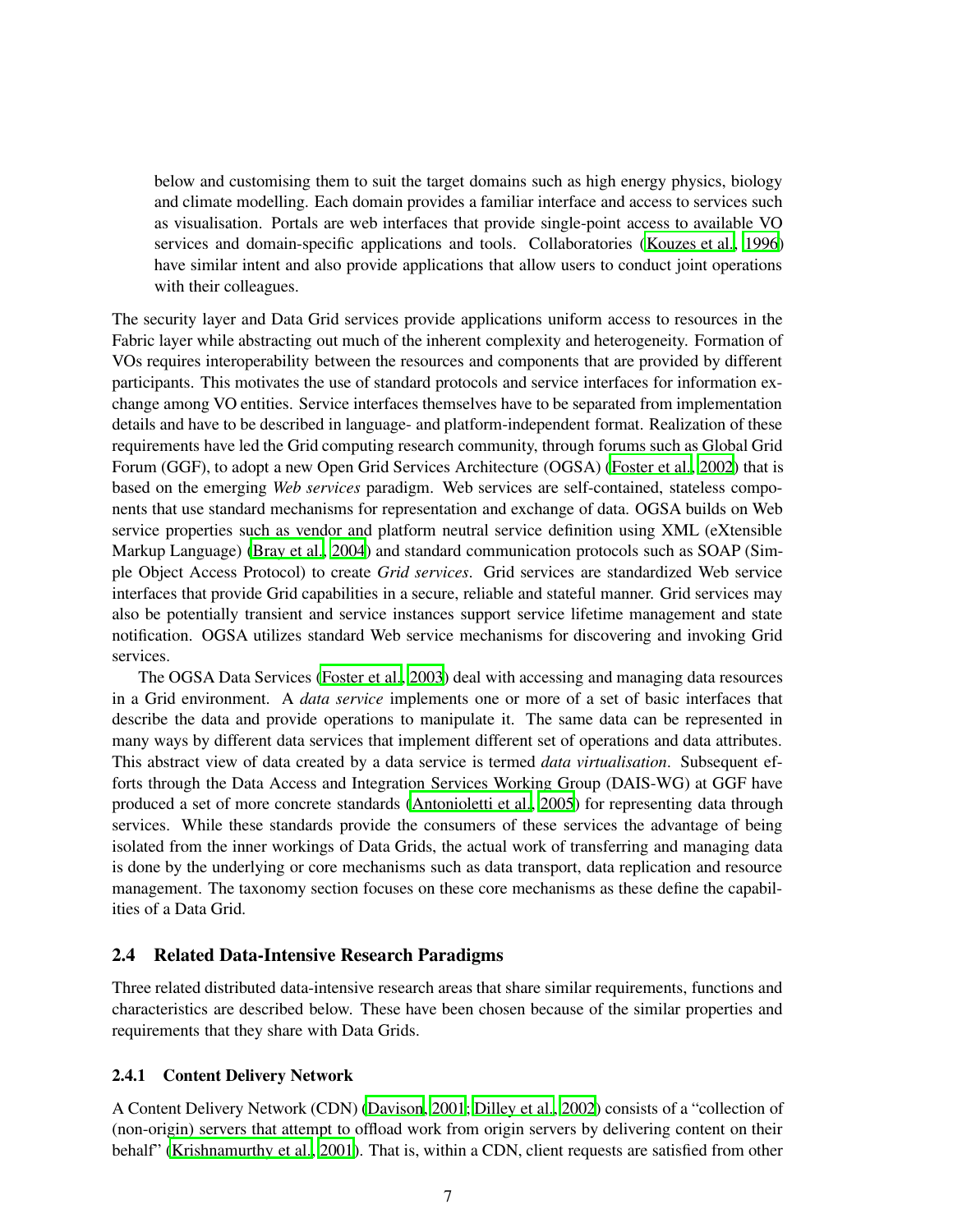servers distributed around the Internet (also called edge servers) that cache the content originally stored at the source (origin) server. A client request is rerouted from the main server to an available server closest to the client likely to host the content required [\(Dilley](#page-51-2) et al., [2002](#page-51-2)). This is done by providing a DNS (Domain Name System) server that resolves the client DNS request to the appropriate edge server. If the latter does not have the requested object then it retrieves the data from the origin server or another edge server. The primary aims of a CDN are, therefore, load balancing to reduce effects of sudden surges in requests, bandwidth conservation for objects such as media clips and reducing the round-trip time to serve the content to the client. CDNs are generally employed by Web content providers and commercial providers such as Akamai Inc., Speedera Inc. and IntelliDNS Inc. have built dedicated infrastructure to serve multiple clients. However, CDNs haven't gained wide acceptance for data distribution because of the restricted model that they follow. Also, current CDN infrastructures are proprietary in nature and owned completely by the providers.

### **2.4.2 Peer-to-Peer Network**

Peer-to-peer (P2P) networks [\(Oram](#page-55-4), [2001\)](#page-55-4) are formed by ad hoc aggregation of resources to form a decentralised system within which each peer is autonomous and depends on other peers for resources, information and forwarding requests. The primary aims of a P2P network are: to ensure scalability and reliability by removing the centralised authority, to ensure redundancy, to share resources and to ensure anonymity. An entity in a P2P network can join or leave anytime and therefore, algorithms and strategies have to be designed keeping in mind the volatility and requirements for scalability and reliability. P2P networks have been designed and implemented for many target areas such as compute resource sharing (e.g. SETI@Home [\(Anderson](#page-49-4) et al., [2002](#page-49-4)), Compute Power Market (Buyya and [Vazhkudai,](#page-49-5) [2001\)](#page-49-5)), content and file sharing (Napster, Gnutella, Kazaa [\(Choon-Hoong](#page-50-1) et al., [2005](#page-50-1))) and collaborative applications such as instant messengers (Jabber (Jabber [Project](#page-53-2), [2005\)](#page-53-2)). [Milojicic](#page-55-5) et al. [\(2002](#page-55-5)) present a detailed taxonomy and survey of peerto-peer systems. Here we are concerned mostly with content and file-sharing P2P networks as these involve data distribution. Such networks have mainly focused on creating efficient strategies to locate particular files within a group of peers, to provide reliable transfers of such files in the face of high volatility and to manage high load caused due to demand for highly popular files. Currently, major P2P content sharing networks do not provide an integrated computation and data distribution environment.

#### **2.4.3 Distributed Databases**

A distributed database (DDB) (Ceri and [Pelagatti](#page-50-2), [1984;](#page-50-2) Ozsu and [Valduriez,](#page-55-6) [1999](#page-55-6)) is a logically organised collection of data stored at different sites of a computer network. Each site has a degree of autonomy, is capable of executing a local application, and also participates in the execution of a global application. A distributed database can be formed either by taking an existing single site database and splitting it over different sites (top-down approach) or by federating existing database management systems so that they can be accessed through a uniform interface (bottom-up approach) (Sheth and [Larson](#page-57-0), [1990\)](#page-57-0). The latter are also called multidatabase systems. Varying degrees of autonomy are possible within DDBs ranging from tightly-coupled sites to complete site independence. Distributed databases have evolved to serve the needs of large organisations which need to remove the need for a centralised computer centre, to interconnect existing databases, to replicate databases to increase reliability and to add new databases as new organisational units are added. This technology is very robust. It provides distributed transaction processing, distributed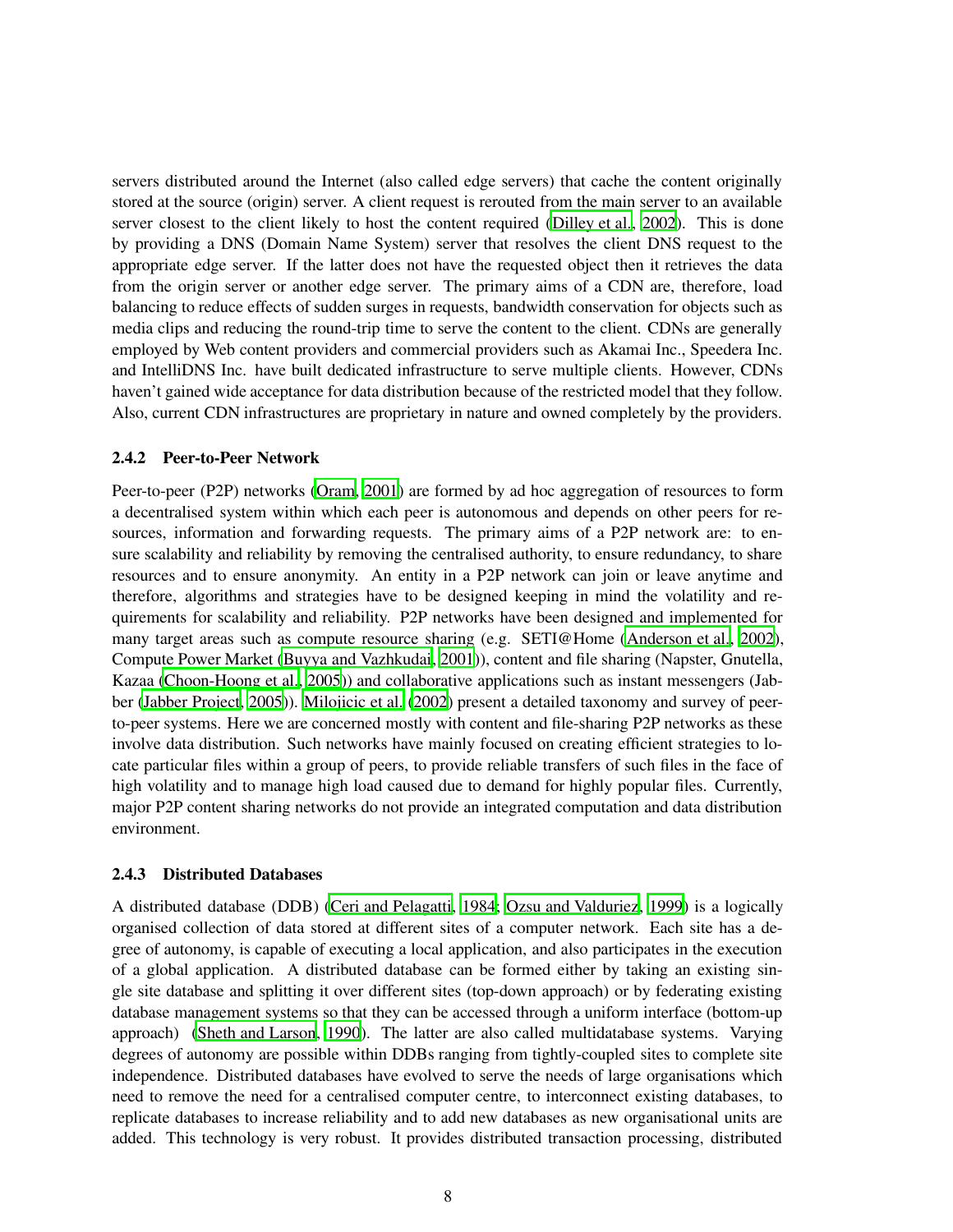query optimisation and efficient management of resources. However, these systems cannot be employed in their current form at the scale of Data Grids envisioned as they have strong requirements for ACID (Atomicity, Consistency, Isolation and Durability) properties (Gray and [Reuter](#page-52-6), [1993\)](#page-52-6) to ensure that the state of the database remains consistent and deterministic.

## **2.5 Analysis of Data-Intensive Networks**

This section compares the data-intensive paradigms described in the previous sections with Data Grids in order to bring out the uniqueness of the latter by highlight the respective similarities and differences. Also, each of these areas have their own mature solutions which may be applicable to the same problems in Data Grids either wholly or with some modification based on the differing properties of the latter. These properties are summarised in Table [1](#page-9-0) and are explained below:

*Purpose* - Considering the purpose of the network, it is generally seen that P2P content sharing networks are vertically integrated solutions for a single goal (for example, file-sharing). CDNs are dedicated to caching web content so that clients are able to access it faster. DDBs are used for integrating existing diverse databases to provide a uniform, consistent interface for querying and/or for replicating existing databases for increasing reliability or throughput. In contrast to these single purpose networks, Data Grids are primarily created for enabling collaboration through sharing of distributed resources including data collections and support various activities including data transfer and computation over the same infrastructure. The overall goal is to bring together existing disparate resources in order to obtain benefits of aggregation.

*Aggregation* - All the networks are formed by aggregating individual nodes to form a distributed system. The aggregation can be created through an *ad hoc* process wherein nodes subscribe to the network without prior arrangements or a *specific* process where they are brought together for a particular purpose. The aggregation can be *stable* or *dynamic*. P2P networks, by definition, are ad hoc in nature with nodes entering and leaving at will. A CDN provider creates the infrastructure by setting up dedicated servers for caching content. DDBs are created by either federating existing databases or by establishing a tightly-coupled network of databases by a single organisation. In the case of a CDN or a DDB system, the entire network is managed by a single entity that has the authority to add or remove nodes and therefore, these have stable configurations. Data Grids are created by institutions forming VOs by pooling their resources for achieving a common goal. However, within a Data Grid, dynamic configurations are possible due to introduction or removal of resources and services.

*Organisation* - The organisation of a CDN is hierarchical with the data flowing from the origin to the edges. Data is cached at the various edge servers to exploit locality of data requests. There are many models for organisation of P2P content sharing network and these are linked to the searching methods for files within the network. Within Napster, a peer has to connect to a centralised server and search for an available peer that has the required file. The two peers then directly communicate with each other. Gnutella avoids the centralised directory by having a peer broadcast its request to its neighbours and so on until the peer with the required file is obtained. Kazaa and FastTrack limit the fan-out in Gnutella by restricting broadcasts to SuperPeers who index a group of peers. Freenet [\(Clarke](#page-50-3) et al., [2001\)](#page-50-3) uses content-based hashing, in which a file is assigned a hash based on its contents and nearest neighbour search is used to identify the required document. Thus, three different models of organisation, viz. centralised, two-level hierarchy and flat (structured and unstructured) can be seen in the examples presented above. Distributed databases provide a relational database management interface and are therefore organised accordingly. Global relations are split into fragments that are allocated to either one or many physical sites. In the latter case, replication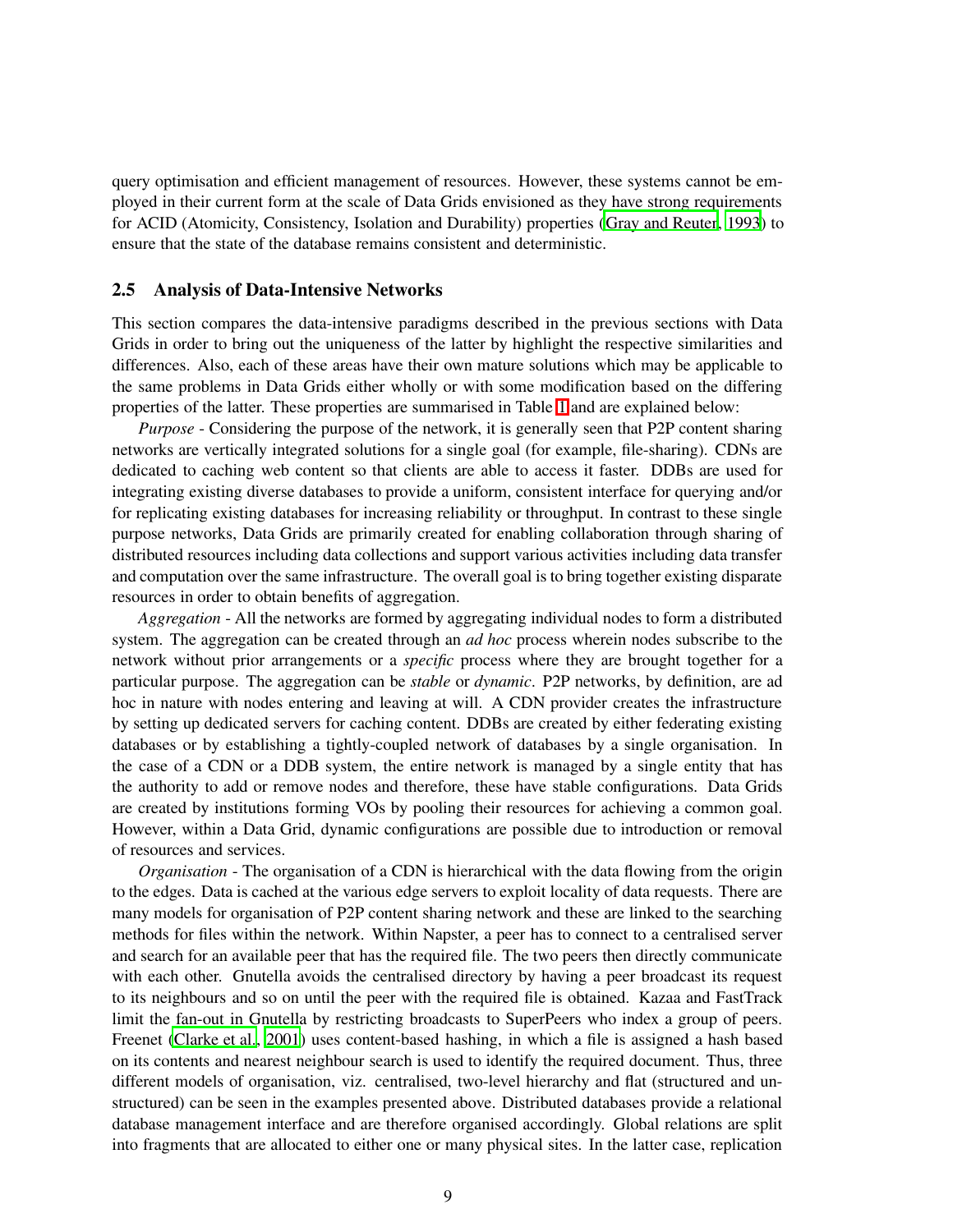of fragments is carried out to ensure reliability of the database. While distribution transparency may be achieved within top-down databases, it may not be the case with federated databases that have varying degrees of heterogeneity and autonomy. As will be shown in the taxonomy section, there are 4 different kinds of organisation present in a Data Grid: monadic, hierarchical, federated, and hybrid combinations of these.

<span id="page-9-0"></span>

| <b>Property</b>                             | P2P<br>(Content                                                    | <b>CDN</b>                | <b>DDB</b>                                                                                                       | <b>Data Grids</b>                                                                                                                          |
|---------------------------------------------|--------------------------------------------------------------------|---------------------------|------------------------------------------------------------------------------------------------------------------|--------------------------------------------------------------------------------------------------------------------------------------------|
|                                             | sharing)                                                           |                           |                                                                                                                  |                                                                                                                                            |
| Purpose                                     | File sharing                                                       | Reducing web la-<br>tency | Integrating<br>$ex-$<br>isting databases,<br>Replicating<br>database<br>for<br>reliability<br>$\&$<br>throughput | Analysis, collab-<br>oration                                                                                                               |
| Aggregation                                 | Ad hoc, Dynamic                                                    | Specific, Stable          | Specific, Stable                                                                                                 | Specific,<br>Dy-<br>namic                                                                                                                  |
| Organisation                                | Centralised, two-<br>level<br>hierarchy,<br>flat                   | Hierarchical              | Centralised, fed-<br>eration                                                                                     | Hierarchical, fed-<br>eration,<br>bottom<br>up or hybrid                                                                                   |
| Data<br>Access<br>Type                      | Mostly read with<br>frequent writes                                | Read-only                 | Equally read and<br>write                                                                                        | Mostly read with<br>rare writes                                                                                                            |
| Discov-<br>Data<br>ery                      | Central directory,<br>Flooded requests<br>or document rout-<br>ing | <b>HTTP Request</b>       | Relational<br>Schemas                                                                                            | Catalogues                                                                                                                                 |
| Latency Man-<br>agement<br>&<br>Performance | Replication,<br>Caching, Stream-<br>ing                            | Caching, Stream-<br>ing   | Replication,<br>Caching                                                                                          | Replication,<br>Caching, Stream-<br>ing, Pre-staging,<br>High-speed data<br>movement, Opti-<br>mal selection of<br>data source and<br>sink |
| Consistency<br>Requirements                 | Weak                                                               | (read-<br>Strong<br>only) | Strong                                                                                                           | Weak                                                                                                                                       |
| Transaction<br>Support                      | None                                                               | None currently            | Yes                                                                                                              | None currently                                                                                                                             |
| Computa-<br>tional<br>Re-<br>quirements     | None currently                                                     | None<br>(Client-<br>side) | Transaction Pro-<br>cessing                                                                                      | Data Production<br>and Analysis                                                                                                            |
| Autonomy                                    | Operational, Par-<br>ticipation                                    | None (Dedicated)          | Operational (fed-<br>erated)                                                                                     | Opera-<br>Access,<br>tional, Participa-<br>tion                                                                                            |

| Table 1: Comparison between various data distribution networks |  |  |  |
|----------------------------------------------------------------|--|--|--|
|                                                                |  |  |  |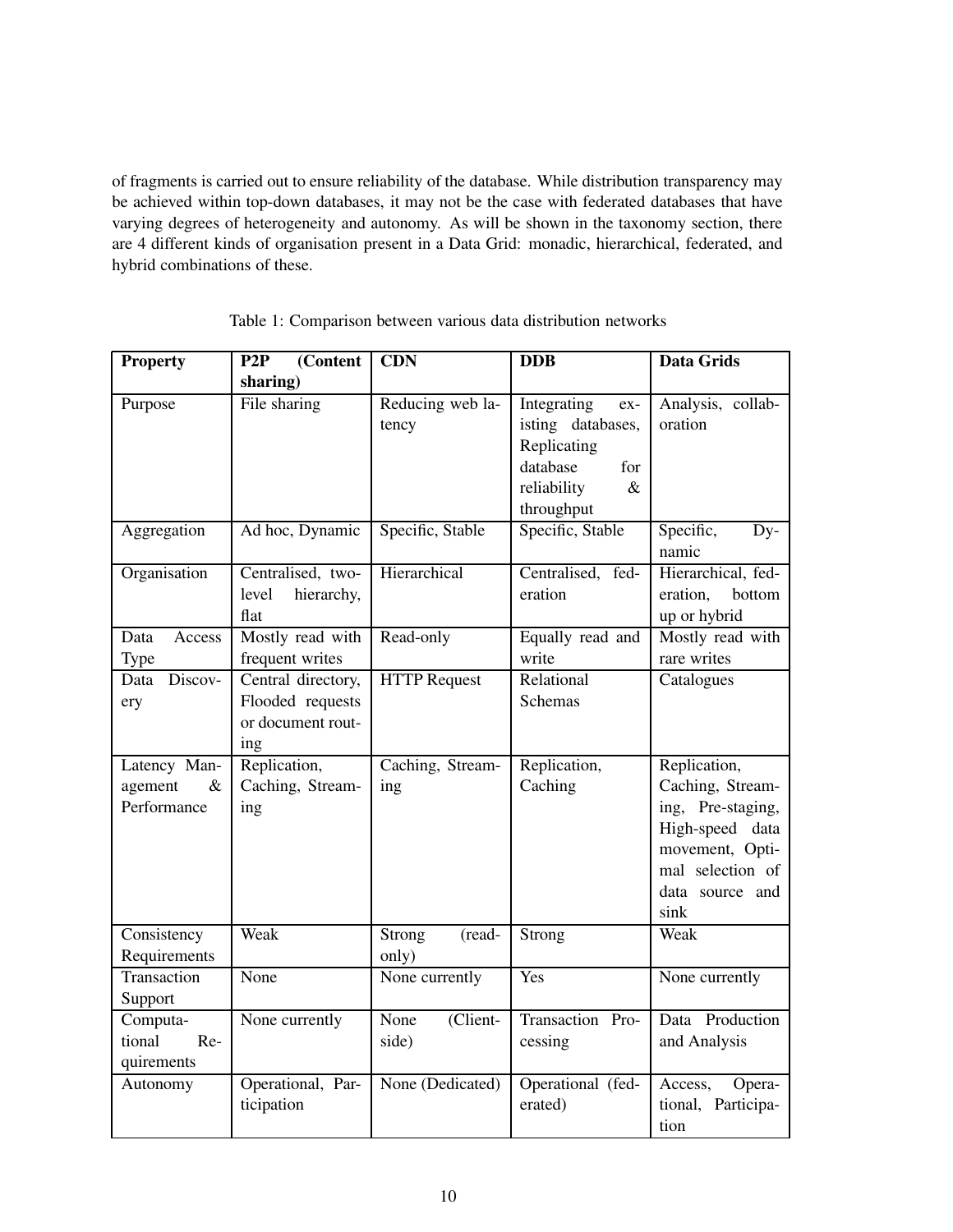| Heterogeneity | Struc-<br>System, | System           | System           | System,<br>Syntac-  |
|---------------|-------------------|------------------|------------------|---------------------|
|               | tural             |                  |                  | Structural,<br>tic. |
|               |                   |                  |                  | Semantic            |
| Management    | Individual        | Single Organisa- | Single Organisa- | VO                  |
| Entity        |                   | tion             | tion             |                     |
| Security      | Anonymity         | Data Integrity   | Authentication,  | Authentication,     |
| Requirements  |                   |                  | Authorisation,   | Authorisation,      |
|               |                   |                  | Data Integrity   | Data Integrity      |

*Data Access Type* - Access type distinguishes the type of data access operations conducted within the network. P2P content sharing networks are mostly read-only environments and write operations occur when an entity introduces new data into the network or creates copies of existing data. CDNs are almost exclusively read-only environments for end-users and updating of data happens at the origin servers only. In DDBs, data is both read and written frequently. Data Grids are similar to P2P networks as they are mostly read-only environments into which either data is introduced or existing data is replicated. However, a key difference is that depending on application requirements, Data Grids may also support updating of data replicas if the source is modified.

*Data Discovery* - Another distinguishing property is how the data is discovered within the network. The three approaches for searching within P2P networks have been mentioned previously. Current research focuses on the document routing model and the four algorithms proposed for this model: Chord [\(Stoica](#page-57-1) et al., [2003\)](#page-57-1), CAN [\(Ratnasamy](#page-57-2) et al., [2001\)](#page-57-2), Pastry [\(Rowstron](#page-57-3) and Druschel, [2001\)](#page-57-3) and Tapestry [\(Zhao](#page-59-0) et al., [2001](#page-59-0)). CDNs fetch data which has been requested by a browser through HTTP (Hyper Text Transfer Protocol). DDBs are organised using the same relational schema paradigm as single-site databases and thus, data can be searched for and retrieved using SQL (Structured Query Language). Data in Data Grids are organised into catalogues which map the logical description of data to the actual physical representation. One form of these catalogues is the replica catalogue which contains a (possibly) one-to-many mapping from the logical (or deviceindependent) filename to the actual physical filenames of the datasets. Data can be located by querying these catalogues and resolving the physical locations of the logical datasets.

In addition to these mechanisms, the use of metadata for searching data is supported by certain individual products in each of the four data-intensive networks. Data can be queried for based on attributes such as description or content type. In Data Grids, metadata catalogues offer another means for querying for data. In such cases, metadata has to be curated properly as otherwise it would affect the efficiency and accuracy of data discovery. We will look at the role of metadata and catalogues in detail in later sections.

*Latency Management & Performance* - A key element of performance in distributed dataintensive networks is the manner in which they reduce the latency of data transfers. Some of the techniques commonly used in this regard are replicating data close to the point of consumption, caching of data, streaming data and pre-staging the data before the application starts executing. Replication is different from caching in that the former involves creation and maintenance of copies of data at different places in the network depending on access rates or other criteria while the latter involves creating just one copy of the data close to the point of consumption. Replication is, therefore, done mostly from the source of the data (provider side) and caching is done at the data consumer side. While both replication and caching seek to increase performance by reducing latency, the former also aims to increase reliability by creating multiple backup copies of data.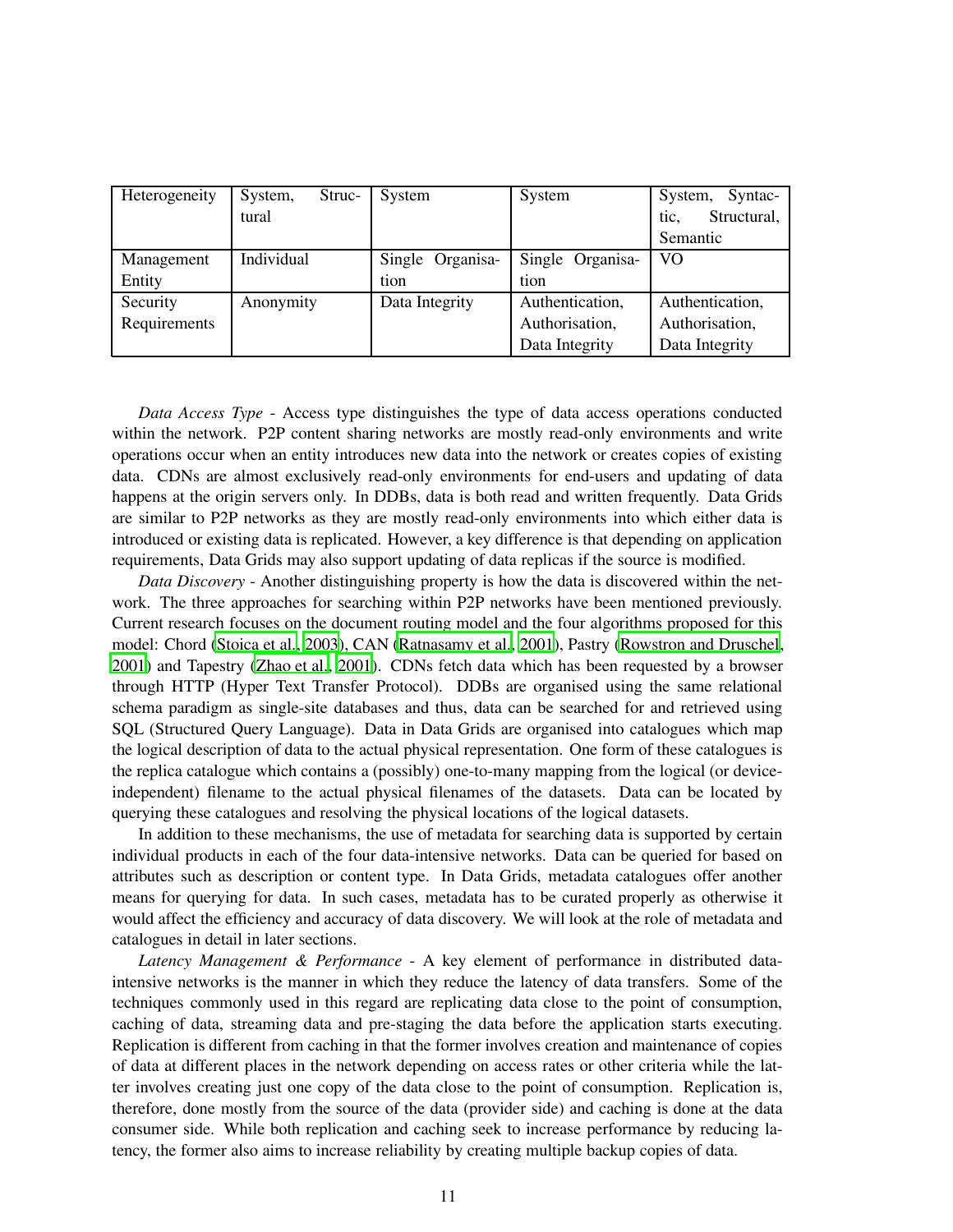CDNs employ caching and streaming to enhance performance especially for delivering media content [\(Saroiu](#page-57-4) et al., [2002](#page-57-4)). While several replication strategies have been suggested for a CDN, Karlsson and [Mahalingam](#page-53-3) [\(2002](#page-53-3)) experimentally show that caching provides equivalent or even better performance than replication. In the absence of requirements for consistency or availability guarantees in CDNs, computationally expensive replication strategies do not offer much improvement over simple caching methods. P2P networks also employ replication, caching and streaming of data in various degrees. Replication and caching are used in distributed database systems for optimizing distributed query processing [\(Kossmann](#page-53-4), [2000](#page-53-4)).

In Data Grids, all of the techniques mentioned are implemented in one form or another. However, additionally, Data Grids are differentiated by the requirement for transfer of massive datasets. This is either absent in the other data-intensive networks or is not considered while designing these networks. This motivates use of high-speed data transfer mechanisms that have separation of data communication - that is, sending of control messages happens separately from the actual data transfer. In addition, features such as parallel and striped data transfers among others, are required to further reduce time of data movement. Optimization methods to reduce the amount of data transfers, such as accessing data close to the point of its consumption, are also employed within Data Grids.

*Consistency* - Consistency is an important property which determines how "fresh" the data is. Grids and P2P networks generally do not provide strong consistency guarantees because of the overhead of maintaining locks on huge volumes of data and the ad hoc nature of the network respectively. Among the exceptions for Data Grids is the work of [Dullmann](#page-51-3) et al. [\(2001](#page-51-3)) which discusses a consistency service for replication in Data Grids. In P2P networks, Oceanstore [\(Kubiatowicz](#page-54-4) et al., [2000\)](#page-54-4) is a distributed file system that provides strong consistency guarantees through expensive locking protocols. In CDNs, while the data in a cache may go stale, the system always presents the latest version of the data when the user requests it. Therefore, the consistency provided by a CDN is strong.

Distributed databases, as mentioned before, have strong requirements for satisfying ACID properties. While these requirements can be relaxed in the case of unstable conditions such as those found in mobile networks (Pitoura and [Bhargava,](#page-56-1) [1999\)](#page-56-1), even then the semantics for updating are much stricter within distributed databases than in other distribution networks. Also, updates are more frequent and can happen from within any site in the network. These updates have to be migrated to other sites in the network so that all the copies of the data are synchronised. There are two methods for updating that are followed [\(Gray](#page-52-7) et al., [1996](#page-52-7)): *lazy*, in which the updates are asynchronously propagated and *eager*, in which the copies are synchronously updated.

*Transaction Support* - A transaction is a set of operations (actions) such that all of them succeed or none of them succeed. Transaction support implies the existence of check-pointing and rollback mechanisms so that a database or data repository can be returned to its previous consistent state in case of failure. It follows from the discussion of the previous property that transaction support is essential for distributed databases. CDNs have no requirements for transaction support as they only support read only access to data to the end users. P2P Networks and Data Grids currently do not have support for recovery and rollback. However, efforts are on to provide transaction support within Data Grids to provide fault tolerance for distributed transactions(Transaction [Management](#page-58-0) Research Group (GGF), [2005\)](#page-58-0).

*Computational Requirements* - Computational requirements in data intensive environments originate from operations such as query processing, applying transformations to data and processing data for analysis. CDNs are exclusively data-oriented environments with a client accessing data from remote nodes and processing it at its own site. While current P2P content sharing networks have no processing of the data, it is possible to integrate such requirements in the future. Com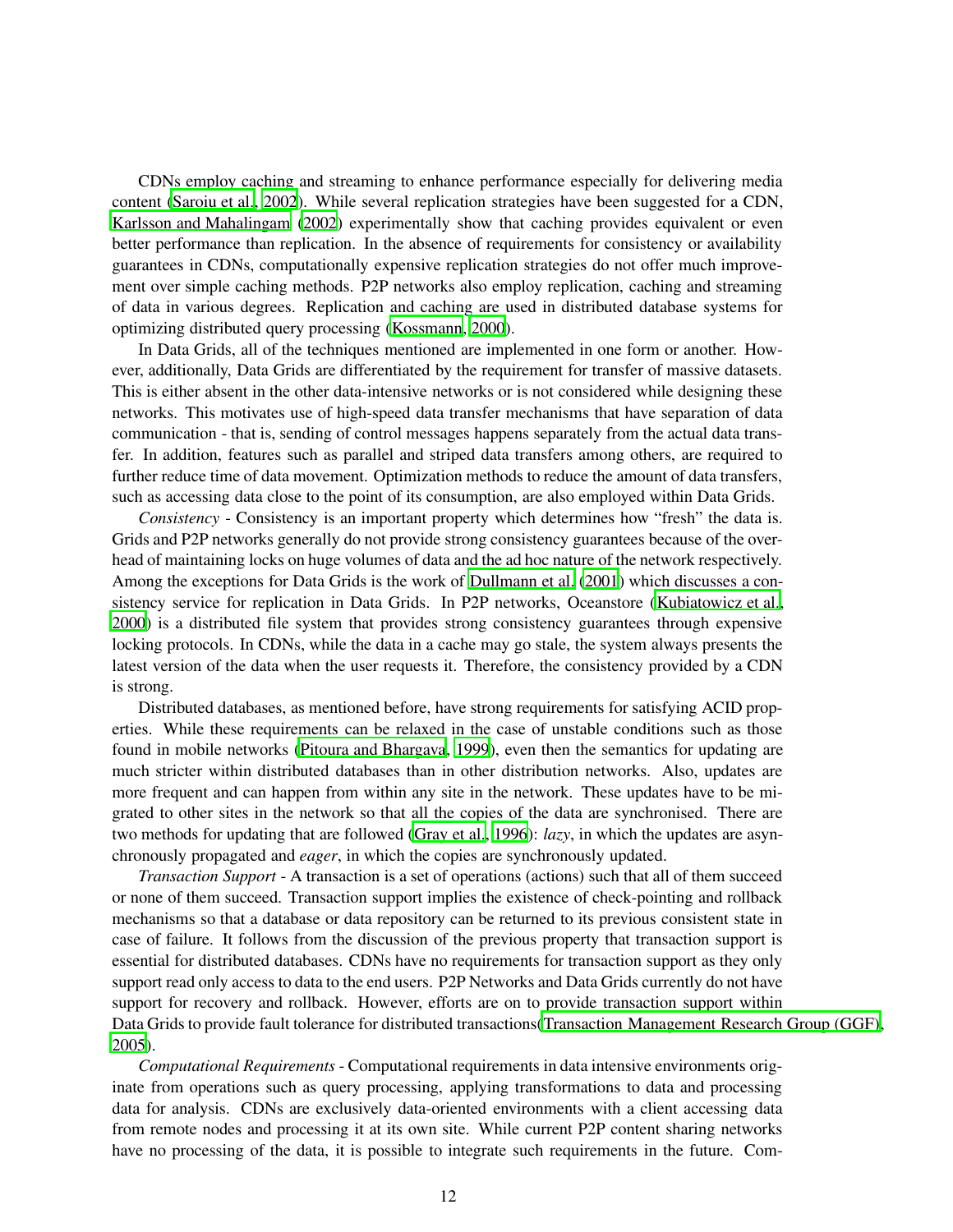putation within DDBs involves transaction processing which can be conducted in two ways: the requested data is transmitted to the originating site of the transaction and the transaction is processed at that site, or the transaction is distributed among the different nodes which have the data. High volumes of transactions can cause heavy computational load within DDBs and there are a variety of optimisation techniques to deal with load balancing in parallel and distributed databases.

Data Grids have heavy computational requirements that are caused by workloads involving analysis of datasets. Many operations in Data Grids, especially those involving analysis, can take long intervals of time (measured in hours or even days). This is in contrast to the situation within DDBs where the turnaround time of requests is short and for applications such as OLTP (On Line Transaction Processing), measured in milliseconds. High performance computing sites, that generally constitute existing Data Grids, are shared facilities and are oversubscribed most of the time. Therefore, application execution within Data Grids has to take into account the time to be spent in queues at these sites as well.

*Autonomy* - Autonomy deals with the degree of independence allowed to different nodes within a network. However, there could be different types and different levels of autonomy provided (Sheth and [Larson](#page-57-0), [1990;](#page-57-0) Alonso and [Barbara](#page-48-0), [1989\)](#page-48-0). *Access autonomy* allows a site or a node to decide whether to grant access to a user or another node within the network. *Operational autonomy* refers to the ability of a node to conduct its own operations without being overridden by external operations of the network. *Participation autonomy* implies that a node has the ability to decide the proportion of resources it donates to the network and the time it wants to associate or disassociate from the network. Data Grid nodes have all the three kinds of autonomy to the fullest extent. While nodes in a P2P network do not have fine-grained access controls against users, they have maximum independence in deciding how much share will they contribute to the network. CDNs are dedicated networks and so, individual nodes have no autonomy at all. Tightly coupled databases retain all control over the individual sites whereas multidatabase systems retain control over local operations.

*Heterogeneity* - Network environments encompass heterogeneous hardware and software configurations that potentially use different protocols. This impacts applications which have to be engineered to work across multiple interfaces, multiple data formats and multiple protocols wherever applicable. Interoperability of the system therefore, refers to the degree of transparency a system provides for a user to access this information while being unaware of the underlying complexity.

Heterogeneity can also be split into many types depending on the differences at various levels of the network stack. Koutrika [\(2005](#page-53-5)) has identified four different types of heterogeneity in the case of data sources within digital libraries.

- 1. *System heterogeneity* arises from different hardware platforms and operating systems.
- 2. *Syntactic heterogeneity* arises from the presence of different protocols and encodings used with the system.
- 3. *Structural heterogeneity* originates from the data organised according to different models and schemas.
- 4. *Semantic heterogeneity* originates from different meanings given to the same data, especially because of the use of different metadata schemas for categorising the data.

It can be seen from the definitions of the data-intensive networks that the same classification is applicable in the current context. System heterogeneity is a feature of all the data-intensive networks discussed here. Though P2P networks, CDNs and DDBs can simultaneously store data in different formats, they require the establishment of common protocols within individual networks. CDNs and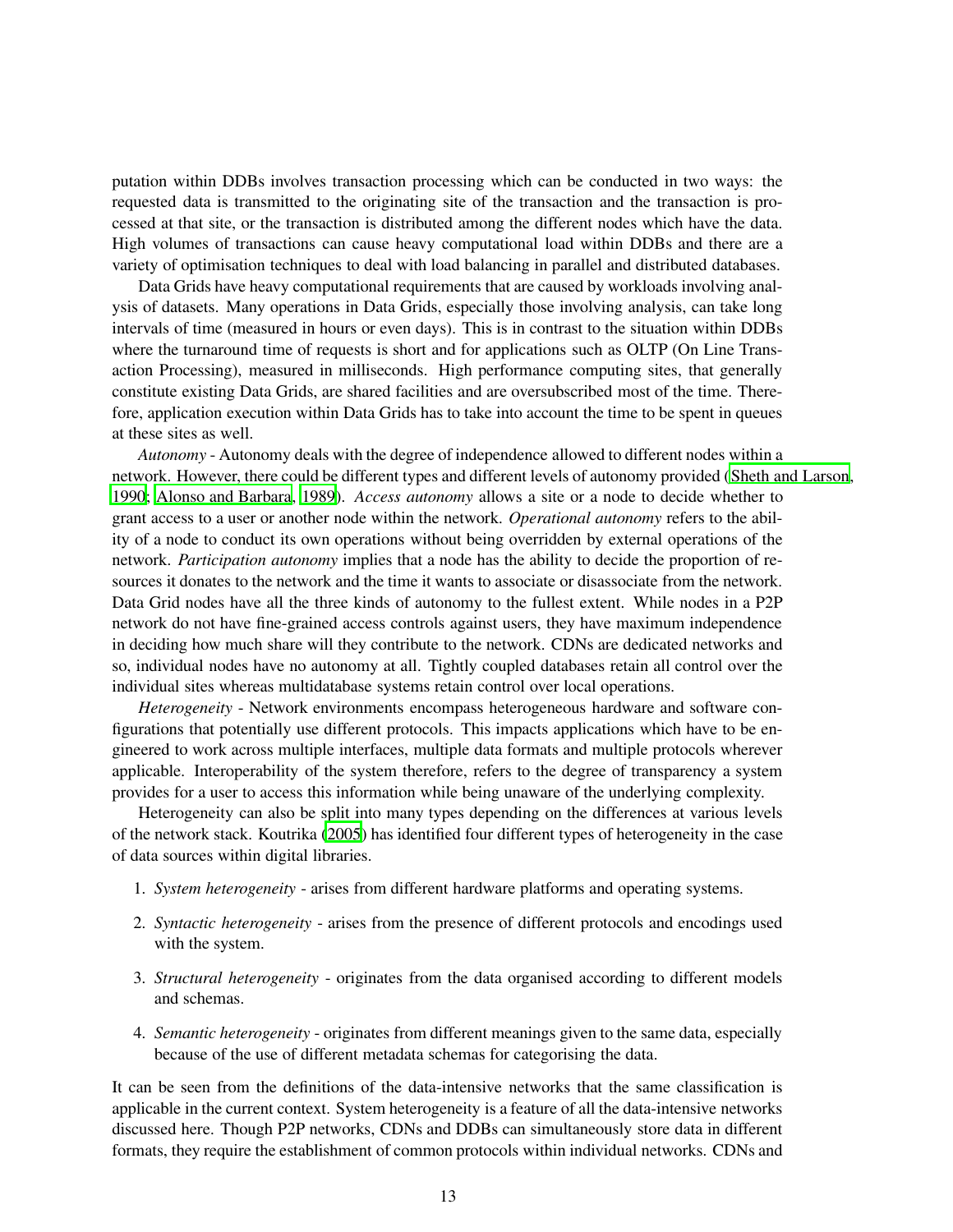DDBs are also homogeneous when it comes to structure of data as they enforce common schema (Web content schema for CDNs and relational schema for DDBs). P2P networks offer structural and semantic heterogeneity as they unify data from various sources and allow the user to query across all of the available data.

The existence of different components including legacy and otherwise, that speak a variety of protocols and store data in their own (sometimes proprietary) formats with little common structure or consistent metadata information means that Data Grids contain data that is syntactically, structurally and semantically heterogeneous. However, where Data Grids truly differ from other data intensive networks in this regard is the level of interoperability required. Users within a Data Grid expect to have an integrated view of data which abstracts out the underlying complexity behind a simple interface. Through this interface, they would require to manipulate the data by applying transformations or conducting analysis and viewing its results and using these results to conduct further operations. This means that not only should a Data Grid provide interoperability between different protocols and systems, it should also be able to extract meaningful information from the data according to users' requirements. This is different to P2P content sharing networks where the user only queries for datasets matching a particular criterion and downloads them.

*Management Entity* - The management entity administers the tasks for maintaining the aggregation. Generally, this entity is a collection of the stakeholders within the distribution network. While this body usually does not have control over individual nodes, nevertheless, it provides services such as a common data directory for locating content and an authentication service for the users of the network. For the Data Grid, we have already discussed the concept of VO. Though entities in a P2P network are independent, a central entity may provide directory service as in the case of Napster. CDNs are owned and maintained by a corporation or a single organisation. Likewise, DDBs are also maintained by single organisations even though the constituent databases may be independent.

*Security Requirements* - Security requirements differ depending on perspective. In a data distribution network, security may have to be ensured against corruption of content (data integrity), for safeguarding users' privacy (anonymity) and for resources to verify users' identities (authentication). P2P Networks such as Freenet are more concerned with preserving anonymity of the users as they may be breaking local censorship laws. A CDN primarily has to verify data integrity as access for manipulating data is granted only to the content provider. Users have to authenticate against a DDB for carrying out queries and transactions and data integrity has to be maintained for deterministic operation.

Since Data Grids are multi-user environments with shared resources, the main security concerns are authentication of both users and resources and granting of permissions for specific types of services to a user (authorisation). Data Grids resources are also spread among various administrative entities and therefore, accepting security credentials of a user also involves trusting the authority that issued the credentials in the first place. Many VOs have adopted community-based authorization where the VO itself provides the credentials or certifies certain authorities as trusted and sets the access rights for the user. While these are issues within Grids in general, Data Grids also need verification while accessing data and need to guard against malicious operations on data while in transit. Also, more elaborate access controls than that maybe required in Grids are needed for safeguarding confidential data in Data Grids.

Thus, it can be seen that though Data Grids share many characteristics with other types of data intensive network computing technologies, they are differentiated by heavy computational requirements, wider heterogeneity and autonomy and the presence of VOs. Most of the current Data Grid implementations focus on scientific applications. Recent approaches have, however, explored the integration of the above-mentioned technologies within Data Grids to take advantage of the strengths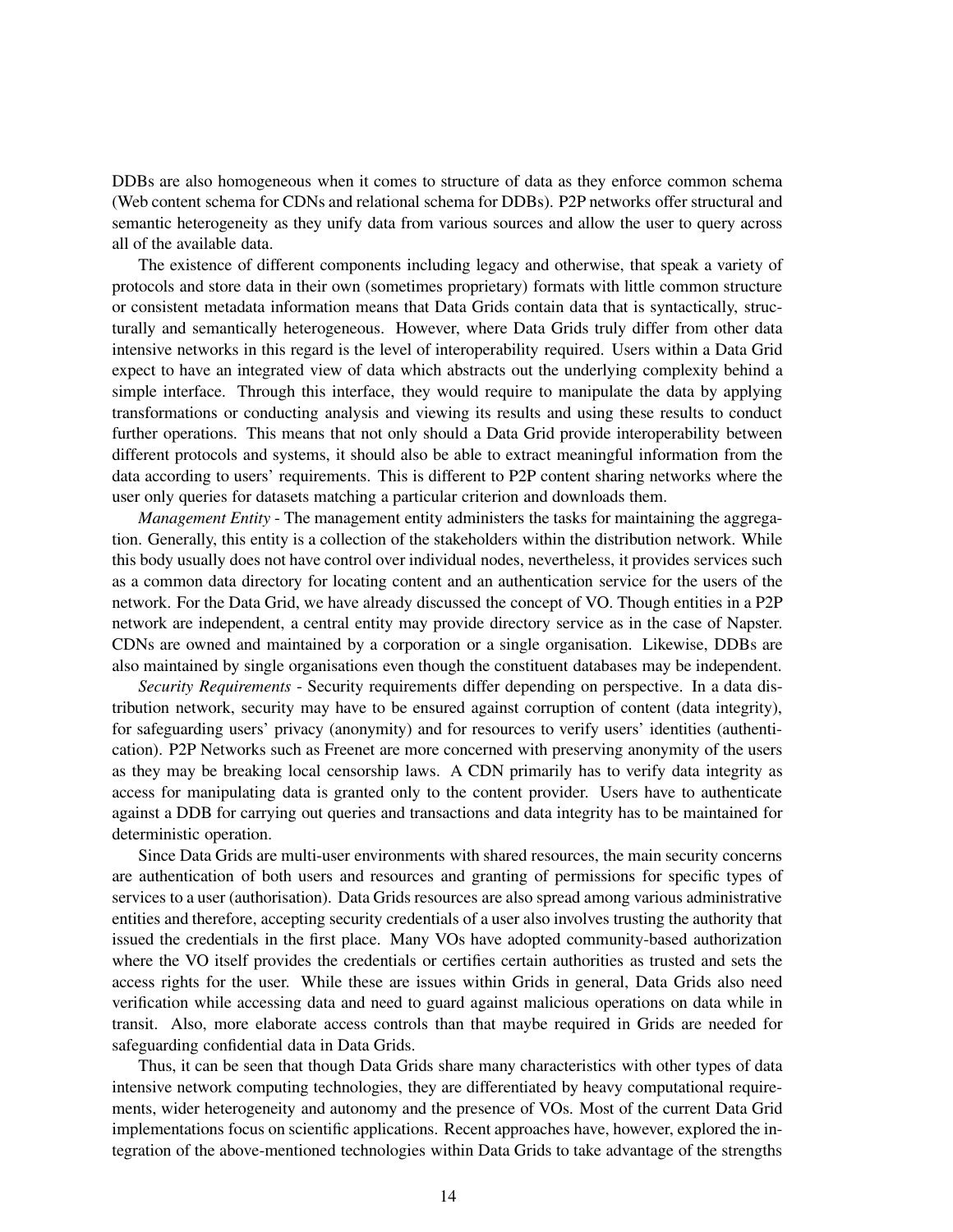

<span id="page-14-1"></span>Figure 3: Data Grid Elements.

that they offer in areas such as data discovery, storage management and data replication. This is possible as Data Grids already encompass and build on diverse technologies. Foster and [Iamnitchi](#page-51-4) [\(2003](#page-51-4)) discuss the convergence of P2P and Grid computing and contend that the latter will be able to take advantage of the failure resistance and scalability offered by the former which gains from the experience in managing diverse and powerful resources, complex applications and the multitude of users with different requirements. [Ledlie](#page-54-5) et al. [\(2003](#page-54-5)) present a similar view and discuss the areas of aggregation, algorithms and maintenance where P2P research can be beneficial to Grids. Practical Grid technologies such as Narada Brokering (Fox and [Pallickara](#page-52-8), [2002\)](#page-52-8) have used P2P methods for delivering a scalable event-service.

# <span id="page-14-0"></span>**3 Taxonomy**

This section details a taxonomy that covers various aspects of Data Grids. As Data Grids consist of several elements, our taxonomy covers each one of them in depth. This taxonomy is split into four sub-taxonomies as shown in Figure [3.](#page-14-1) The first sub-taxonomy is from the point of view of Data Grid organization. This classifies ongoing scientific Data Grid efforts worldwide. The next sub-taxonomy deals with the transport technologies used within Data Grids. This not only covers well-known file transfer protocols but also includes other means of managing data transportation. A scalable, robust and intelligent replication mechanism is crucial to the smooth operation of a Data Grid and the sub-taxonomy presented next takes into account concerns of Grid environments such as metadata and the nature of data transfer mechanisms used. The last sub-taxonomy categorizes resource allocation and scheduling research and looks into issues such as locality of data.

While each of the areas of data transport, replica management and resource management are independent fields of research and merit detailed investigations on their own, in this paper, these are studied from the point of view of the specific requirements of Data Grid environments that have been provided in previous sections.

### **3.1 Data Grid Organization**

Figure [4](#page-15-0) shows a taxonomy based on the various organizational characteristics of Data Grid projects. These characteristics are central to any Data Grid and are manifest in different ways in different systems.

*Model -* The model is the manner in which data sources are organised in a system. A variety of models are in place for the operation of a Data Grid. These are dependent on: the source of data, whether single or distributed, the size of data and the mode of sharing. Four of the common models found in Data Grids are shown in Figure [5](#page-16-0) and are discussed as follows: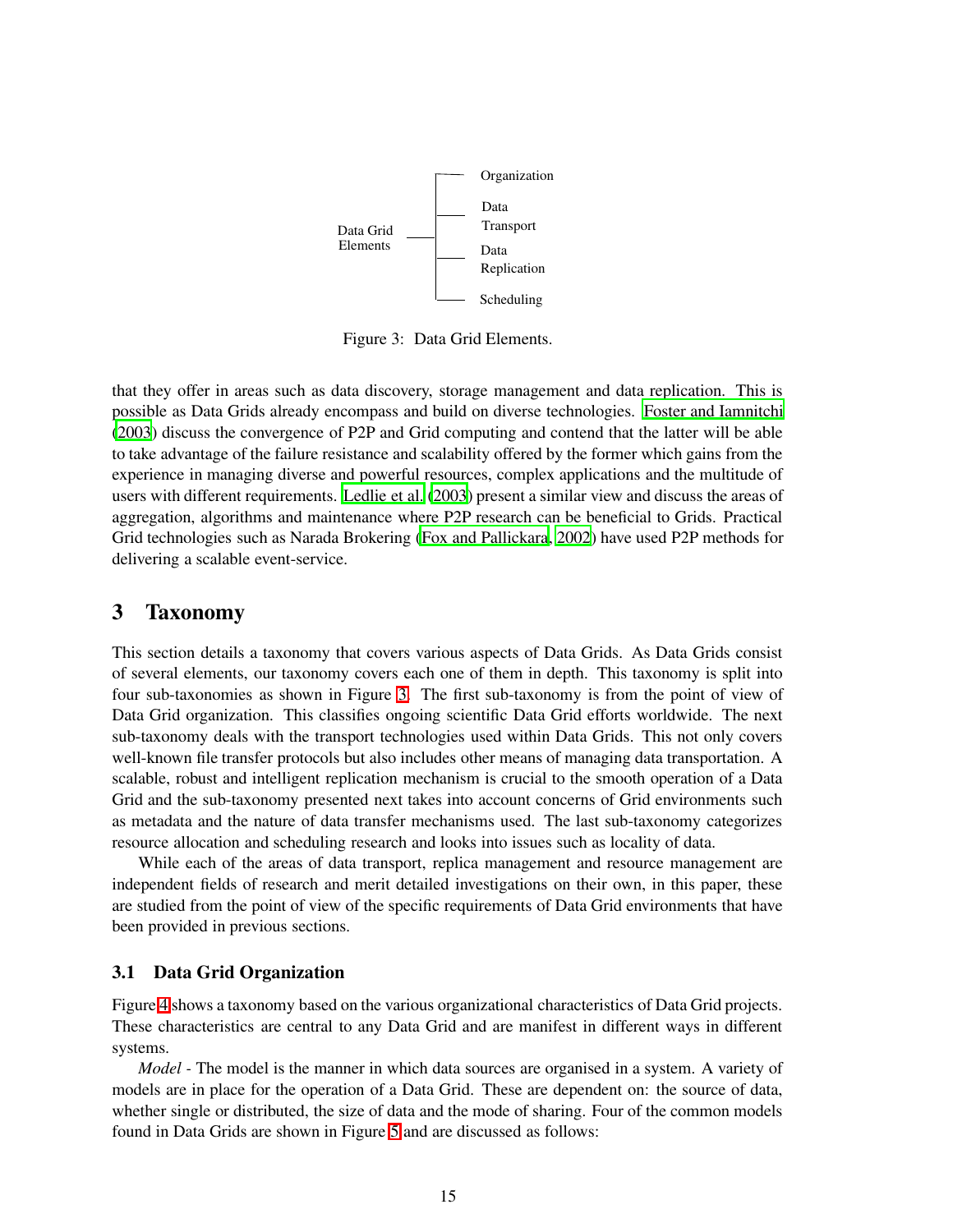

<span id="page-15-0"></span>Figure 4: Data Grid Organization Taxonomy.

• *Monadic:* This is the general form of a Data Grid in which all the data is gathered at a central repository that then answers user queries and provides the data. The data can be from many sources such as distributed instruments and senor networks and is made available through a centralised interface such as a web portal which also verifies users and checks for authorization. This model is shown in Figure [5\(a\)](#page-16-1) and has been applied in the NEESgrid (Network for Earthquake Engineering Simulation) project [\(2004](#page-56-2)) in the United States.

The difference between this and other models of Data Grids is that there is only a single point for accessing the data. In contrast, within other models, the data can be wholly or partially accessed at different points where it is made available through replication. The central repository may be replicated in this case for fault tolerance but not for improving locality of data. Thus, this model serves better in scenarios where the overhead of replication is not compensated for by an increase in efficiency of data access such as the case wherein all accesses are local to a particular region.

• *Hierarchical:* This model is used in Data Grids where there is a single source for data and the data has to be distributed across collaborations worldwide. For example, the MONARC (Models of Networked Analysis at Regional Centres) group within CERN has proposed a tiered infrastructure model for distribution of CMS data [\(Aderholz](#page-48-1) et al., [2000](#page-48-1)). This model is presented in Figure [5\(b\)](#page-16-2) and specifies requirements for transfer of data from CERN to various groups of physicists around the world. The first level is the compute and storage farm at CERN which stores the data generated from the detector. This data is then distributed to sites distributed worldwide called Regional Centres (RCs). From the RCs, the data is then passed downstream to the national and institutional centres and finally onto the physicists. A Tier1 or a Tier2 centre has to satisfy certain bandwidth, storage and computational requirements as shown in the figure.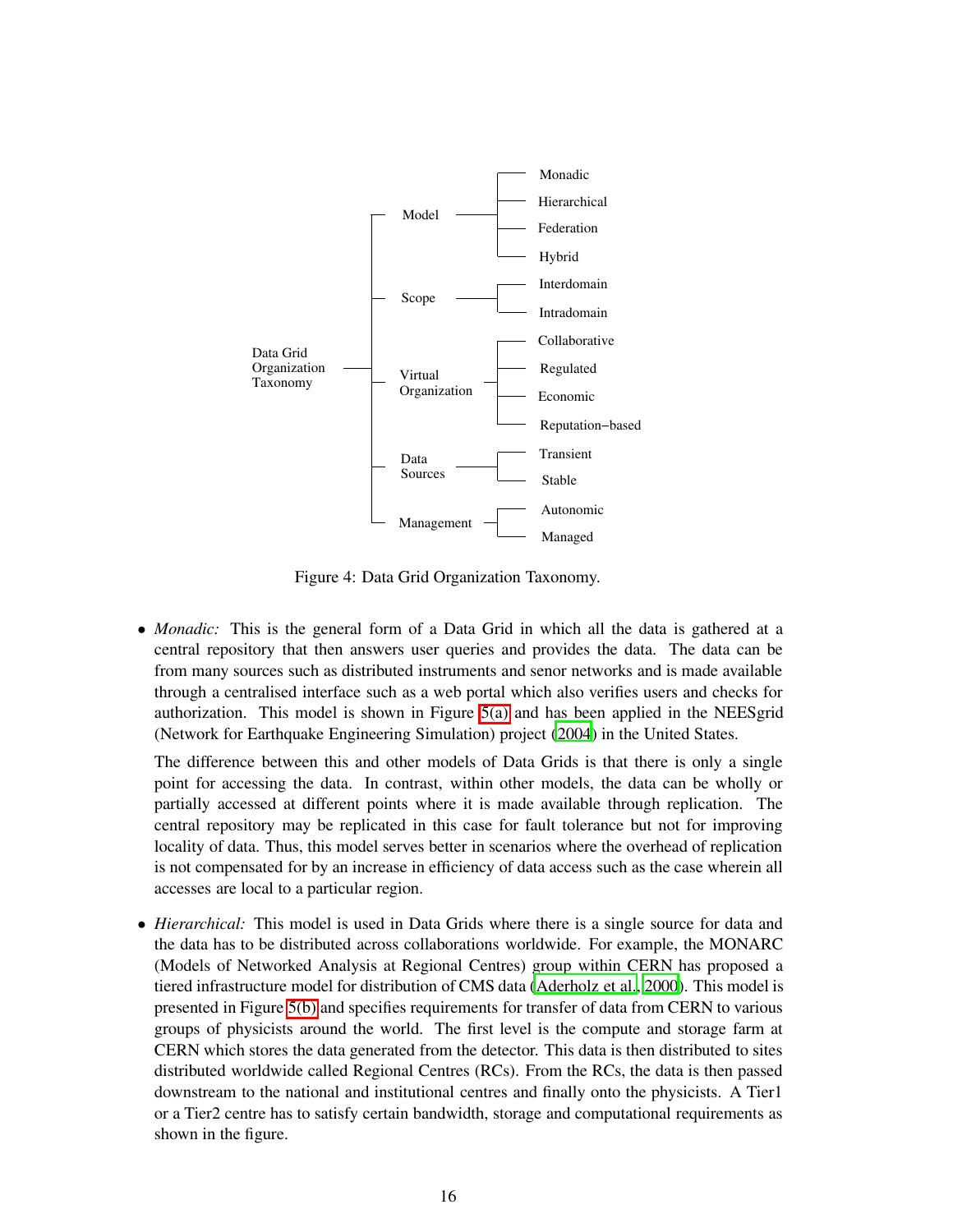<span id="page-16-2"></span><span id="page-16-1"></span>

<span id="page-16-4"></span><span id="page-16-3"></span><span id="page-16-0"></span>Figure 5: Possible models for organization of Data Grids.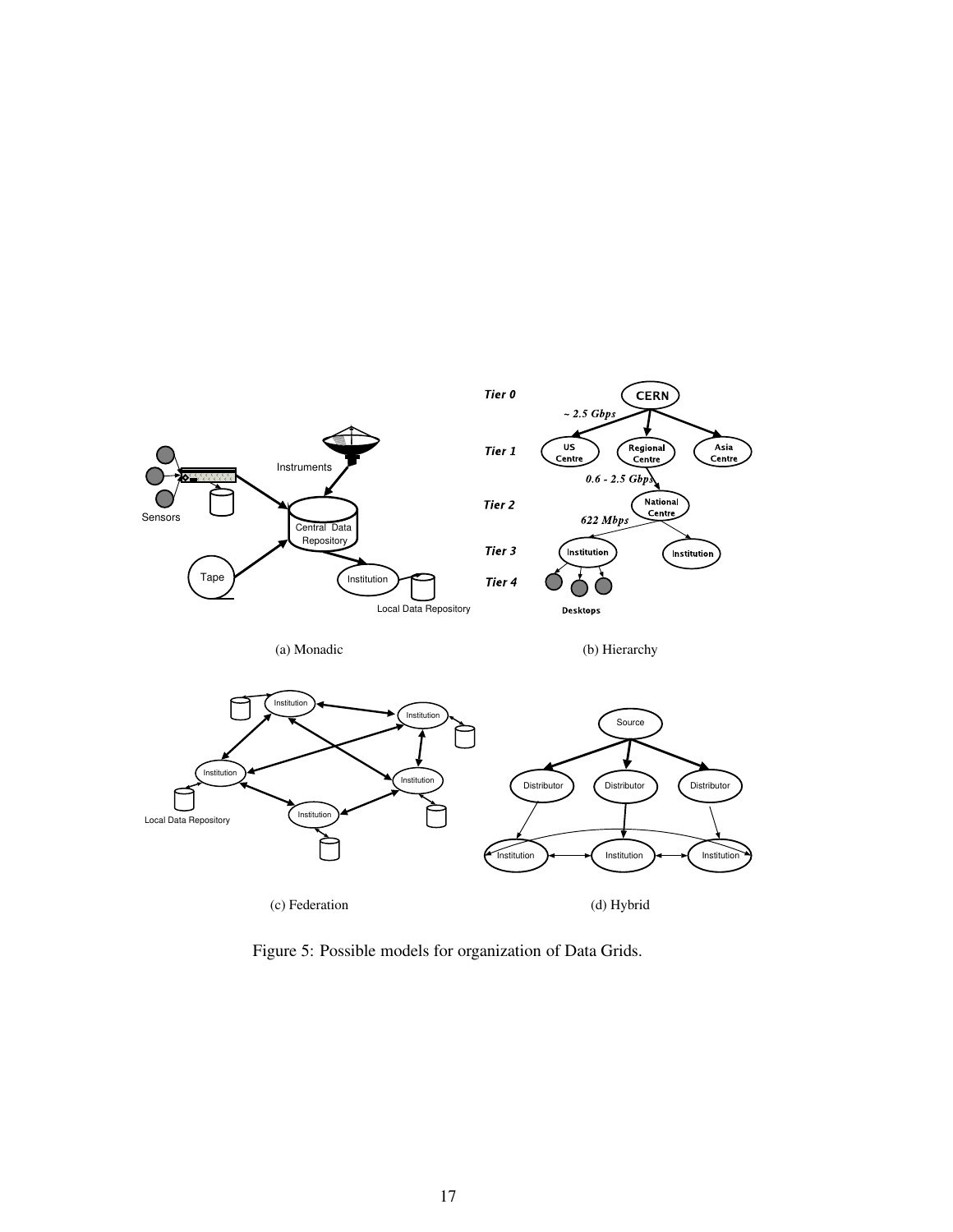The massive amounts of data generated in these experiments motivate the need for a robust data distribution mechanism. Also, researchers at participating institutions may be interested only in subsets of the entire dataset that may be identified by querying using metadata. One advantage of this model is that maintenance of consistency is much simpler as there is only one source for the data.

- *Federation:* The federation model [\(Rajasekar](#page-56-3) et al., [2004](#page-56-3)) is presented in Figure [5\(c\)](#page-16-3) and is prevalent in Data Grids created by institutions who wish to share data in already existing databases. One example of a federated Data Grid is the BioInformatics Research Network (BIRN) [\(2005](#page-49-6)) in the United States. Researchers at a participating institution can request data from any one of the databases within the federation as long as they have the proper authentication. Each institution retains control over its local database. Varying degrees of integration can be present within a federated Data Grid. For example, [Moore](#page-55-7) et al. [\(2004](#page-55-7)) discuss about 10 different types of federations that are possible using the Storage Resource Broker (SRB) [\(Baru](#page-49-7) et al., [1998](#page-49-7)) in various configurations. The differences are based on the degree of autonomy of each site, constraints on cross-registration of users, degree of replication of data and degree of synchronization.
- *Hybrid:* Hybrid models that combine the above models are beginning to emerge as Data Grids mature and enter into production usage. These come out of the need for researchers to collaborate and share products of their analysis. A hybrid model of a hierarchical Data Grid with peer linkages at the edges is shown in Figure [5\(d\).](#page-16-4)

*Scope -* The scope of a Data Grid can vary depending on whether it is restricted to a single domain (*intradomain*) or if it is a common infrastructure for various scientific areas (*interdomain*). In the former case, the infrastructure is adapted to the particular needs of that domain. For example, special analysis software may be made available to the participants of a domain-specific Data Grid. In the latter case, the infrastructure provided will be generic.

*Virtual Organizations -* Data Grids are formed by VOs and therefore, the design of VOs reflects on the social organization of the Data Grid. A VO is *collaborative* if it is created by entities who have come together to share resources and collaborate on a single goal. Here, there is an implicit agreement between the participants on the usage of resources. A *regulated* VO may be controlled by a single organization which lays down rules for accessing and sharing resources. In an *economybased* VO, resource providers enter into collaborations with consumers due to profit motive. In such cases, service-level agreements dictate the rights of each of the participants. A *reputation-based* VO may be created by inviting entities to join a collaboration based on the level of services that they are known to provide.

*Data Sources -* Data sources in a Data Grid may be *transient* or *stable*. A scenario for a transient data source is a satellite which broadcasts data only at certain times of the day. In such cases, applications need to be aware of the short life of the data stream. As we will see later, most of the current Data Grid implementations have always-on data sources such as mass storage systems or production databases. In future, with diversification, Data Grids are expected to handle transient data sources also.

*Management -* The management of a Data Grid can be *autonomic* or *managed*. Present day Data Grids require plenty of human intervention for tasks such as resource monitoring, user authorization and data replication. However, research is leading to autonomic ([Parashar](#page-55-8) and Hariri, [2004;](#page-55-8) [Ardaiz](#page-49-8) et al., [2003\)](#page-49-8) or self-organizing, self-governing systems whose techniques may find applications in future Data Grids.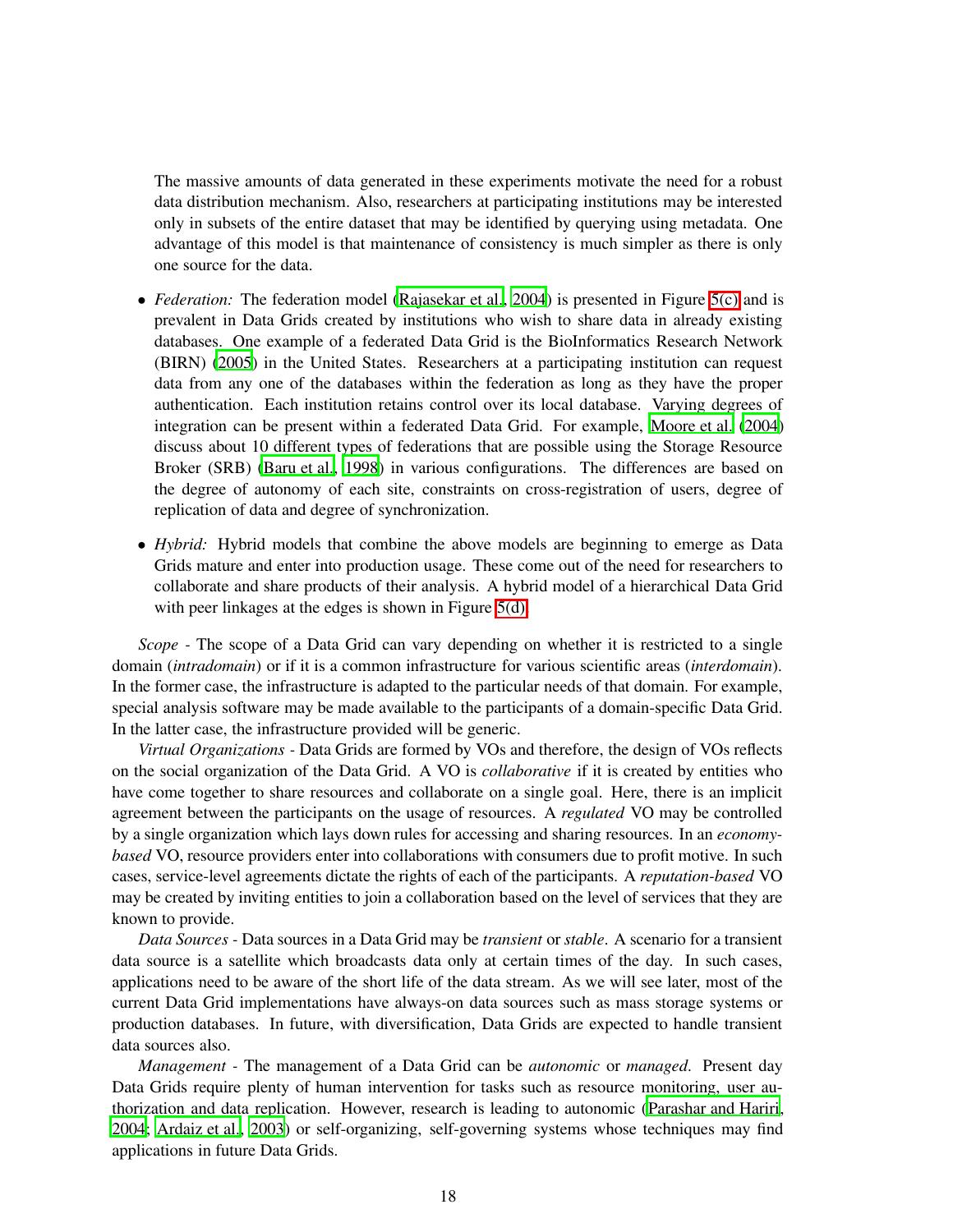

<span id="page-18-0"></span>Figure 6: Data Transport Taxonomy.

#### <span id="page-18-1"></span>**3.2 Data Transport**

The data transport mechanism is one of the fundamental technologies underlying a Data Grid. Data transport involves not just movement of bits across resources but also other aspects of data access such as security, access controls and management of data transfers. A taxonomy for data transport mechanisms within Data Grids is shown in Figure [6.](#page-18-0)

*Functions -* Data transport in Grids can be modelled as a three-tier structure that is similar to the networking stacks such as the OSI reference model. At the bottom is the *Transfer Protocol* that specifies a common language for two nodes in a network to initiate and control data transfers. This tier takes care of simple bit movement between two hosts on a network. The most widelyused transport protocols in Data Grids are FTP (File Transfer Protocol) (Postel and [Reynolds](#page-56-4), [1985](#page-56-4)) and GridFTP [\(Allcock](#page-48-2), [2003\)](#page-48-2). The second tier is an optional *Overlay Network* that takes care of routing the data. An overlay network provides its own semantics over the Internet protocol to satisfy a particular purpose. In P2P networks, overlays based on distributed hash tables provide a more efficient way of locating and transferring files [\(Andersen](#page-48-3) et al., [2001\)](#page-48-3). Overlay networks in Data Grids provide services such as storage in the network, caching of data transfers for better reliability and the ability for applications to manage transfer of large datasets. The topmost tier provides application-specific functions such as *File I/O*. A file I/O mechanism allows an application to access remote files as if they are locally available. This mechanism presents to the application a transparent interface through APIs that hide the complexity and the unreliability of the networks. A data transport mechanism can therefore perform one of these functions.

*Security -* Security is an important requirement while accessing or transferring files to ensure proper authentication of users, file integrity and confidentiality. Transport security can be divided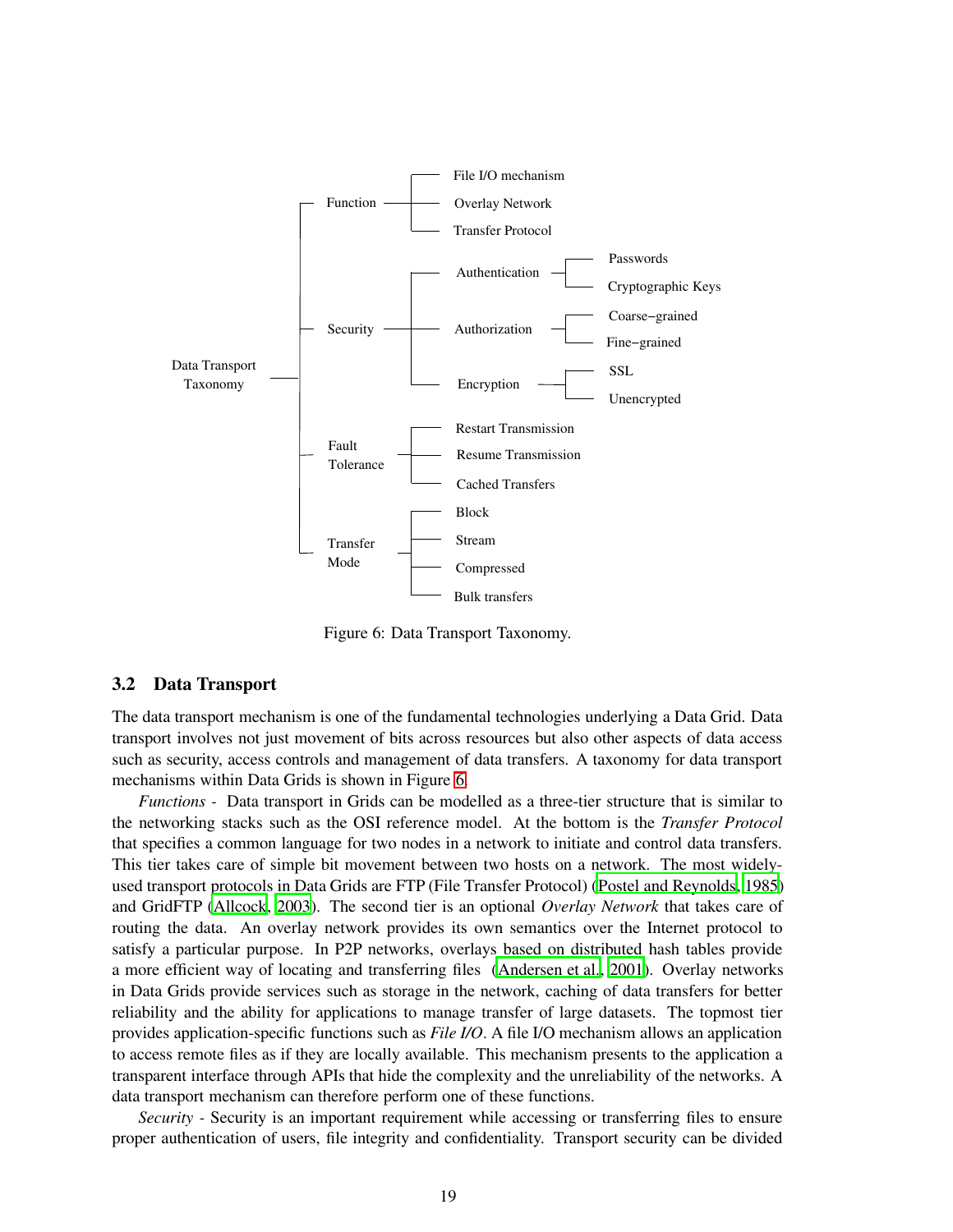into three main categories: *authentication* and *authorization* of users and *encryption* of data transfer. Authentication can be based on either *passwords* or symmetric or asymmetric *public key* cryptographic protocols such as the Kerberos [\(Neuman](#page-55-9) and Ts'o, [1994\)](#page-55-9) or the X.509 [\(Housley](#page-53-6) et al., [2002\)](#page-53-6) mechanisms respectively. In the context of data movement, authorization of users is enforced by mechanisms such as access controls on the data that is to be transferred. *Coarse-grained* authorization methods use traditional methods such as UNIX file permissions to restrict the number of files or collections that are accessible to the user. However, expansion of Data Grids to fields such as medical research that have strict controls on the distribution of data have led to requirements for *fine-grained* authorization. Such requirements include restricting the number of accesses even for authorised users, delegating read and write access rights to particular files or collections and flexible ownership of data [\(Moore](#page-55-7) et al., [2004](#page-55-7)). Fine-grained access control methods that may be employed to achieve these requirements include time- and usage-limited tickets, Access Control Lists (ACLs), Role Based Access Control (RBAC) methods [\(Sandhu](#page-57-5) et al., [1996\)](#page-57-5) and Task-Based Authorization Controls (TBAC) [\(Thomas](#page-58-1) and Sandhu, [1997](#page-58-1)). Data encryption may be present or absent within a transfer mechanism. The most prevalent form of data encryption is through SSL (Secure Sockets Layer) (Wagner and [Schneier](#page-59-1), [1996\)](#page-59-1).

*Fault Tolerance -* Fault tolerance is also an important feature that is required in a Data Grid environment especially when transfers of large data files occur. Fault tolerance can be subdivided into restarting over, resuming from interruption and providing caching. *Restarting* the transfer all over again means that the data transport mechanism does not provide any failure tolerance. However, all data in transit would be lost and there is a slight overhead for setting up the connection again. Protocols such as GridFTP allow for *resuming* transfers from the last byte acknowledged. Overlay networks provide *caching* of transfers via store-and-forward protocols. In this case, the receiver does not have to wait until the connections are restored. However, caching reduces performance of the overall data transfer and the amount of data that can be cached is dependent on the storage policies at the intermediate network points.

*Transfer Mode -* The last category is the transfer modes supported by the mechanism. *Block*, *stream* and *compressed* modes of data transfer have been available in traditional data transmission protocols such as FTP. However, it has been argued that transfers of large datasets such as those that are anticipated within Data Grids are restricted by vanilla FTP and underlying Internet protocols such as Transmission Control Protocol (TCP) which were initially designed for low bandwidth, high latency networks. As such, these are unable to take advantage of the capabilities of high bandwidth, optical fibre networks that are available for Data Grid environments [\(Lee](#page-54-6) et al., [2001\)](#page-54-6). Therefore, several optimisations have been suggested for improving the performance of data transfers in Grid environments by reducing latency and increasing transfer speed. Some of them are listed below:

- *Parallel data transfer* is the ability to use multiple data streams over the same channel to transfer a file. This also saturates available bandwidth in a channel while completing transfer.
- *Striped data transfer -* is the ability to use multiple data streams to simultaneously access different blocks of a file that is partitioned among multiple storage nodes (also called *striping*). This distributes the access load among the nodes and also improves bandwidth utilisation.
- *Auto-resizing of buffers -* is the ability to automatically resize sender and receiver TCP window and buffer sizes so that the available bandwidth can be more effectively utilised.
- *Container operations* is the ability to aggregate multiple files into one large dataset that can be transferred or stored more efficiently. The efficiency gains come from reducing the number of connections required to transfer the data and also, by reducing the initial latency.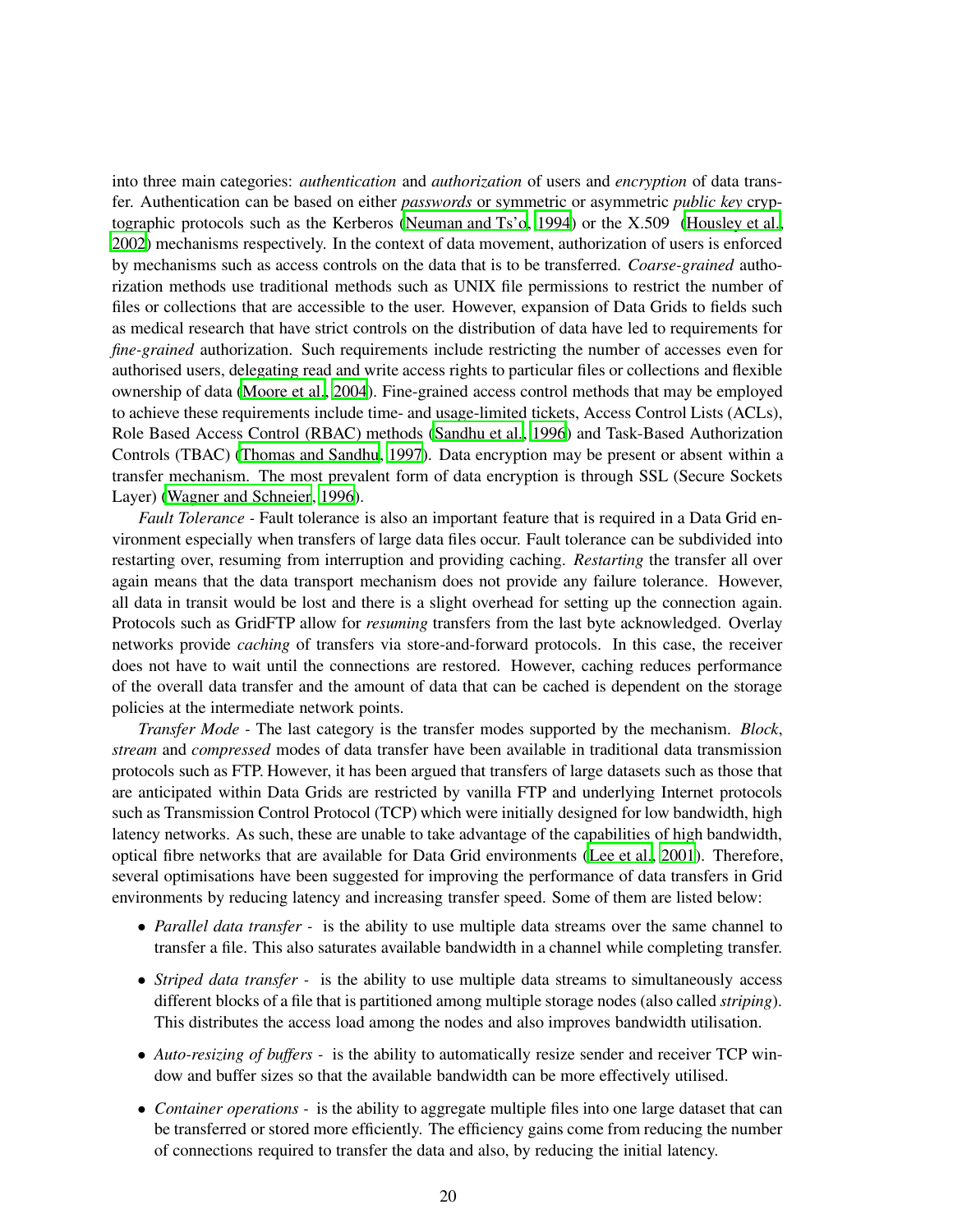

<span id="page-20-0"></span>Figure 7: A Replica Management Architecture.

The first three are protocol-specific optimisations while the last one is applied to the transfer mechanism. We group these enhancements under *bulk transfer* mode. A mechanism may support more than one mode and its suitability for an application can be gauged by the features it provides within each of the transfer modes.

#### <span id="page-20-1"></span>**3.3 Data Replication and Storage**

A Data Grid is a geographically-distributed collaboration in which all members require access to the datasets produced within the collaboration. Replication of the datasets is therefore a key requirement to ensure scalability of the collaboration, reliability of data access and to preserve bandwidth. Replication is bounded by the size of storage available at different sites within the Data Grid and the bandwidth between these sites. A replica management system therefore ensures access to the required data while managing the underlying storage.

A replica management system, shown in Figure [7,](#page-20-0) consists of storage nodes which are linked to each other via high-performance data transport protocols. The replica manager directs the creation and management of replicas according to the demands of the users and the availability of storage, and a catalog or a directory keeps track of the replicas and their locations. The catalog can be queried by applications to discover the number and the locations of available replicas of a particular dataset. In some systems, the manager and the catalog are merged into one entity. Client-side software generally consists of a library that can be integrated into applications and a set of commands or GUI utilities that are built on top of the libraries. The client libraries allow querying of the catalog to discover datasets and to request replication of a particular dataset.

The important elements of a replication mechanism are therefore the architecture of the system and the strategy followed for replication. The first categorization of Data Grid replication is therefore, based on these properties as is shown in Figure [8.](#page-21-0) The architecture of a replication mechanism can be further subdivided into the categories shown in Figure [9.](#page-21-1)

*Model & Topology -* The model followed by the system largely determines the way in which the nodes are organized and the method of replication. A *centralized* system would have one master replica which is updated and the updates are propagated to the other nodes. A *decentralized* or peerto-peer mechanism would have many copies, all of which need to be synchronized with each other.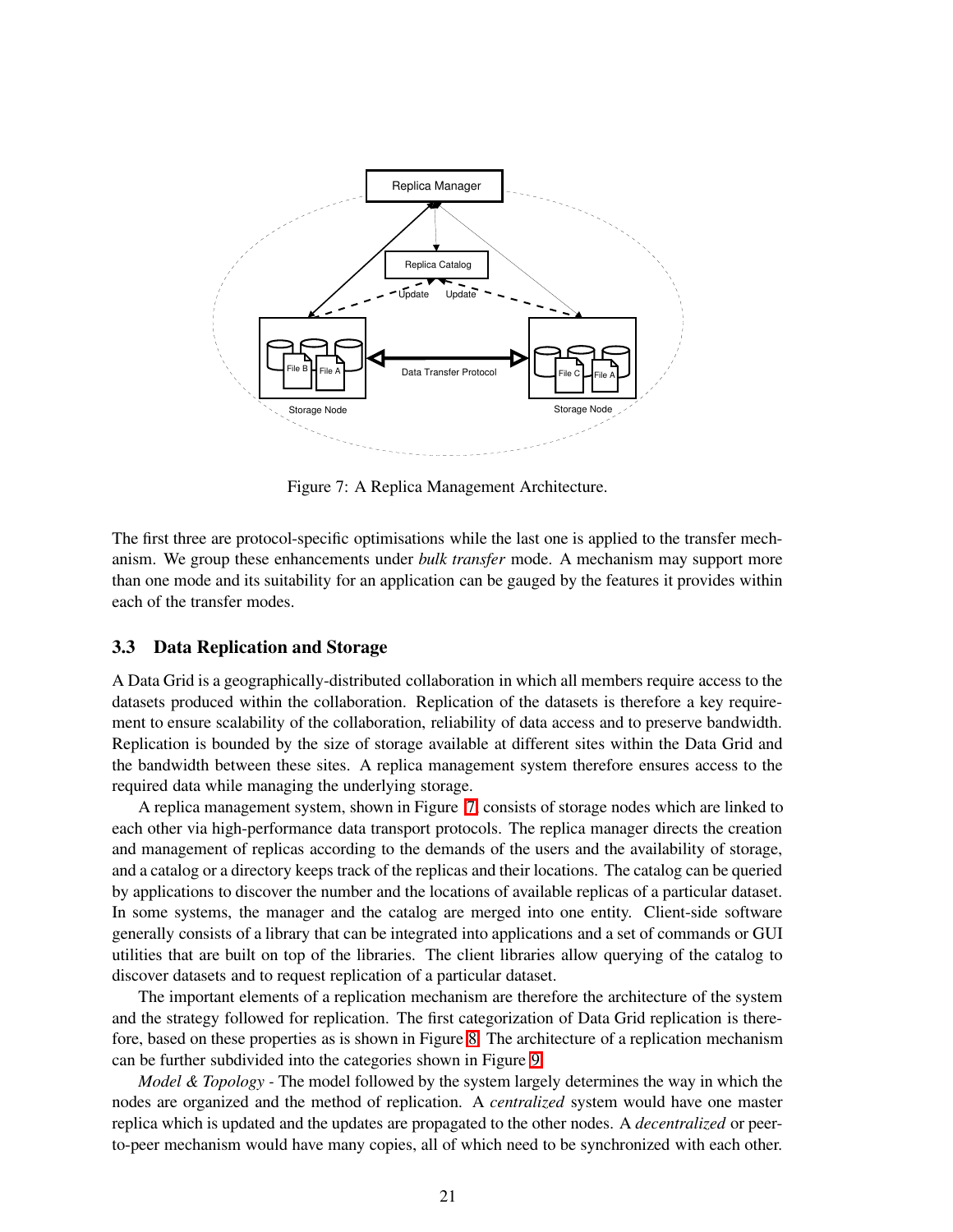

<span id="page-21-0"></span>Figure 8: Replication Taxonomy.



<span id="page-21-1"></span>Figure 9: Replica Architecture Taxonomy.

Nodes under a replica management system can be organised in a variety of topologies which can be grouped chiefly into three: *Hierarchy*, *Flat* and *Hybrid*. Hierarchical topologies have tree-like structure in which updates propogate through definite paths. Flat topologies are found within P2P systems and progression of updates is entirely dependent on the arrangements between the peers. These can be both structured and unstructured. Hybrid topologies can be achieved in situations such as a hierarchy with peer connections at different levels as has been discussed by [Lamehamedi](#page-54-7) et al. [\(2002](#page-54-7)).

*Storage Integration -* The relation of replication to storage is very important and determines the scalability, robustness, adaptability and applicability of the replication mechanism. *Tightly-coupled* replication mechanisms that exert fine-grained control over the replication process are tied to the storage architecture on which they are implemented. The replication system controls the filesystem and I/O mechanism of the local disk. The replication is conducted at the level of processes and is often triggered by a read or write request to a file at a remote location by a program. Such systems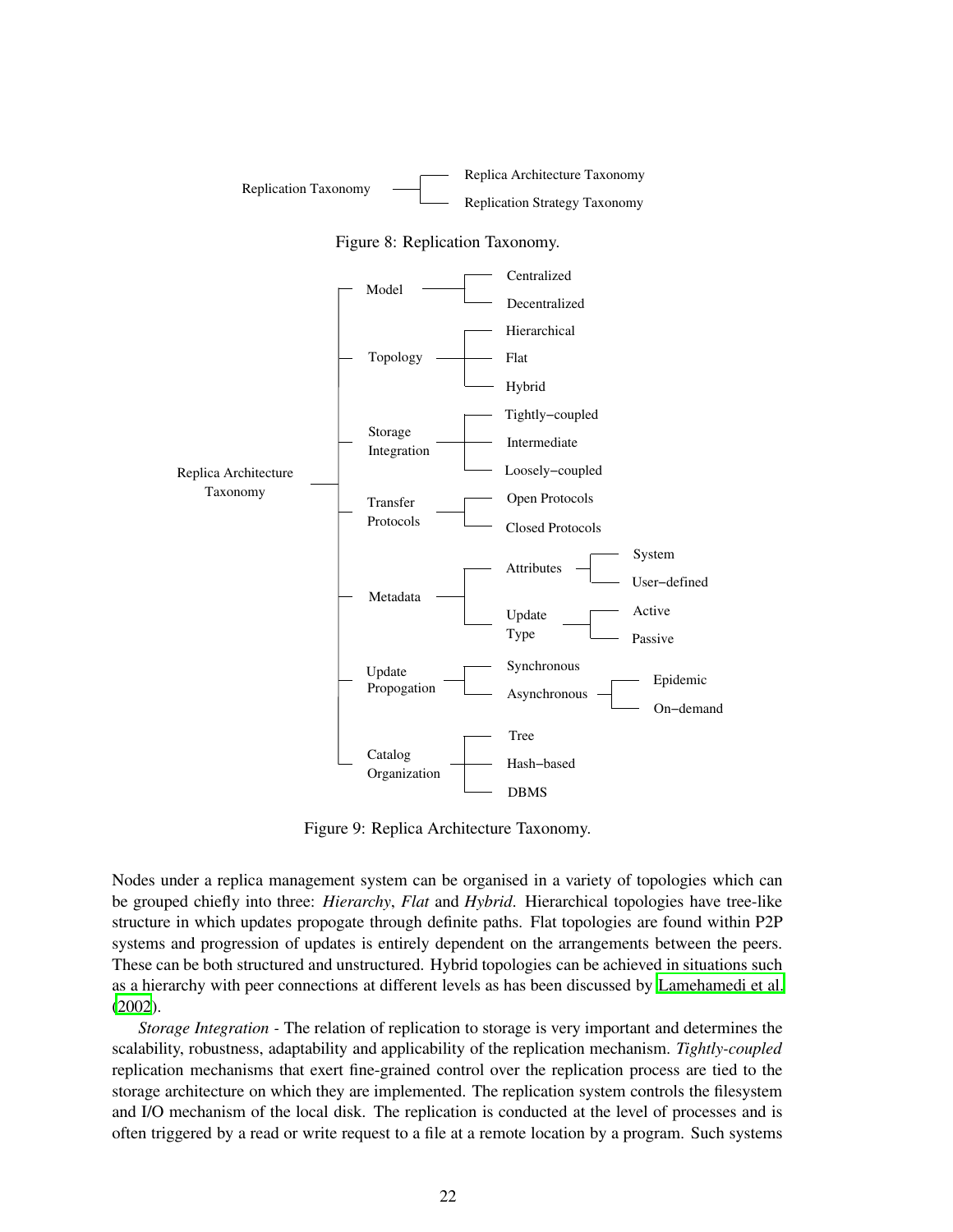more or less try to behave as a distributed file system such as NFS (Network File System) as they aim to provide transparent access to remote files to applications. An example of such a mechanism is Gfarm [\(Tatebe](#page-58-2) et al., [2002](#page-58-2)). *Intermediately-coupled* replication systems exert control over the replication mechanism but not over the storage resources. The filesystems are hosted on diverse storage architectures and are controlled by their respective systems. However, the replication is still initiated and managed by the mechanism, and therefore it interacts with the storage system at a very low-level. Such mechanisms work at the level of individual applications and data transfer is handled by the system. While replication can be conducted transparent to users and applications, it is also possible for the latter to direct the mechanism, and thereby, control the replication process. Example of such a system is the SRB. *Loosely-coupled* replication mechanisms are superimposed over the existing filesystems and storage systems. The mechanism exerts no control over the filesystem. Replication is initiated and managed by applications and users. Such mechanisms interact with the storage systems through standard file transfer protocols and at a high level. The architecture is capable of complete heterogeneity.

*Transfer Protocols -* The data transport protocols used within replica management systems is also a differentiating characteristic. *Open protocols* for data movement such as GridFTP allow clients to transfer data independent of the replica management system. The replicated data is accessible outside of the replica management system. Systems that follow *closed* or unpublished protocols restrict access to the replicas to their client libraries. Tightly-coupled replication systems are mostly closed in terms of data transfer. RLS (Replica Location Service) [\(Chervenak](#page-50-4) et al., [2002\)](#page-50-4) and GDMP (Grid Data Mirroring Pilot) (Samar and [Stockinger,](#page-57-6) [2001](#page-57-6)) use GridFTP as their primary transport mechanism. But the flip-side to having open protocols is that the user or the application must take care of updating the replica locations in the catalog if they transfer data outside the replication management system.

*Metadata -* It is difficult, if not impossible, for users to identify particular datasets out of hundreds and thousands that may be present in a large, distributed, collection. From this perspective, having proper metadata about the replicated data aids users in querying for datasets based on attributes that are more familiar to them. Metadata can have two types of attributes: one is *systemdependent* metadata, which consists of file attributes such as creation date, size on disk, physical location(s) and file checksum and the other is *user-defined* attributes which consist of properties that depend on the experiment or VO that the user is associated with. For example in a High-Energy Physics experiment, the metadata could describe attributes such as experiment date, mode of production (simulation or experimental) and event type. The metadata can be *actively* updated by the replica management system or else updated *passively* by the users when they create new replicas, modify existing ones or add a new file to the catalog.

*Replica Update Propagation -* Within a Data Grid, data is generally updated at one site and the updates are then propagated to the rest of its replicas. This can be in *synchronous* or in *asynchronous* modes. While synchronous updating is followed in databases, it is not practiced in Data Grids because of the expensive wide-area locking protocols and the frequent movement of massive data required. Asynchronous updating can be epidemic [\(Holliday](#page-53-7) et al., [2000](#page-53-7)), that is, the primary copy is changed and the updates are propagated to all the other replicas or it can be on-demand as in GDMP [\(Stockinger](#page-57-7) et al., [2001](#page-57-7)) wherein replica sites subscribe to update notifications at the primary site and decide themselves when to update their copies.

*Catalog Organization -* A replica catalog can be distinguished on the basis of its organization. The catalog can be organized as a *tree* as in the case of LDAP (Lightweight Directory Access Protocol) based catalogs such as the Globus Replica Catalog ([Allcock](#page-48-4) et al., [2001](#page-48-4)). The data can be catalogued on the basis of *document hashes* as has been seen in P2P networks. However, SRB and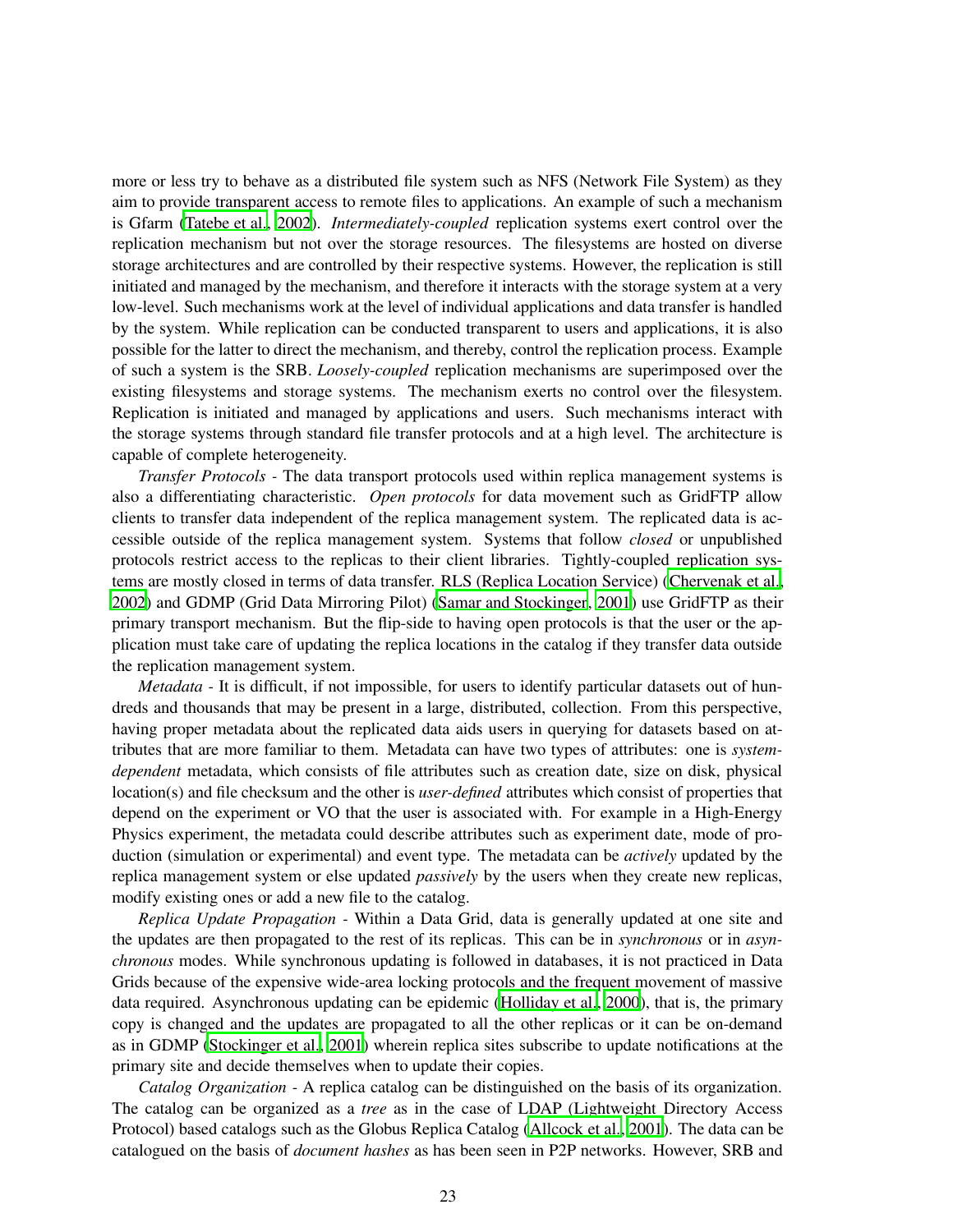

<span id="page-23-0"></span>Figure 10: Replication Strategy Taxonomy.

others follow the approach of storing the catalog within a *database*.

Replication strategies determine when and where to create a replica of the data. These strategies are guided by factors such as demand for data, network conditions and cost of transfer. The replication strategies can be categorized as shown in Figure [10.](#page-23-0)

*Method -* The first classification is based on whether the strategies are *static* or *dynamic*. Dynamic strategies adapt to changes in demand and bandwidth and storage availability but induce overhead due to larger number of operations that they undertake as these are run at regular intervals or in response to events (for example, increase in demand for a particular file). Dynamic strategies are able to recover from failures such as network partitioning. However, frequent transfers of massive datasets that result due to such strategies can lead to strain on the network resources. There may be little gain from using dynamic strategies if the resource conditions are fairly stable in a Data Grid over a long time. Therefore, in such cases, static strategies are applied for replication.

*Granularity -* The second classification relates to the level of subdivision of data that the strategy works with. Replication strategies that deal with multiple files at the same time work at the granularity of *datasets*. The next level of granularity is individual *files* while there are some strategies that deal with smaller subdivisions of files such as objects or *fragments*.

*Objective Function -* The third classification deals with the objective function of the replication strategy. Possible objectives of a replication strategy are to maximise the *locality* or move data to the point of computation, to exploit *popularity* by replicating the most requested datasets, to minimize the *update costs* or to maximize some *economic* objective such as profits gained by a particular site for hosting a particular dataset versus the expense of leasing the dataset from some other site. *Preservation* driven strategies provide protection of data even in the case of failures such as corruption or obsolescence of underlying storage media or software errors. Another possible objective function for a replication strategy is to ensure effective *publication* by propagating new files to interested clients.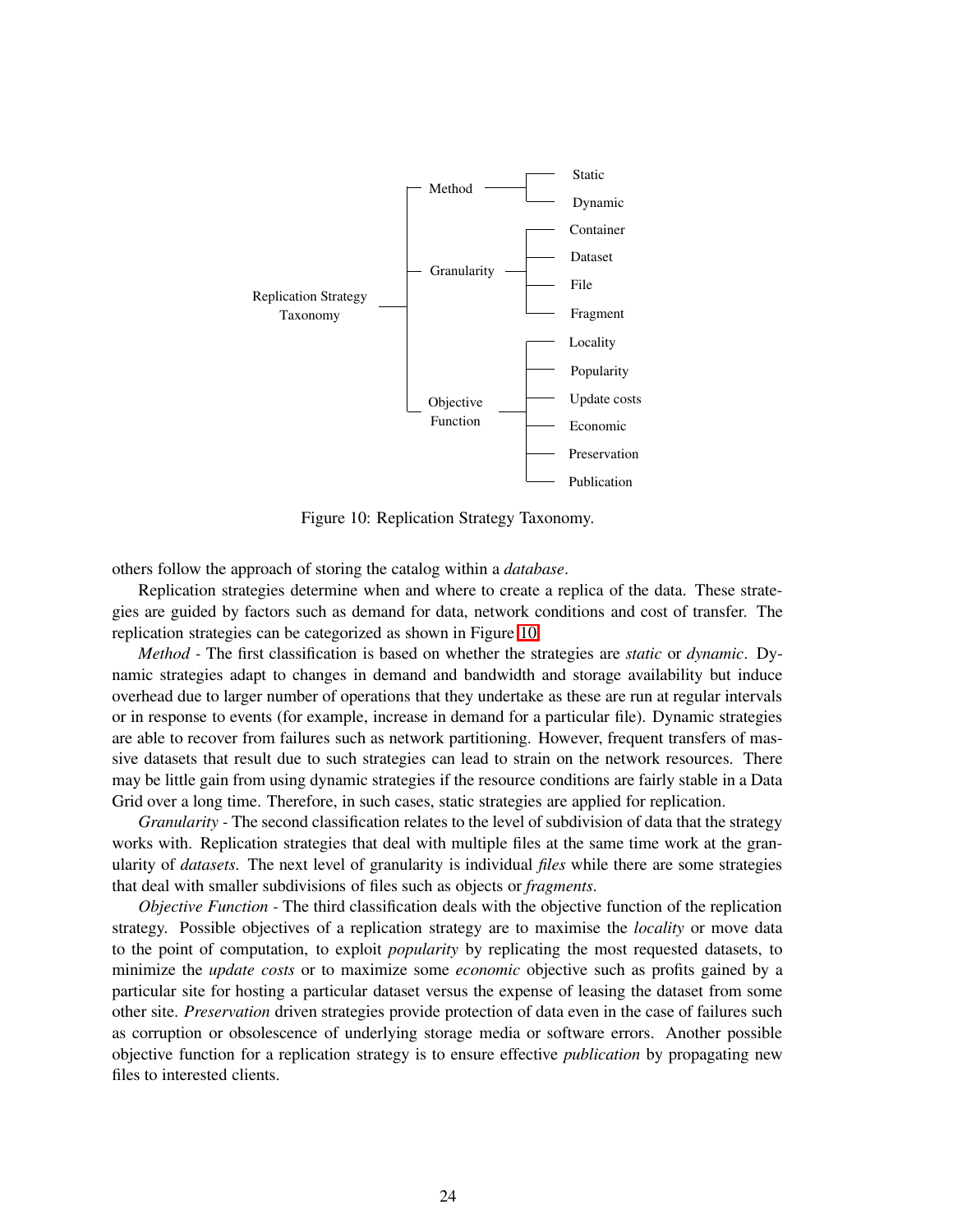

<span id="page-24-0"></span>Figure 11: Data Grid Scheduling Taxonomy.

#### <span id="page-24-1"></span>**3.4 Resource Allocation and Scheduling**

The requirements for large datasets and the presence of multiple replicas of these datasets scattered at geographically-distributed locations makes scheduling of data-intensive jobs different from that of computational jobs. Schedulers have to take into account the bandwidth availability and the latency of transfer between a computational node to which a job is going to be submitted and the storage resource(s) from which the data required is to be retrieved. Therefore, the scheduler needs to be aware of any replicas close to the point of computation and if the replication is coupled to the scheduling, then create a new copy of the data. A taxonomy for scheduling of data-intensive applications is shown in Figure [11.](#page-24-0) The categories are explained as follows:

*Application Model -* Scheduling strategies can be classified by the application model that they are targeted towards. Application models are defined in the manner in which the application is composed or distributed for scheduling over global grids. These can range from fine-grained levels such as processes to coarser levels such as individual tasks to sets of tasks such as workflows. Here, a task is considered as the smallest independent unit of computation. Each level has its own scheduling requirements. *Process-oriented* applications are those in which the data is manipulated at the process level. Examples of such applications are MPI (Message Passing Interface) programs that execute over global grids (Foster and [Karonis](#page-52-9), [1998](#page-52-9)). *Independent tasks* having different objectives are scheduled individually and it is ensured that each of them get their required share of resources. A *Bag of Tasks (BoT)* application consists of a set of independent tasks all of which must be executed successfully subject to certain common constraints such as a deadline for the entire application. Such applications arise in parameter studies [\(Abramson](#page-48-5) et al., [2000](#page-48-5)) wherein a set of tasks is created by running the same program on different inputs. In contrast, a *workflow* is a sequence of tasks in which each task is dependent on the results of its predecessor(s). The products of the preceding tasks may be large datasets themselves (for example, a simple two-step workflow could be a data-intensive simulation task and the task for analysis of the results of simulation). Therefore,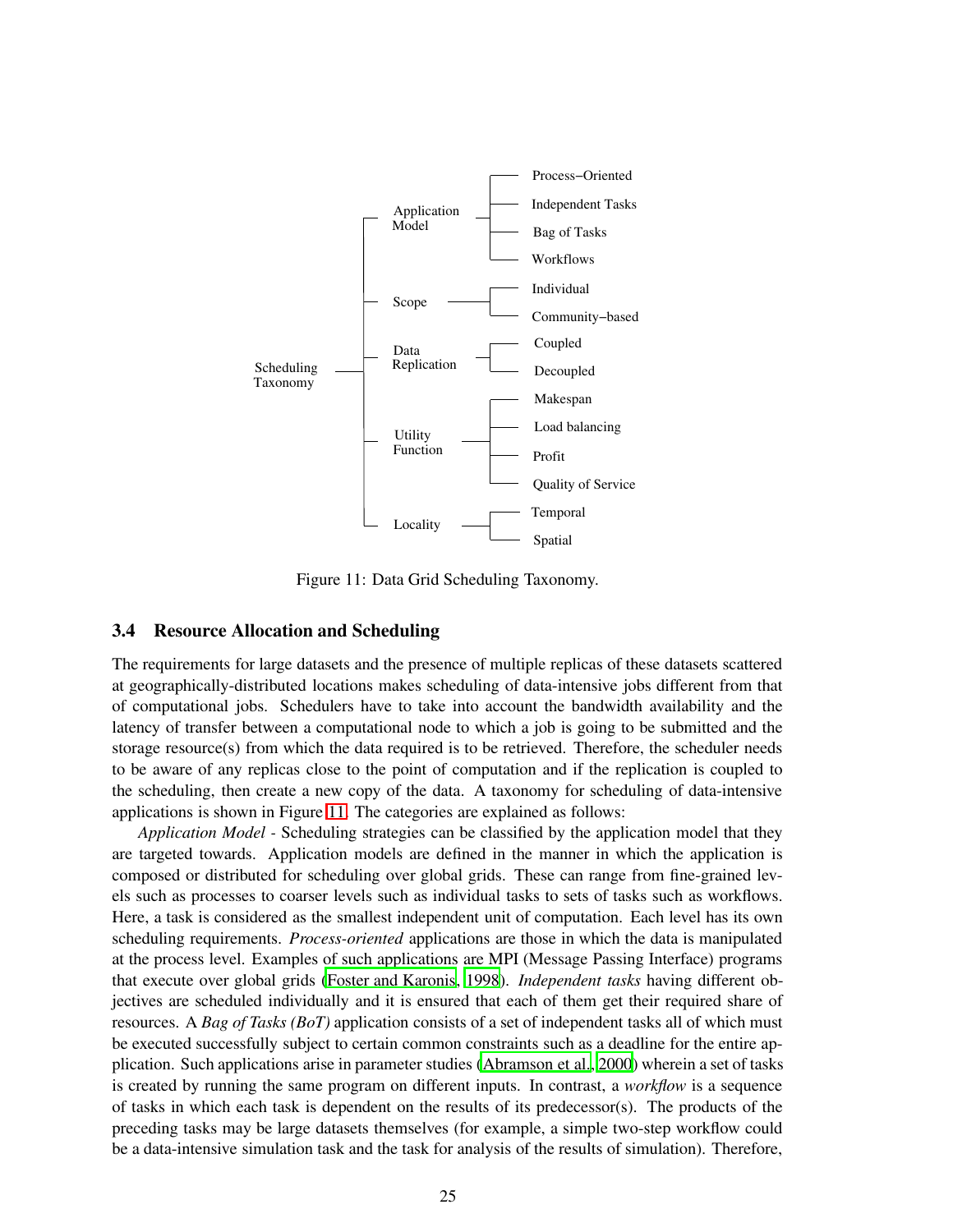scheduling of individual tasks in a workflow requires careful analysis of the dependencies and the results to reduce the amount of data transfer.

*Scope -* Scope relates to the extent of application of the scheduling strategy within a Data Grid. If the scope is *individual*, then the scheduling strategy is concerned only with meeting the objectives from a user's perspective. In a multi-user environment therefore, each scheduler would have its own independent view of the resources that it wants to utilise. A scheduler is aware of fluctuations in resource availability caused by other schedulers submitting their jobs to common resources and it strives to schedule jobs on the least-loaded resources that can meet its objectives. With the advent of VOs, efforts have moved towards *community-based* scheduling in which schedulers follow policies that are set at the VO level and enforced at the resource level through service level agreements and allocation quotas [\(Dumitrescu](#page-51-5) and Foster, [2004](#page-51-5); Wasson and [Humphrey](#page-59-2), [2003](#page-59-2)).

*Data Replication -* The next classification relates to whether job scheduling is *coupled* to data replication or not. Assume a job is scheduled to be executed at a particular compute node. When job scheduling is coupled to replication and the data has to be fetched from remote storage, the scheduler creates a copy of the data at the point of computation so that future requests for the same file that come from the neighbourhood of the compute node can be satisfied more quickly. Not only that, in the future, any job dealing with that particular data will be scheduled at that compute node if available. However, one requirement for a compute node is to have enough storage to store all the copies of data. While storage management schemes such as LRU (Least Recently Used) and FIFO (First In First Out) can be used to manage the copies, the selection of compute nodes is prejudiced by this requirement. There is a possibility that promising computational resources may be disregarded due to lack of storage space. Also, the process of creation of the replica and registering it into a catalog adds further overheads to job execution. In a decoupled scheduler, the job is scheduled to a suitable computational resource and a suitable replica location is identified to request the data required. The storage requirement is transient, that is, disk space is required only for the duration of execution. A comparison of decoupled against coupled strategies by [Ranganathan](#page-56-5) and Foster [\(2002](#page-56-5)) has shown that decoupled strategies promise increased performance and reduce the complexity of designing algorithms for Data Grid environments.

*Utility function -* A job scheduling algorithm tries to minimize or maximize some form of a utility function. The utility function can vary depending on the requirements of the users and architecture of the distributed system that the algorithm is targeted at. Traditionally, scheduling algorithms have aimed at reducing at the total time required for computing all the jobs in a set, also called its *makespan*. *Load balancing* algorithms try to distribute load among the machines so that maximum work can be obtained out of the systems. Scheduling algorithms with economic objectives try to maximize the users' economic utility usually expressed as some *profit* function that takes into account economic costs of executing the jobs on the Data Grid. Another possible objective is to meet the *Quality-of-Service (QoS)* requirements specified by the user. QoS requirements that can be specified include minimising the cost of computation, meeting a deadline, meeting stricter security requirements and/or meeting specific resource requirements.

*Locality -* Exploiting the locality of data has been a tried and tested technique for scheduling and load-balancing in parallel programs [\(Polychronopoulos](#page-56-6) and Kuck, [1987](#page-56-6); [Hockauf](#page-52-10) et al., [1998;](#page-52-10) [McKinley](#page-55-10) et al., [1996\)](#page-55-10) and in query processing in databases [\(Shatdal](#page-57-8) et al., [1994](#page-57-8); [Stonebraker](#page-57-9) et al., [1994\)](#page-57-9). Similarly, data grid scheduling algorithms can be categorized as whether they exploit the *spatial* or *temporal* locality of the data requests. Spatial locality is locating a job in such a way that all the data required for the job is available on data hosts that are located close to the point of computation. Temporal locality exploits the fact that if data required for a job is close to a compute node, subsequent jobs which require the same data are scheduled to the same node. Spatial locality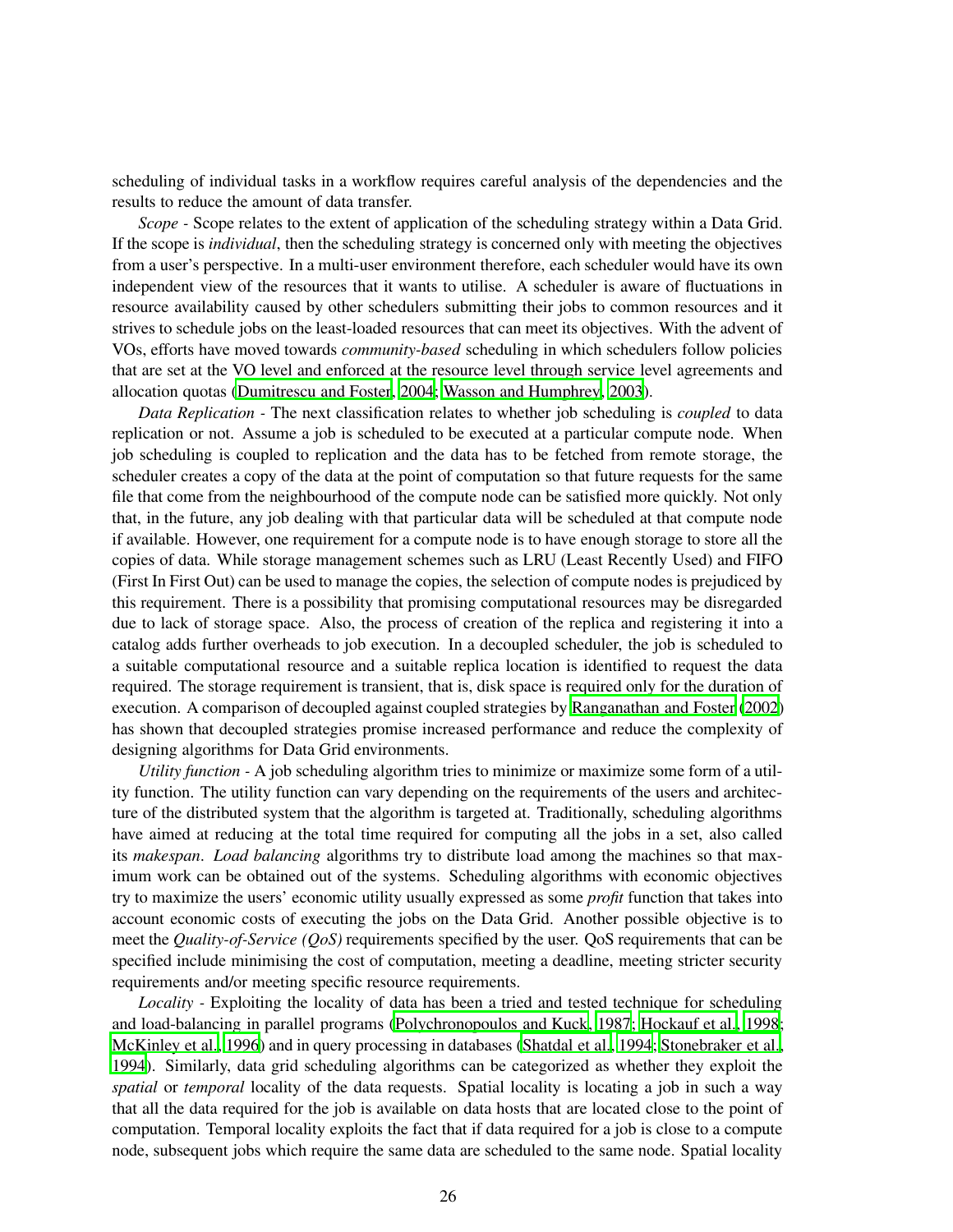can also be termed as "moving computation to data" and temporal locality can be called as "moving data to computation". It can be easily seen that schedulers which couple data replication to job scheduling exploit the temporal locality of data requests.

# <span id="page-26-0"></span>**4 Mapping of Taxonomy to Various Data Grid Systems**

In this section, we classify various Data Grid research projects according to the taxonomies we developed in Section [3.](#page-14-0) While the list of example systems is not exhaustive, it is representative of the classes that have been discussed. The projects in each category have been chosen based on several factors such as broad coverage of application areas, project support for one or more applications, scope and visibility, large-scale problem focus and ready availability of documents from project web pages and other sources.

# <span id="page-26-2"></span>**4.1 Data Grid Projects**

In this space, we study and analyse the various Data Grid projects that have been developed for various application domains around the world. While many of these projects cover aspects of Data Grid research such as middleware development, advanced networking and storage management, we will however, only focus on those projects which are involved in setting up infrastructure. A list of these projects and a brief summary about each of them is provided in Table [2.](#page-26-1) These are also classified according to the taxonomy provided in Figure [4](#page-15-0)

<span id="page-26-1"></span>

| <b>Name</b>        | Domain            | <b>Grid Type</b>           | <b>Remarks</b>             | Country       |
|--------------------|-------------------|----------------------------|----------------------------|---------------|
|                    |                   |                            |                            | / Region      |
| LCG(2005)          | Energy<br>High    | Hierarchical<br>model,     | To create and maintain a   | Global        |
|                    | Physics           | Intradomain, Collabora-    | data movement and anal-    |               |
|                    |                   | tive VO, Stable Sources,   | ysis infrastructure<br>for |               |
|                    |                   | Managed                    | the users of LHC.          |               |
| EGEE (2005)        | High<br>$En-$     | Hierarchical<br>model,     | To create a seamless       | Global        |
|                    | Physics,<br>ergy  | Interdomain, Collabora-    | common Grid infrastruc-    |               |
|                    | <b>Biomedical</b> | tive VO, Stable Sources,   | ture to support scientific |               |
|                    | <b>Sciences</b>   | Managed                    | research.                  |               |
| <b>BIRN</b> (2005) | Bio-Informat-     | Federated<br>model,        | To foster collaboration    | United        |
|                    | ics               | Intradomain, Collabora-    | biomedical science<br>in   | <b>States</b> |
|                    |                   | tive VO, Stable Sources,   | through sharing of data.   |               |
|                    |                   | Managed                    |                            |               |
| NEESgrid           | Earthquake        | Monadic<br>$In-$<br>model, | To enable scientists to    | United        |
| (Pearlman et al.)  | Engineering       | Collabo-<br>tradomain.     | carry out experiments in   | <b>States</b> |
| 2004)              |                   | VO.<br>Transient<br>rative | distributed locations and  |               |
|                    |                   | Sources, Managed           | analyse data through a     |               |
|                    |                   |                            | uniform interface.         |               |

Table 2: Data Grid Projects around the world.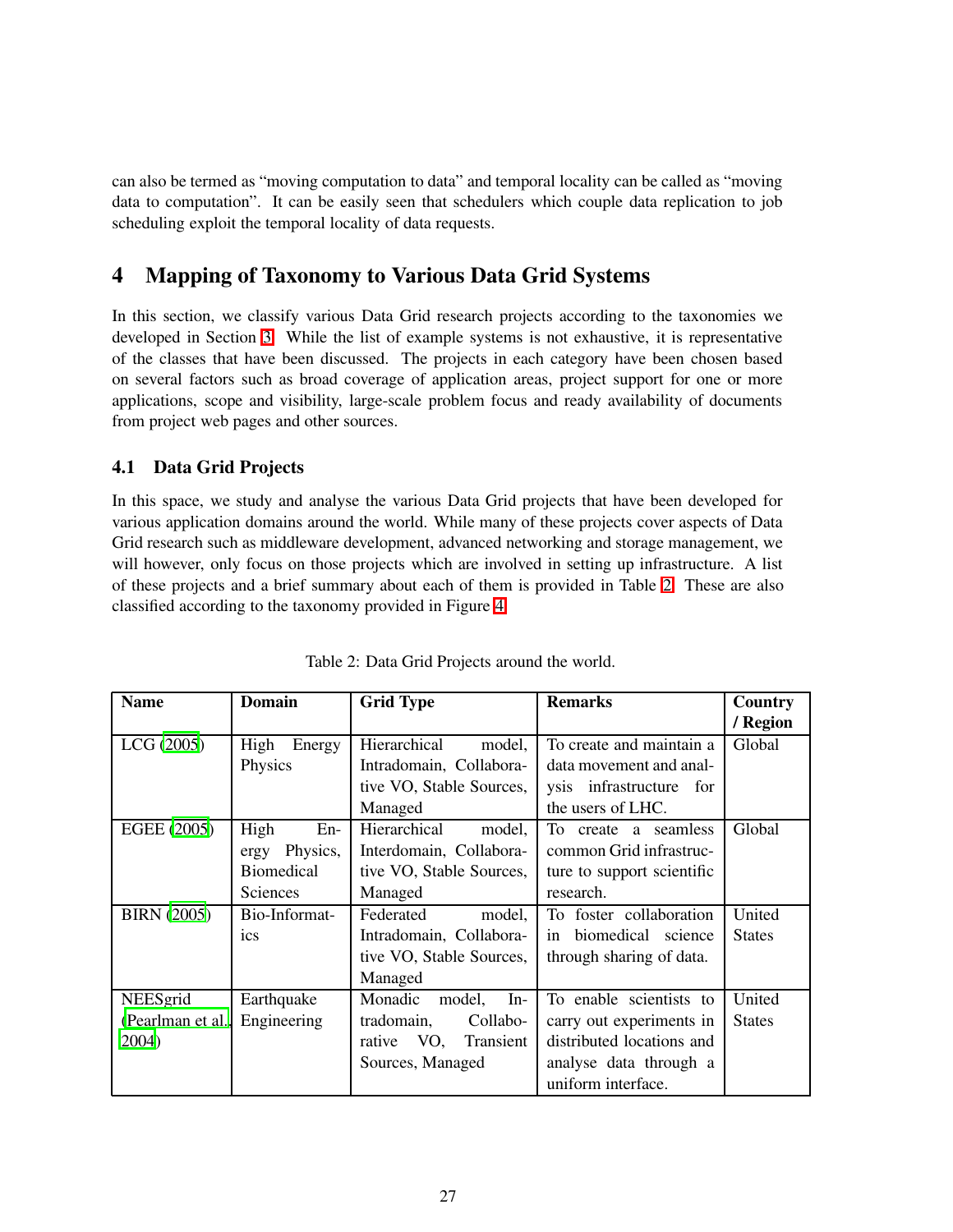| GriPhyn                  | High<br>Energy       | Hierarchical<br>model,   | To create an integrated      | United        |
|--------------------------|----------------------|--------------------------|------------------------------|---------------|
| (Avery and FosterPhysics |                      | Intradomain, Collabora-  | infrastructure that pro-     | <b>States</b> |
| 2001)                    |                      | tive VO, Stable Sources, | computational<br>vides       |               |
|                          |                      | Managed                  | storage<br>facilities<br>and |               |
|                          |                      |                          | for high-energy physics      |               |
|                          |                      |                          | experiments.                 |               |
| Grid <sub>3</sub>        |                      | Hierarchical             |                              | United        |
|                          | Physics, Biol-       | model,                   | To provide a uniform,        | <b>States</b> |
| (Gardner et al.,         | ogy                  | Interdomain, Collabora-  | scalable and managed         |               |
| 2004)                    |                      | tive VO, Stable Sources, | grid infrastructure for      |               |
|                          |                      | Managed                  | science applications         |               |
| BioGrid,                 | Protein<br>Sim-      | Federated<br>model,      | Computational and data       | Japan         |
| Japan (2005)             | ulation, Brain       | Intradomain, Collabora-  | infrastructure for med-      |               |
|                          | Activity             | tive VO, Stable Sources, | ical and biological re-      |               |
|                          | Analysis             | Managed                  | search.                      |               |
| Virtual<br>Ob-           | Astronomy            | Federated<br>model,      | Infrastructure for access-   | Global        |
| servatories              |                      | Intradomain, Collabora-  | ing diverse astronomy        |               |
| (Szalay and Gray,        |                      | tive VO, Stable Sources, | observation and simula-      |               |
| 2001)                    |                      | Managed                  | tion archives through in-    |               |
|                          |                      |                          | tegrated mechanisms.         |               |
| Earth<br>$Sys-$          | Climate Mod-         | Federated<br>model,      | Integrating<br>computa-      | United        |
| Grid<br>tem              | elling               | Intradomain, Collabora-  | tional, data and analysis    | <b>States</b> |
| (Allcock et al.,         |                      | tive VO, Stable Sources, | resources<br>to<br>create    |               |
| 2001)                    |                      | Managed                  | environment<br>for next      |               |
|                          |                      |                          | generation<br>climate        |               |
|                          |                      |                          | research.                    |               |
| GridPP                   | High<br>Energy       | Hierarchical<br>model,   | To create computational      | United        |
| (Huffman et al.,         | Physics              | Intradomain, Collabora-  | and storage infrastruc-      | Kingdom       |
| 2002)                    |                      | tive VO, Stable Sources, | ture for Particle Physics    |               |
|                          |                      | Managed                  | in the UK.                   |               |
| eDiaMoND                 | <b>Breast Cancer</b> | Federated<br>model,      | medical<br>To<br>provide     | United        |
| (Brady et al.,           | Treatment            | Intradomain, Collabora-  | professionals<br>and<br>re-  | Kingdom       |
| 2003)                    |                      | tive VO, Stable Sources, | searchers<br>access<br>to    |               |
|                          |                      | Managed                  | distributed databases of     |               |
|                          |                      |                          | mammogram images.            |               |
| <b>Belle Analysis</b>    | High Energy          | Hierarchical<br>model,   | To create computational      | Australia     |
| Grid<br>Data             | Physics              | Intradomain, Collabora-  | and storage infrastruc-      |               |
| (Winton,                 |                      | tive VO, Stable Sources, | in Australia for<br>ture     |               |
| 2003)                    |                      | Managed                  | physicists involved in       |               |
|                          |                      |                          | the Belle and ATLAS          |               |
|                          |                      |                          | experiments.                 |               |

Some of the scientific domains that are making use of Data Grids are as follows:

**High Energy Physics (HEP)** The computational and storage requirements for HEP experiments have already been covered in previous literature (Bunn and [Newman,](#page-49-0) [2003](#page-49-0)). Other than the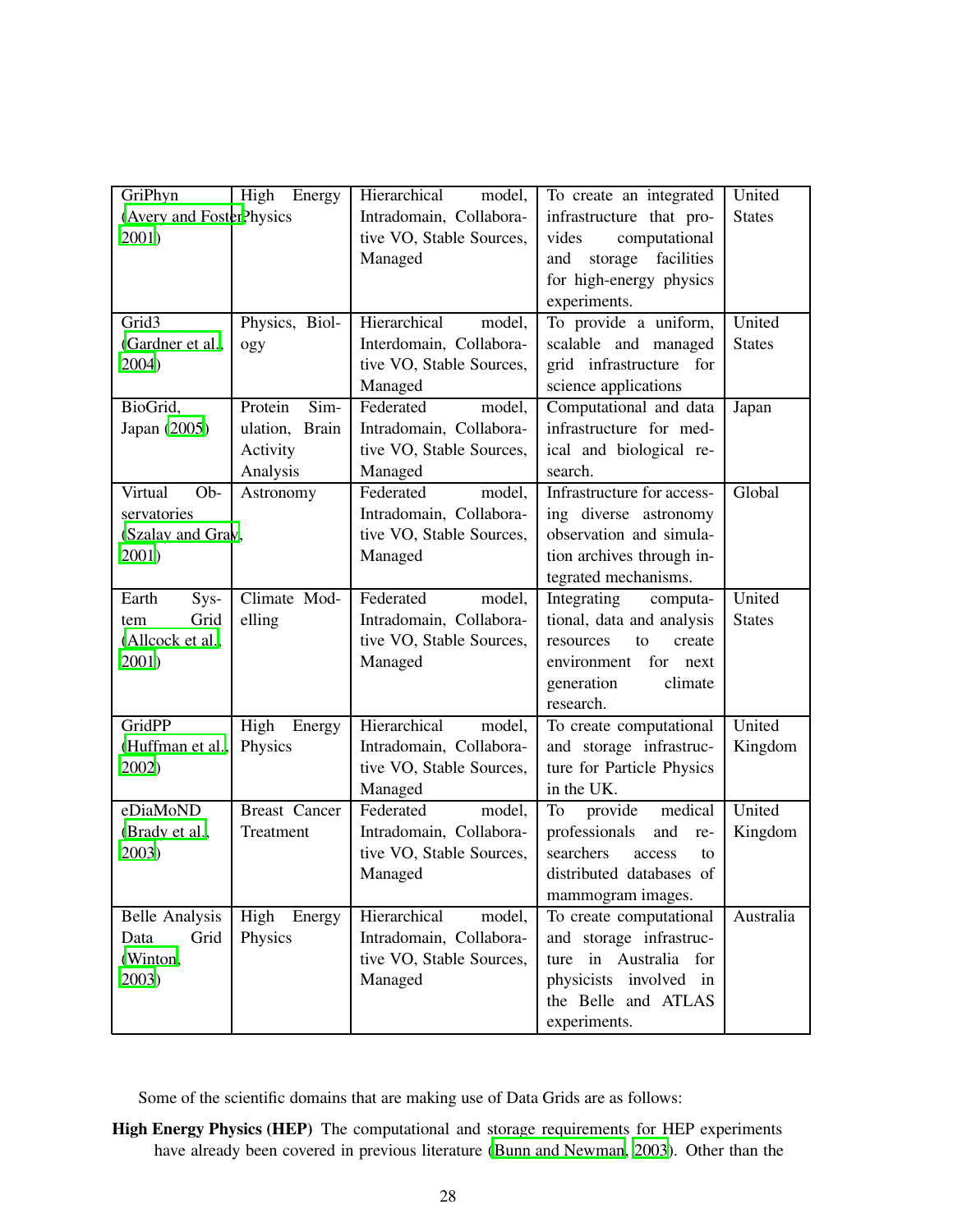four experiments at the LHC already mentioned, the Belle experiment at KEK, Japan, the BaBar experiment at the Stanford Linear Accelerator Center (SLAC) and the CDF and D0 experiments at Fermi National Laboratory, US are also adopting Data Grid technologies for their computing infrastructure. There have been numerous Grid projects around the world that are setting up the infrastructure for physicists to process data from HEP experiments. Some of these are the LHC Computing Grid (LCG) led by CERN, the Particle Physics Data Grid (PPDG) and Grid Physics Network (GriPhyN) in the United States, GridPP in the UK and Belle Analysis Data Grid (BADG) in Australia. These projects have common features such as a tiered model for distributing the data, shared facilities for computing and storage and personnel dedicated towards managing the infrastructure. Some of them are entering or are being tested for production usage.

- **Astronomy** The community of astrophysicists around the globe are setting up Virtual Observatories for accessing the data archives that has gathered by telescopes and instruments around the world. These include the National Virtual Observatory (NVO) in the US, Australian Virtual Observatory, Astrophysical Virtual Observatory in Europe and AstroGrid in the UK [\(Szalay](#page-58-4), [2002](#page-58-4)). The International Virtual Observatory Alliance (IVOA) is coordinating these efforts around the world for ensuring interoperability. Commonly, these projects provide uniform access to data repositories along with access to software libraries and tools that may be required to analyse the data. Other services that are provided include access to high-performance computing facilities and visualization through desktop tools such as web browsers. Other astronomy grid projects include those being constructed for the LIGO (Laser Interferometer Gravitational-wave Observatory) [\(2005](#page-54-9)) and SDSS (Sloan Digital Sky Survey) [\(2005](#page-57-10)) projects.
- **BioInformatics** The increasing importance of realistic modeling and simulation of biological processes coupled with the need for accessing existing databases has led to Data Grid solutions being adopted by bioinformatics researchers worldwide. These projects involve federating existing databases and providing common data formats for the information exchange. Examples of these projects are BioGrid project in Japan for online brain activity analysis and protein folding simulation, the eDiaMoND project in the UK for breast cancer treatment and the BioInformatics Research Network (BIRN) for imaging of neurological disorders using data from federated databases.
- **Earth Sciences** Researchers in disciplines such as earthquake engineering and climate modeling and simulation are adopting Grids to solve their computational and data requirements. NEESgrid is a project to link earthquake researchers with high performance computing and sensor equipment so that they can collaborate on designing and performing experiments. Earth Systems Grid aims to integrate high-performance computational and data resources to study the petabytes of data resulting from climate modelling and simulation.

# <span id="page-28-0"></span>**4.2 Data Transport Technologies**

Within this subsection, various projects involved in data transport over Grids are discussed and classified according to the taxonomy provided in Section [3.2.](#page-18-1) The data transport technologies studied here range from protocols such as FTP to overlay methods such as Internet Backplane Protocol to file I/O mechanisms. Each technology has unique properties and is representative of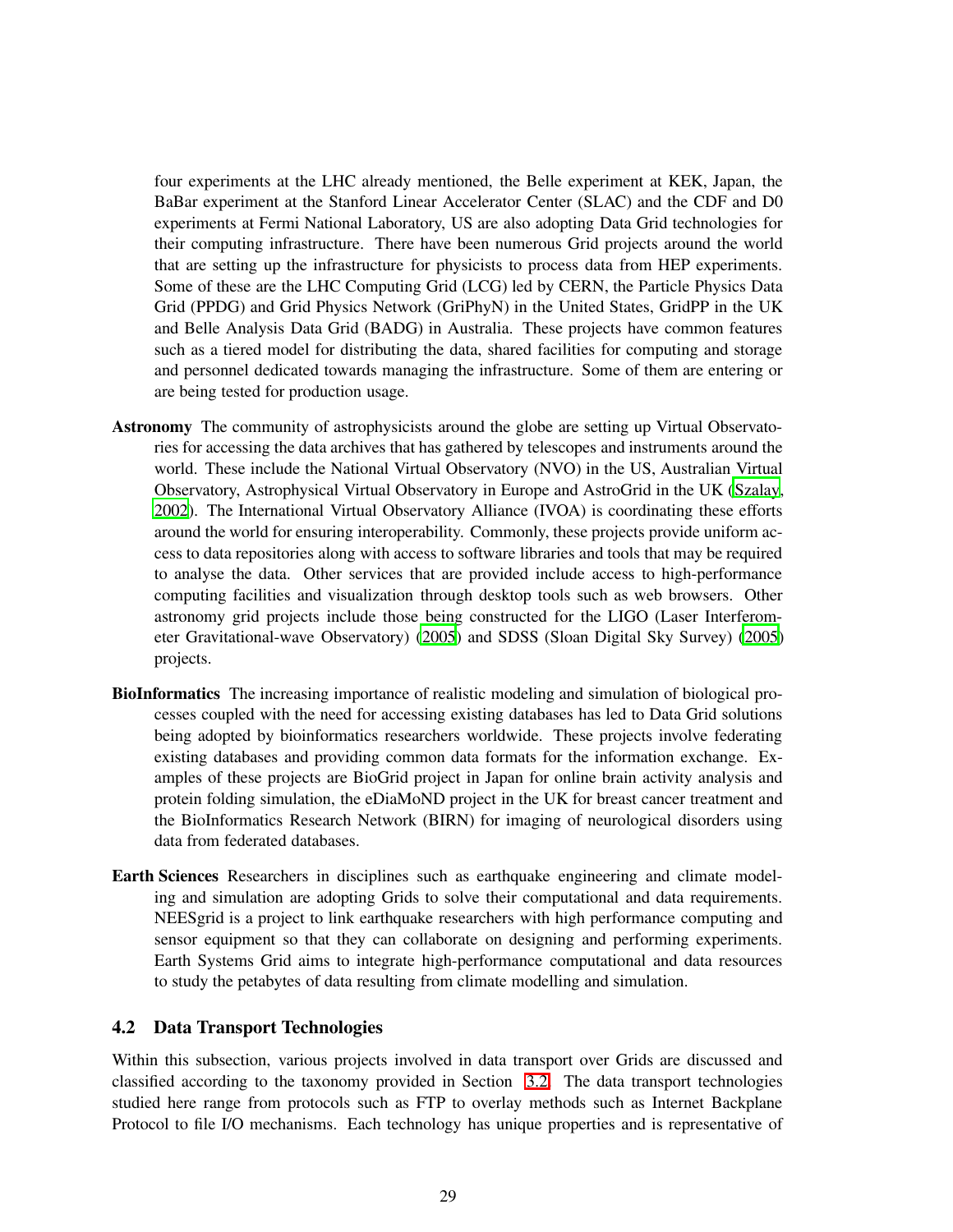| Project     | <b>Function</b> | <b>Security</b>         | Fault         | <b>Transfer</b> |
|-------------|-----------------|-------------------------|---------------|-----------------|
|             |                 |                         | <b>Toler-</b> | Mode            |
|             |                 |                         | ance          |                 |
| GASS        | File I/O        | PKI,<br>Unencrypted,    | Caching       | Block, Stream   |
|             |                 | Coarse-grained          |               | append          |
| <b>IBP</b>  | Overlay         | Password, Unencrypted,  | Caching       | <b>Block</b>    |
|             | Mechanism       | Coarse-grained          |               |                 |
| <b>FTP</b>  | Transfer Pro-   | Password, Unencrypted,  | Restart       | All             |
|             | tocol           | Coarse-grained          |               |                 |
| <b>SFTP</b> | Transfer Pro-   | PKI, SSL,<br>Coarse-    | Restart       | All             |
|             | tocol           | grained                 |               |                 |
| GridFTP     | Transfer Pro-   | SSL,<br>PKI.<br>Coarse- | Resume        | All             |
|             | tocol           | grained                 |               |                 |
| Kangaroo    | Overlay         | PKI,<br>Unencrypted,    | Caching       | <b>Block</b>    |
|             | Mechanism       | Coarse-grained          |               |                 |
| Legion      | File I/O        | PKI,<br>Unencrypted,    | Caching       | <b>Block</b>    |
|             |                 | Coarse-grained          |               |                 |
| <b>SRB</b>  | File I/O        | PKI, SSL, Fine-grained  | Restart       | Block, Stream,  |
|             |                 |                         |               | Bulk transfer   |

<span id="page-29-0"></span>Table 3: Comparison between various data transport technologies.

the categories in which it is placed. A summary of these technologies and their categorization is provided in Table [3.](#page-29-0)

### **4.2.1 GASS**

Global Access to Secondary Storage (GASS) [\(Bester](#page-49-12) et al., [1999](#page-49-12)) is a data access mechanism provided within the Globus toolkit for reading local data at remote machines and for writing data to remote storage and moving it to a local disk. The goal of GASS is to provide a uniform remote I/O interface to applications running at remote resources while keeping the functionality demands on both the resources and the applications limited.

GASS conducts its operations via a file cache which is an area on the secondary storage where the remote files are stored. When a remote file is requested by an application for reading, GASS by default fetches the entire file into the cache from where it is opened for reading as in a conventional file access. It is retained in the cache as long as applications are accessing it. While writing to a remote file, the file is created or opened within the cache where GASS keeps track of all the applications writing to it via reference count. When the reference count is zero, the file is transferred to the remote machine. Therefore, all operations on the remote file are conducted locally in the cache, which reduces demand on bandwidth. A large file can be *prestaged* into the cache, that is, fetched before an application requests it for reading. Similarly, a file can be transferred out via *poststaging*. GASS operations also allow access to permitted disk areas other than the file cache and are available through an API and also through Globus commands. GASS is integrated with the Globus Resource Access and Monitoring (GRAM) service [\(Czajkowski](#page-50-5) et al., [1998](#page-50-5)) and is used for staging executables, staging in files and retrieving the standard output and error streams of the jobs.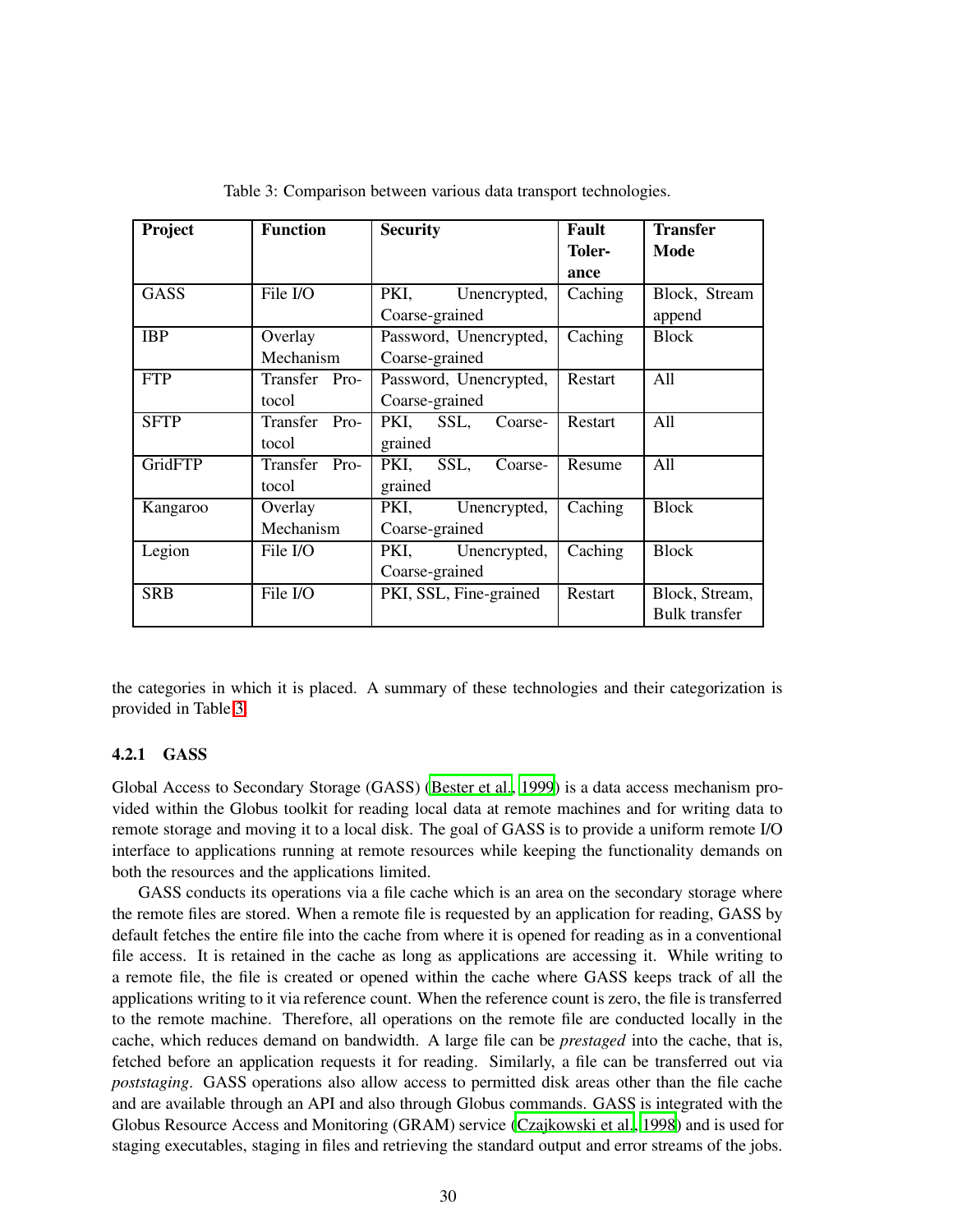GASS provides a limited ability for data transfer between remote nodes. As it prefetches the entire file into the cache, it is not suitable as a transfer mechanism for large data files (of GigaByte upwards) as the required cache capacity might not be available. Also, it does not provide features such as file striping, third-party transfer, TCP tuning, etc. provided by protocols such as GridFTP. However, because of its lightweight functionality, it is suitable for applications where the overhead of setting up a GridFTP connection dominates.

#### **4.2.2 IBP**

Internet Backplane Protocol (IBP) [\(Plank](#page-56-7) et al., [1999](#page-56-7); [Bassi](#page-49-13) et al., [2002](#page-49-13)) allows applications to optimize data transfer and storage operations by controlling data transfer explicitly by storing the data at intermediate locations. IBP uses a "store-and-forward" protocol to move data around the network. Each of the IBP nodes has a temporary buffer into which data can be stored for a fixed amount of time. Applications can manipulate these buffers so that data is moved to locations close to where it is required.

IBP is modelled after the Internet Protocol. The data is handled in units of fixed-size byte arrays which are analogous to IP datagrams or network packets. Just as IP datagrams are independent of the data link layer, byte arrays are independent of the underlying storage nodes. This means that applications can move data around without worrying about managing storage on the individual nodes. IBP also provides a global addressing space that is based on global IP addressing. Thus, any client within an IBP network can make use of any IBP node.

IBP can also be thought of as a virtualisation layer or as an access layer built on top of storage resources. IBP provides access to heterogeneous storage resources through a global addressing space in terms of fixed block sizes thus making access to data independent of the storage method and media. The storage buffers can grow to any size, and thus the byte arrays can also be thought of as files which live on the network.

IBP also provides a client API and libraries that provide semantics similar to UNIX system calls. A client connects to an IBP "depot", or a server, and requests storage allocation. In return, the server provides it three *capabilities*: for reading from, writing to and managing the allocation. Capabilities are cryptographically secure byte strings which are generated by the server. Subsequent calls from the client must make use of the same capabilities to perform the operations. Thus, capabilities provide a notion of security as a client can only manipulate its own data. Capabilities can be exchanged between clients as they are text. Higher-order aggregation of byte arrays is possible through exNodes which are similar to UNIX inodes. exNodes allow uploading, replicating and managing of files on a network with an IBP layer above the networking layer [\(Plank](#page-56-8) et al., [2002](#page-56-8)).

Beyond the use of capabilities, IBP does not have an address mechanism that keeps track of every replica generated. There is no directory service that keeps track of every replica and no information service that can return the IBP address of a replica once queried. Though exNodes store metadata, IBP itself does not provide a metadata searching service. IBP is more a low-level storage solution that functions just above the networking layer.

#### **4.2.3 FTP**

FTP (File Transfer Protocol) (Postel and [Reynolds,](#page-56-4) [1985\)](#page-56-4) is one of the fundamental protocols for data movement in the Internet. FTP is therefore ubiquitous and every operating system ships with an FTP client.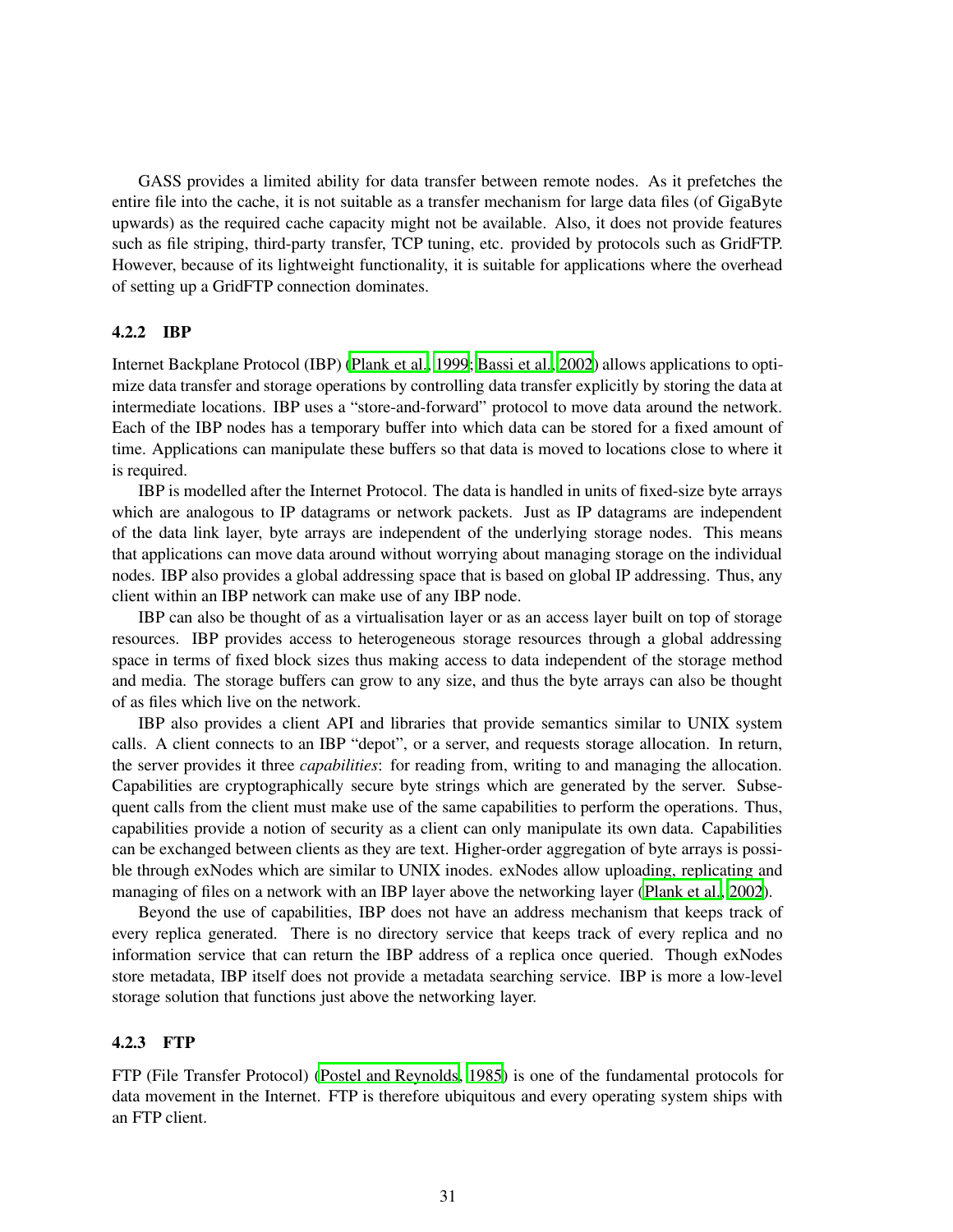FTP separates the process of data transfer into two channels, the control channel used for sending commands and replies between a client and a server and the data channel through which the actual transfer takes place. The FTP commands set up the data connection by specifying the parameters such as data port, mode of transfer, data representation and structure. Once the connection is set up the server then initiates the data transfer between itself and the client. The separation of control and data channels also allows third-party transfers to take place. A client can open two control channels to two servers and direct them to start a data transfer between themselves bypassing the client. Data can be transferred in three modes : stream, block and compressed. In the stream mode, data is transmitted as is and it is the responsibility of the sending host to notify the end of stream. In the block mode, data is transferred as a series of blocks preceded by header bytes. In the compressed mode, a preceding byte denotes the number of replications of the following byte and filler bytes are represented by a single byte.

Error recovery and restart within FTP does not cover corrupted data but takes care of data lost due to loss of network or a host or of the FTP process itself. This requires the sending host to insert markers at regular intervals within the data stream. A transmission is restarted from the last marker sent by the sender before the previous transfer crashed. However, restart is not available within the stream transfer mode. Security within FTP is very minimal and limited to the control channel. The username and password are transmitted as clear text and there is no facility for encrypting data while in transit within the protocol. This limits the use of FTP for confidential transfers.

Numerous extensions to FTP have been proposed to offset its limitations. RFCs 2228 [\(Horowitz](#page-53-9) and Lunt, [1997\)](#page-53-9) and 2389 [\(Hethmon](#page-52-12) and Elz, [1998\)](#page-52-12) propose security and features extensions to FTP respectively. However, these are not implemented by popular FTP servers such as wu-ftpd. SSH File Transfer Protocol (SFTP) [\(Galbraith](#page-52-13) et al., [2005](#page-52-13)) is a secure file transfer protocol that uses the Secure Shell (SSH) Protocol for both authentication and data channel encryption. SFTP is designed to be both a transfer protocol and a remote file system access protocol. However, it does not support features required for high-performance data transfer such as parallel and striped data transfer, resuming interrupted transmissions or tuning of TCP windows.

### **4.2.4 GridFTP**

GridFTP [\(Allcock](#page-48-2), [2003](#page-48-2); [Allcock](#page-48-7) et al., [2002](#page-48-7)) extends the default FTP protocol by providing features that are required in a Data Grid environment. The aim of GridFTP is to provide secure, efficient, and reliable data transfer in Grid environments.

GridFTP extends the FTP protocol by allowing GSI and Kerberos based authentication. GridFTP provides mechanisms for parallel and striped data transfers and supports partial file transfer that is, the ability to access only part of a file. It allows changing the sizes of the TCP buffers and congestion windows to improve transfer performance. Transfer of massive data-sets is prone to failures as the network may exhibit transient behaviour over long periods of time. GridFTP sends restart markers indicating a byte range that has been successfully written by the receiver every 5 seconds over the control channel. In case of a failure, transmission is resumed from the point indicated by the last restart marker received by the sender.

GridFTP provides these features by extending the basic FTP protocol through new commands, features and a new transfer mode. The Striped Passive(SPAS) command is an extension to the FTP PASV command wherein the server presents a list of ports to connect to rather than just a single port. This allows for multiple connections to download the same file or for receiving multiple files in parallel. The Extended Retrieve (ERET) command supports partial file transfer among other things. The Set Buffer (SBUF) and AutoNegotiate Buffer (ABUF) extensions allow the resizing of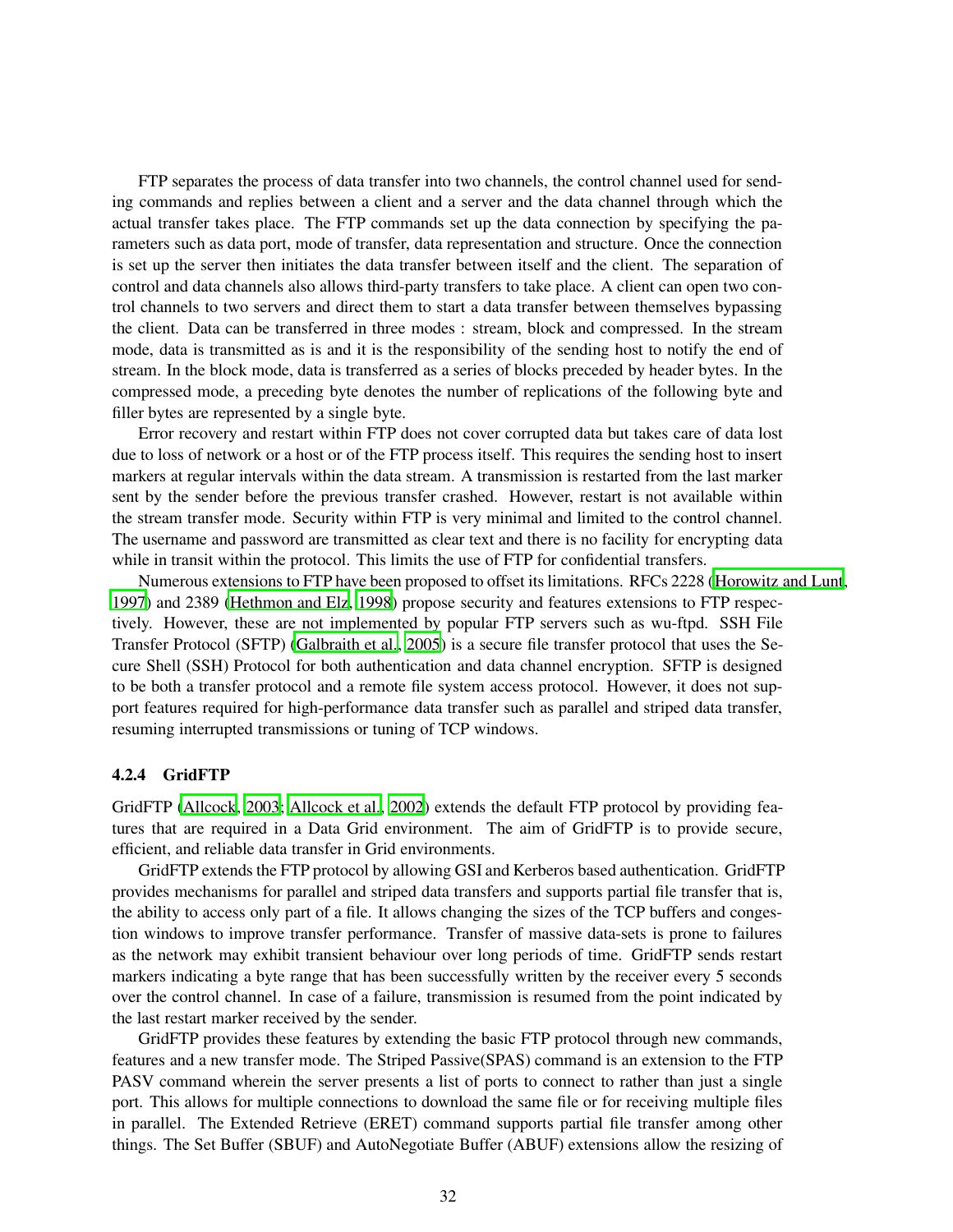TCP buffers on both client and server sides. The Data Channel Authentication (DCAU) extension provides for encrypting of data channels for confidential file transfer. DCAU is used only when the control channel is authenticated through RFC 2228 [\(Horowitz](#page-53-9) and Lunt, [1997](#page-53-9)) mechanisms. Parallel and striped data transfers are realised through a new transfer mode called the extended block mode (mode E). The sender notifies the receiver of the number of data streams by using the End of Data (EOD) and End of Data Count (EODC) codes. The EODC code signifies how many EOD codes should be received to consider a transfer closed. An additional protocol is therefore required from the sender side to ensure that the receiver obtains the data correctly. GridFTP implements RFC 2389 [\(Hethmon](#page-52-12) and Elz, [1998](#page-52-12)) for negotiation of feature sets between the client and the server. Therefore, the sender first requests the features supported by the receiver and then sets connection parameters accordingly. GridFTP also supports restart for stream mode transfers which is not provided in the vanilla FTP protocol.

The only public implementation for the GridFTP server-side protocols is provided in the Globus Toolkit (Foster and [Kesselman](#page-52-14), [1998\)](#page-52-14). The Globus GridFTP server is a modified wu-ftpd server that supports most of GridFTP's features except for striped data transfer and automatic TCP buffer size negotiation. The Globus Toolkit provides libraries and APIs for clients to connect to GridFTP servers. A command-line tool, *globus-url-copy*, built using these libraries functions as a GridFTP client. Another examples of a GridFTP clients is the UberFTP (NCSA [GridFTP](#page-55-11) Client, [2005\)](#page-55-11) client from NCSA.

Evaluation of GridFTP protocols alongside FTP has shown that using the additional features of GridFTP increases performance of data transfer [\(Ellert](#page-51-7) et al., [2002](#page-51-7)). Particularly, the usage of parallel threads dramatically improves the transfer speed over both loaded and unloaded networks. Also, parallel transfers saturate the bandwidth thus improving the link utilisation.

#### **4.2.5 Kangaroo**

Kangaroo [\(Thain](#page-58-5) et al., [2001\)](#page-58-5) is an end-to-end data movement protocol that aims to improve the responsiveness and reliability of large data transfers within the Grid. The main idea in Kangaroo is to conduct the data transfer as a background process so that failures due to server crashes and network partitions are handled transparently by the process instead of the application having to deal with them.

Kangaroo uses memory and disk storage as buffers to which data is written to by the application and moved out by a background process. The transfer of data is performed concurrently with CPU bursts thereby improving utilization. The transfer is conducted through *hops*, or stages where an intermediate server is introduced between the client and the remote storage from which the data is to be read or written. Data received by the intermediate stage is spooled into the disk from where it is copied to the next stage by a background process called the *mover*. This means that a client application writing data to a remote storage is isolated from the effects of a network crash or slowdown as long as it can keep writing to the disk spool. However, it is also possible for a client to write data to the destination server directly over a TCP connection using the Kangaroo primitives.

Kangaroo services are provided through an interface which implements four simple file semantics: get (non-blocking read), put(non-blocking write), commit (block until writes have been delivered to the next stage) and push (block until all writes are delivered to the final destination). However, this provides only weak consistency since it is envisioned for grid applications in which data flow is primarily in one direction. As can be seen, Kangaroo is an output-oriented protocol which primarily deals with reliability of data transfer between a client and a server.

The design of Kangaroo is similar to that of IBP even though their aims are different. Both of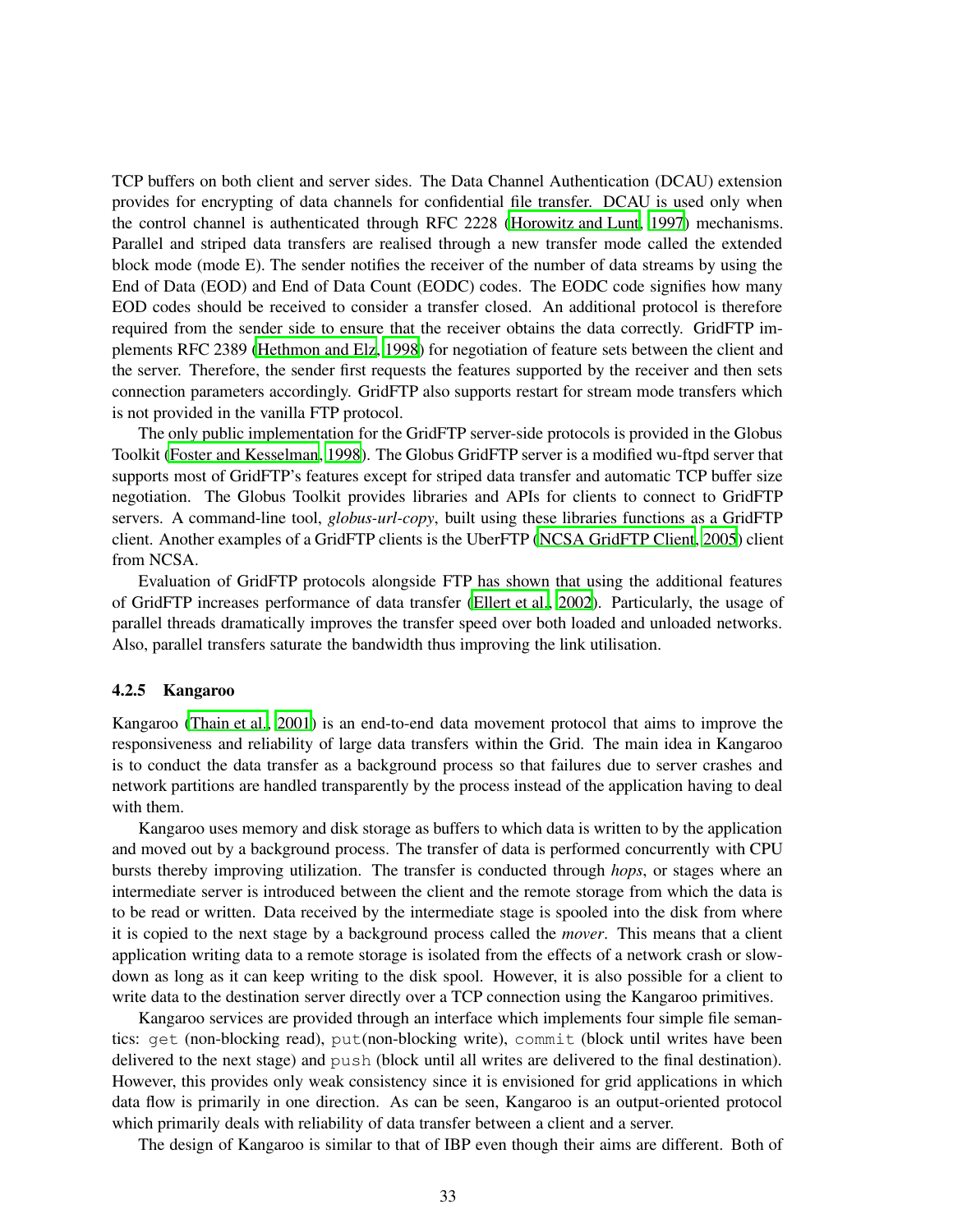them use store-and-forward method as a means of transporting data. However, while IBP allows applications to explicitly control data movement through a network, Kangaroo aims to keep the data transfer hidden through the usage of background processes. Also, IBP uses byte arrays whereas Kangaroo uses the default TCP/IP datagrams for data transmission.

#### **4.2.6 Legion I/O model**

Legion [\(Chapin](#page-50-6) et al., [1999\)](#page-50-6) is a object-oriented grid middleware for providing a single system image across a collection of distributed resources. The I/O mechanism within Legion ([White](#page-59-4) et al., [2000\)](#page-59-4) aims to provide transparent access to files stored on distributed resources through APIs and daemons that can be used by native and legacy applications alike.

Resources within the Legion system are represented by objects. BasicFileObjects correspond to files in a conventional file system while ContextObjects correspond to directories. However, these are separated from the actual file system. A datafile is copied to a BasicFileObject to be registered within the context space of Legion. The context space provides location-independent identifiers which are bound to human-readable context names. This presents a single address space and hierarchy from which users can request files without worrying about their location. Also, the representation of BasicFileObject is system-independent, and therefore provides interoperability between heterogeneous systems.

Access to a Legion file object is provided through various means. Command-line utilities provide a familiar interface to the Legion context space. Application developers can use APIs which closely mimic C and C++ file primitives and Unix system calls. For legacy codes, a buffering interface is provided through which applications can operate on local files copied from the Legion objects and the changes are copied back. Another method is to use a modified NFS daemon that translates client request to appropriate Legion invocations.

Security for file transfer is provided through means of X.509 proxies which are delegated to the file access mechanisms [\(Ferrari](#page-51-8) et al., [1999\)](#page-51-8). Data itself is not encrypted while in transit. Caching and prefetching is implemented for increasing performance and to ensure reliability.

#### **4.2.7 SRB I/O**

The Storage Resource Broker (SRB) [\(Baru](#page-49-7) et al., [1998](#page-49-7)) developed at the San Diego Supercomputing Centre (SDSC) focuses on providing a uniform and transparent interface to heterogenous storage systems that include disks, tape archives and databases. A study of SRB as a replication mechanism is provided in the following section, in this section however, we will focus on the data transport mechanism within SRB.

Data transport within SRB provides features such as parallel data transfers for performing bulk data transfer operations across geographically distributed sites. If parallel transfer is requested by a client, the SRB server creates a number of parallel streams depending on bandwidth availability and speed of the storage medium. SRB also allows streaming data transfer and supports bulk ingest operations in which multiple files are sent using multiple streams to a storage resource. SRB I/O can transfer multiple files as containers and can stage files from tape or archival storage to disk storage for faster access.

SRB provides for strong security mechanisms supported by fine-grained access controls on data. Access security is provided through credentials such as passwords or public key and private key pair which can be stored within MCAT itself. Controlled authorization for read access is provided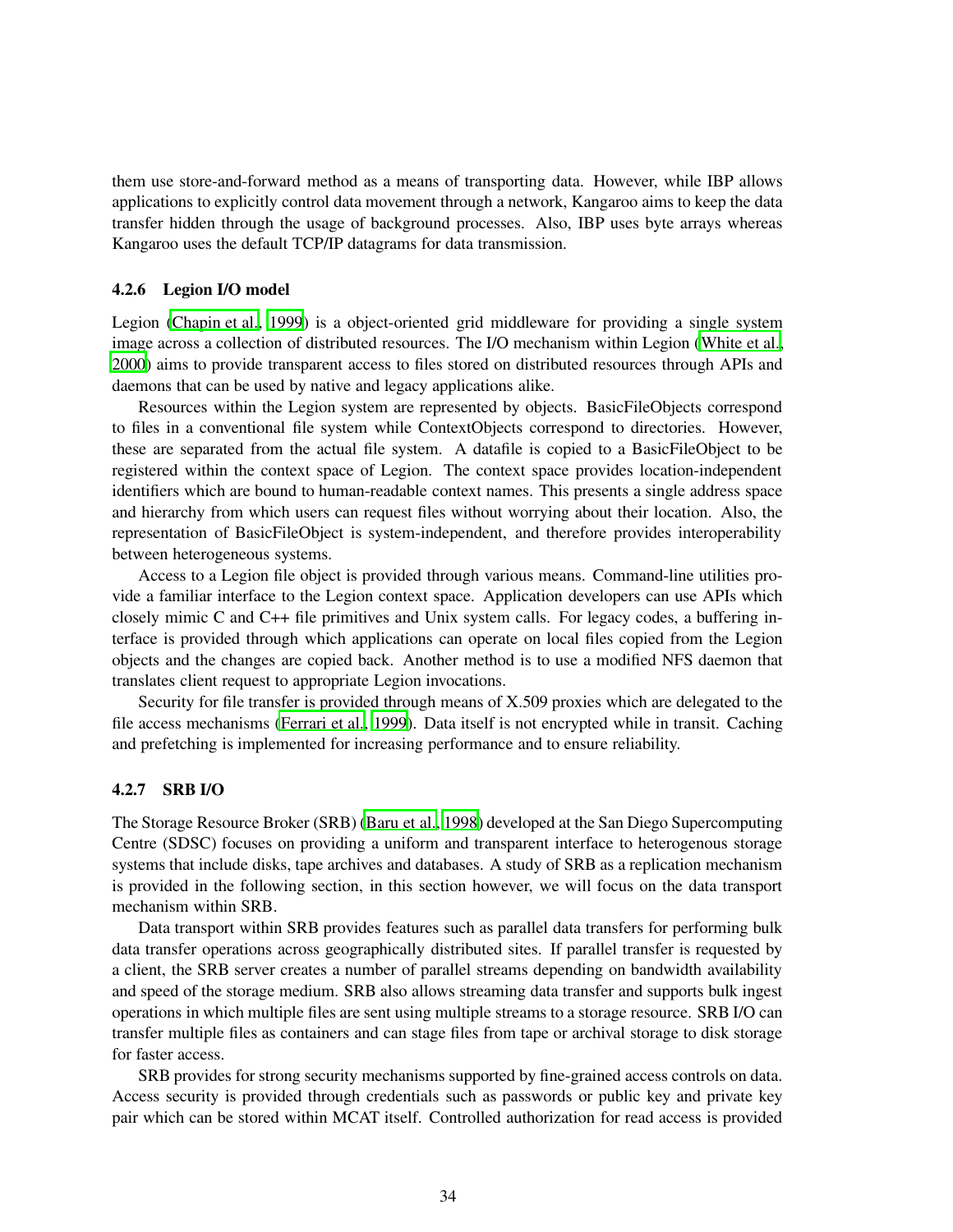| Project     | <b>Model</b> | <b>Topology</b> | <b>Storage</b> | Data   | Meta-    | <b>Update</b> | Catalog     |
|-------------|--------------|-----------------|----------------|--------|----------|---------------|-------------|
|             |              |                 | Integra-       | Trans- | data     |               |             |
|             |              |                 | tion           | port   |          |               |             |
| Grid        | Centralised  | Hierarchy       | Tightly-       | Closed | System,  | Async.,       | <b>DBMS</b> |
| Datafarm    |              |                 | coupled        |        | Active   | epidemic      |             |
| <b>RLS</b>  | Centralised  | Hierarchy       | Loosely-       | Open   | User-    | Async., on-   | <b>DBMS</b> |
|             |              |                 | coupled        |        | defined, | demand        |             |
|             |              |                 |                |        | Passive  |               |             |
| <b>GDMP</b> | Centralised  | Hierarchy       | Loosely-       | Open   | User-    | Async., on-   | <b>DBMS</b> |
|             |              |                 | coupled        |        | defined, | demand        |             |
|             |              |                 |                |        | Passive  |               |             |
| <b>SRB</b>  | Decentral-   | Flat            | Intermed-      | Closed | User-    | Async., on-   | <b>DBMS</b> |
|             | ised         |                 | iate           |        | defined, | demand        |             |
|             |              |                 |                |        | Passive  |               |             |

<span id="page-34-0"></span>Table 4: Comparison between various data replication mechanisms.

through tickets issued by users who have control privileges on data. Tickets are time-limited or use-limited. Users can also control access privileges along a collection hierarchy.

SRB also provides support for remote procedures. These are operations which can be performed on the data within SRB without having to move it. Remote procedures include execution of SQL queries, filtering of data and metadata extraction. This also provides for an additional level of access control as users can specify certain datasets or collections to be accessible only through remote procedures.

# <span id="page-34-1"></span>**4.3 Data Replication and Storage**

In this subsection, four of the data replication mechanisms used within Data Grids are studied in depth and classified according to the taxonomy given in Section [3.3.](#page-20-1) These were chosen not only because of their wide usage but also because of the wide variations in design and implementation that these represent. A summary is given in Table [4.](#page-34-0) Table [5](#page-35-0) encapsulates the differences between the various replication mechanisms on the basis of the replication strategies that they follow. Some of the replication strategies have been only simulated and therefore, these are explained in a separate subsection.

# **4.3.1 Grid DataFarm**

Grid Datafarm (Gfarm) [\(Tatebe](#page-58-2) et al., [2002\)](#page-58-2) is an architecture that couples storage, I/O bandwidth and processing to provide scalable computing to process petabytes (PB) of data. The architecture consists of nodes that have a large disk space (in the order of terabytes (TB)) coupled with computing power. These nodes are connected via a high speed interconnect such as Myrinet or Fast Ethernet. Gfarm consists of the Gfarm filesystem, process scheduler and the parallel I/O APIs.

The Gfarm filesystem is a parallel filesystem that unifies the file addressing space over all the nodes. It provides scalable I/O bandwidth by integrating process scheduling with data distribution.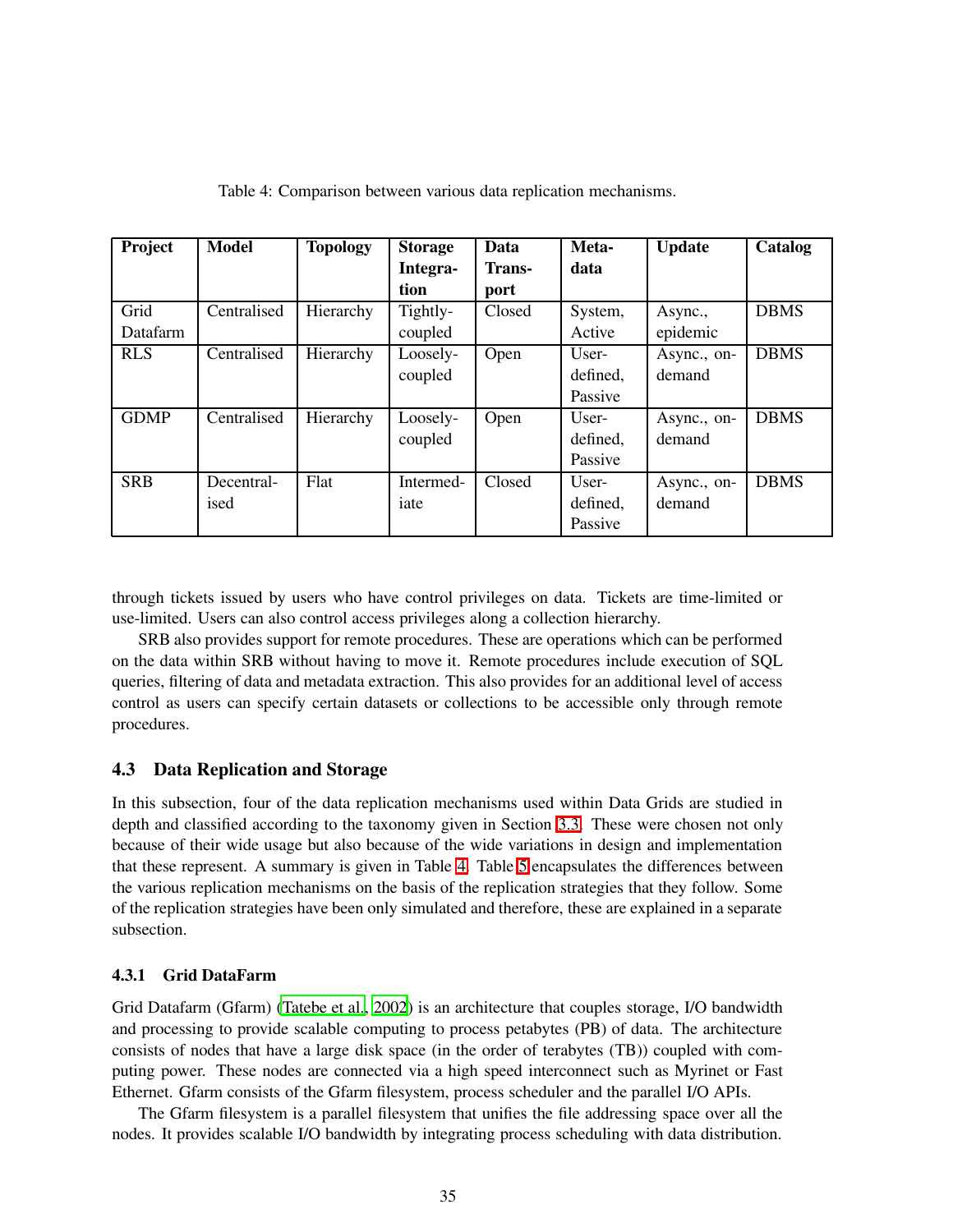| Project                  | <b>Method</b> | <b>Granularity</b> | Objective<br><b>Func-</b> |
|--------------------------|---------------|--------------------|---------------------------|
|                          |               |                    | tion                      |
| Grid Datafarm            | <b>Static</b> | File, Fragment     | Locality                  |
| <b>RLS</b>               | <b>Static</b> | Datasets, File     | Popularity, Publica-      |
|                          |               |                    | tion                      |
| GDMP (Stockinger et al., | <b>Static</b> | File.<br>Datasets, | Popularity, Publica-      |
| 2001)                    |               | Fragment           | tion                      |
| <b>SRB</b>               | <b>Static</b> | Containers,        | Preservation, Publi-      |
|                          |               | Datasets, File     | cation                    |
| Lamehamedi<br>et.        | Dynamic       | File               | <b>Update Costs</b>       |
| al $[(2002); (2003)]$    |               |                    |                           |
| Bell et al. (2003)       | Dynamic       | File               | Economic                  |
| Lee and Weissman         | Dynamic       | File               | Popularity                |
| (2001)                   |               |                    |                           |
| Ranganathan et al.       | Dynamic       | File               | Popularity                |
| (2002)                   |               |                    |                           |

<span id="page-35-0"></span>Table 5: Comparison between replication strategies.

A Gfarm file is a large file that is stored throughout the filesystem on multiple disks as fragments. Each fragment has arbitrary length and can be stored on any node. Individual fragments can be replicated and the replicas are managed through Gfarm metadata. Individual fragments may be replicated and the replicas are managed through the filesystem metadata and replica catalog. Metadata is updated at the end of each operation on a file. A Gfarm file is write-once, that is, if a file is modified and saved, then internally it is versioned and a new file is created.

Gfarm targets data-intensive applications in which the same program is executed over different data files and where the primary task is of reading a large body of data. The data is split up and stored as fragments on the nodes. While executing a program, the process scheduler dispatches it to the node that has the segment of data that the program wants to access. If the nodes that contain the data and its replicas are under heavy CPU load, then the filesystem creates a replica of the requested fragment on another node and assigns the process to it. In this way, I/O bandwidth is gained by exploiting the access locality of data. This process can also be controlled through the Gfarm APIs. It is also possible to access the file using a local buffer cache instead of replication.

On the whole, Gfarm is a system that is tuned for high-speed data access within a tightlycoupled yet large-scale architecture such as clusters consisting of hundreds of nodes. It requires high-speed interconnects between the nodes so that bandwidth-intensive tasks such as replication do not cause performance hits. This is evident through experiments carried out over clusters and wide-area testbeds [\(Yamamoto](#page-59-5) et al., [2004;](#page-59-5) [Tatebe](#page-58-6) et al., [2004](#page-58-6)). The scheduling in Gfarm is at the process level and applications have to use the API though a system call trapping library is provided for inter-operating with legacy applications. Gfarm targets applications such as High Energy Physics where the data is "write-once read-many". For applications where the data is constantly updated, there could be problems with managing the consistency of the replicas and the metadata though an upcoming version aims to fix them [\(Tatebe](#page-58-7) et al., [2004](#page-58-7)).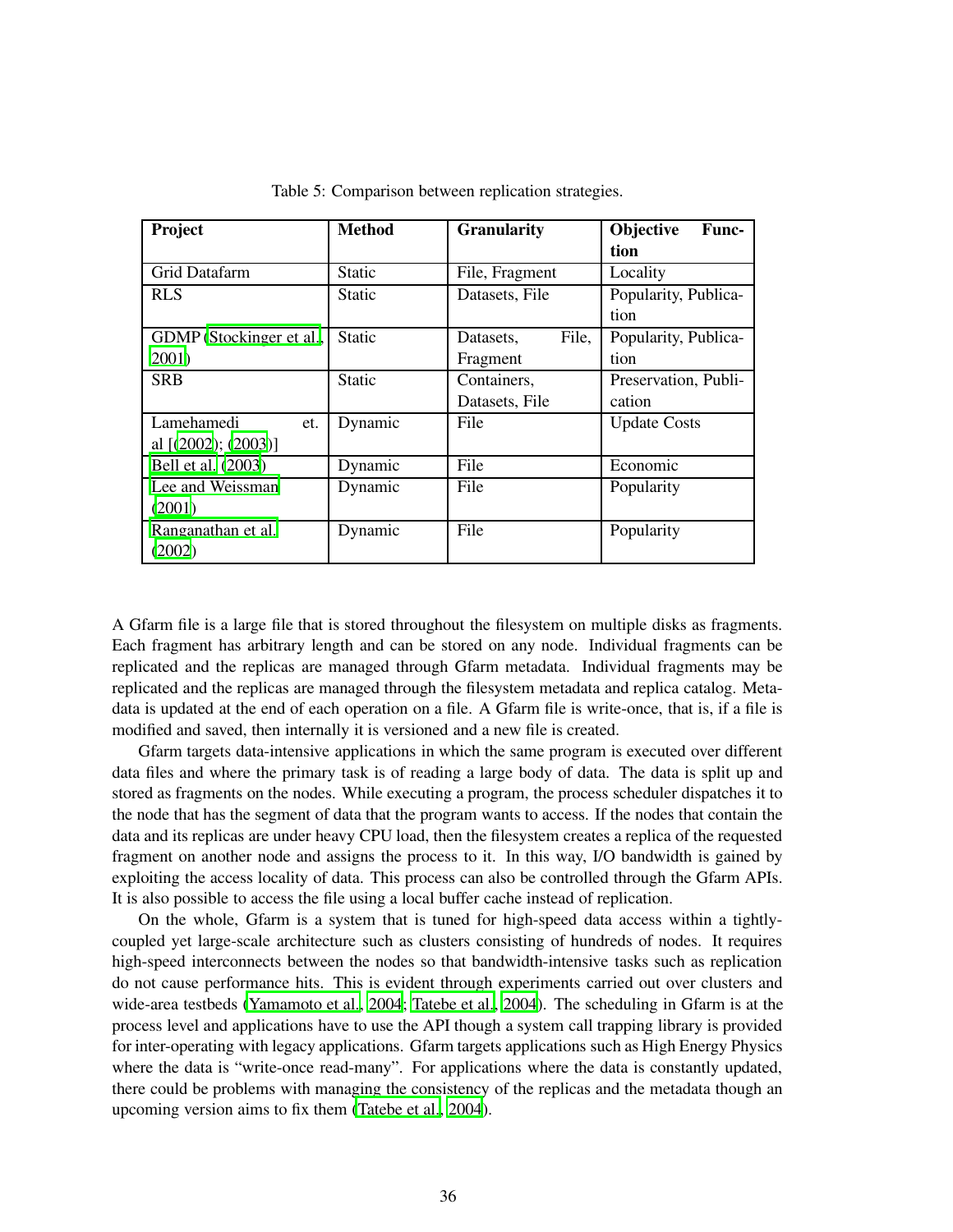### **4.3.2 RLS**

Giggle (GIGa-scale Global Location Engine) [\(Chervenak](#page-50-4) et al., [2002](#page-50-4)) is an architectural framework for a Replica Location Service (RLS) that maintains information about physical locations of copies of data. The main components of RLS are the Local Replica Catalog (LRC) which maps the logical representation to the physical locations and the Replica Location Index (RLI) which indexes the catalog itself.

The actual data is represented by a *logical file name (LFN)* and contain some information such as the size of the file, its creation date and any other such metadata that might help users to identify the files that they seek. A logical file has a mapping to the actual physical location(s) of the data file and its replicas, if any. The physical location is identified by a unique *physical file name (PFN)* which is a URL (Uniform Resource Locator) to the data file on storage. Therefore, a LRC provides the PFN corresponding to an LFN. The LRC also supports authenticated queries that is, information about the data is not available in the absence of proper credentials.

A data file may be replicated across several geographical and administrative boundaries and information about its replicas may be present in several replica catalogs. An RLI creates an index of replica catalogs as a set of logical file names and a pointer to a replica catalog entries. Therefore, it is possible to define several configurations of replica indexes, for example a hierarchical configuration or a central, single-indexed configuration or a partitioned index configuration. Some of the possible configurations are listed by [Chervenak](#page-50-4) et al. [\(2002\)](#page-50-4). The information within an RLI is periodically updated using soft-state mechanisms similar to those used in Globus MDS (Monitoring and Discovery System). In fact, the structure of the replica catalog is quite similar to that of MDS [\(Czajkowski](#page-50-7) et al., [2001](#page-50-7)).

RLS is aimed at replicating data that is "write once read many". Data from scientific instruments that needs to be distributed around the world is falls into this category. This data is seldom updated and therefore, strict consistency management is not required. Soft-state management is enough for such applications. RLS is also a standalone replication service that is it does not handle file transfer or data replication itself. It provides only an index for the replicated data.

#### **4.3.3 GDMP**

GDMP (Samar and [Stockinger](#page-57-6), [2001](#page-57-6); [Stockinger](#page-57-7) et al., [2001\)](#page-57-7) is a replication manager that aims to provide secure and high-speed file transfer services for replicating large data files and object databases. GDMP provides point-to-point replication capabilities by utilizing the capabilities of other Data Grid tools such as replica catalogs and GridFTP.

GDMP is based on the publish-subscribe model, wherein the server publishes the set of new files that are added to the replica catalog and the client can request a copy of these after making a secure connection to the server. GDMP uses GSI as its authentication and authorization infrastructure. Clients first register with the server and receive notifications about new data that are available which are then requested for replication. Failure during replication is assumed to be handled by the client. For example, if the connection fails while replicating a set of files, the client may reconnect with the server and request a re-transfer. The file transfer is conducted through GridFTP.

GDMP deals with object databases created by High Energy Physics experiments. A single file may contain up to a billion  $(10^9)$  objects and therefore, it is advantageous for the replication mechanisms to deal with objects rather than files. Objects requested by a site are copied to a new file at the source. This file is then transferred to the recipient and the database at the remote end is updated to include the new objects. The file is then deleted at the origin. In this case, replication is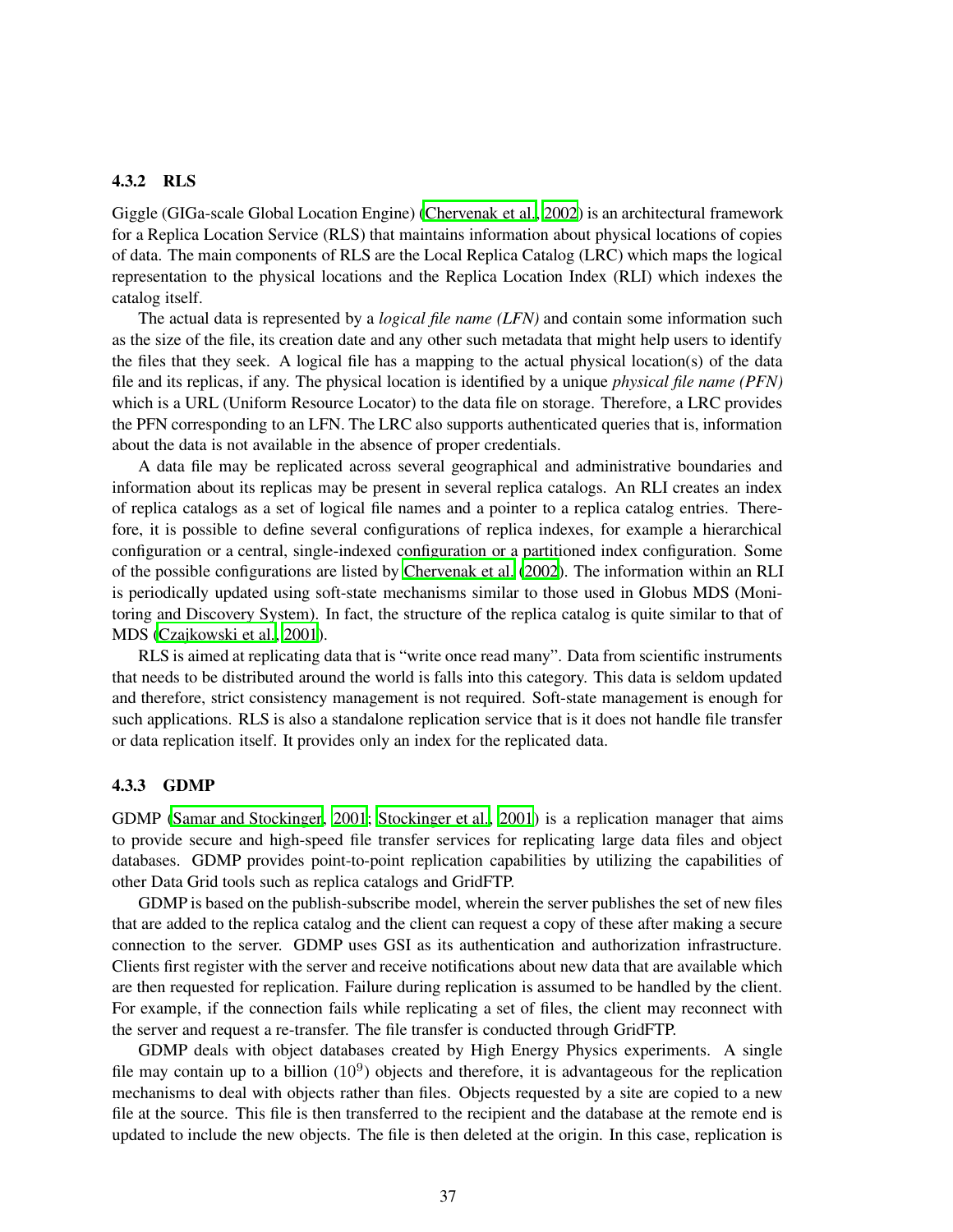static as changing Grid conditions are not taken into account by the source site. It is left upto the client site to determine the time and the volume of replication.

GDMP was originally conceived for the CMS experiment at the LHC in which the data is generated at one point and has to be replicated globally. Therefore, consistency of replicas is not a big issue as there are no updates and all the notifications are in a single direction. The data for this experiment was in the form of files containing objects where each object represented a collision. GDMP can interact with the object database to replicate specific groups of objects between sites.

#### **4.3.4 SRB**

The purpose of the SRB is to enable the creation of shared collections through management of consistent state information, latency management, load leveling, logical resources usage and multiple access interfaces [\(Baru](#page-49-7) et al., [1998](#page-49-7); [Rajasekar](#page-56-9) et al., [2003](#page-56-9)). SRB also aims to provide a unified view of the data files stored in disparate media and locations by providing the capability to organise them into virtual collections independent of their physical location and organization. It provides a large number of capabilities that are not only applicable to Data Grids but also for collection building, digital libraries and persistent archival applications.

An SRB installation follows a three-tier architecture - the bottom tier is the actual storage resource, the middleware lies in between and at the top is the Application Programming Interface (API) and the metadata catalog (MCAT). File systems and databases are managed as *physical storage resources (PSRs)* which are then combined into *logical storage resources (LSRs)*. Data items in SRB are organised within a hierarchy of collections and sub-collections that is analogous to the UNIX filesystem hierarchy. Collections are implemented using LSRs while the data items within a collection can be located on any PSR. Data items within SRB collections are associated with metadata which describe system attributes such as access information and size, and descriptive attributes which record properties deemed important by the users. The metadata is stored within MCAT which also records attributes of the collections and the PSRs. Attribute-based access to the data items is made possible by searching MCAT.

The middleware is made up of the SRB Master daemon and the SRB Agent processes. The clients authenticate to the SRB Master and the latter starts an Agent process that processes the client requests. An SRB agent interfaces with the MCAT and the storage resources to execute a particular request. It is possible to create a federation of SRB servers by interconnecting the masters. In a federation, a server acts as a client to another server. A client request is handed over to the appropriate server depending on the location determined by the MCAT service.

SRB implements transparency for data access and transfer by managing data as collections which own and manage all of the information required for describing the data independent of the underlying storage system. The collection takes care of updating and managing consistency of the data along with other state information such as timestamps and audit trails. Consistency is managed by providing synchronisation mechanisms that lock stale data against access and propagates updates throughout the environment until global consistency is achieved.

SRB is one of the most widely used Data Grid technologies in various application domains around the world including the UK eScience (eDiaMoND), BaBar, BIRN, IVOA and the California Digital Library [\(Rajasekar](#page-56-10) et al., [2002](#page-56-10)).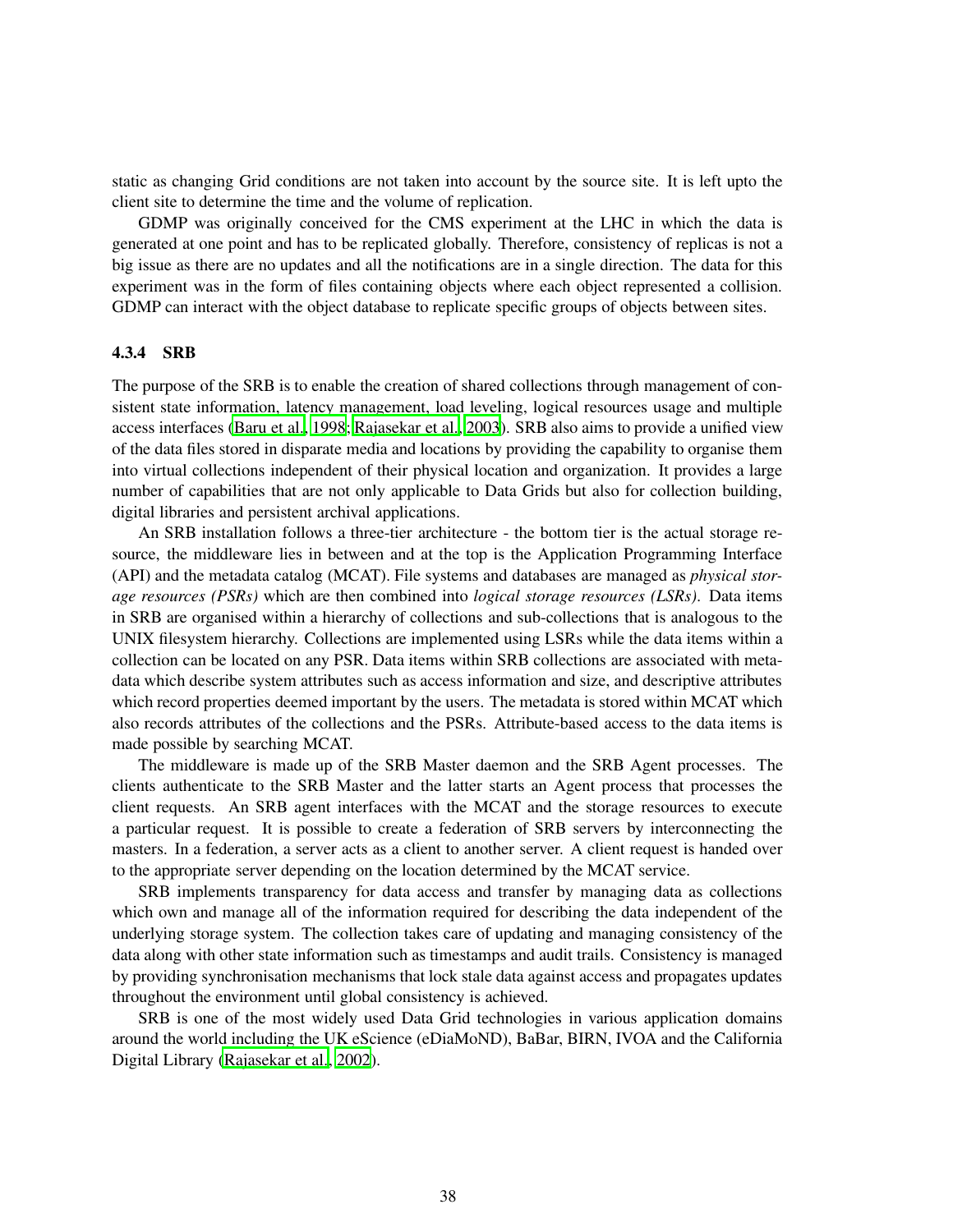## **4.3.5 Other Replication Strategies**

Lamehamedi, et. al [[\(2002\)](#page-54-7);[\(2003\)](#page-54-10)] study replication strategies based on the replica sites being arranged in different topologies such as ring, tree or hybrid. Each site or node maintains an index of the replicas it hosts and the other locations of these replicas that it knows. Replication of a dataset is triggered when requests for it at a site exceed some threshold. The replication strategy places a replica at a site that minimises the total access costs including both read and write costs for the datasets. The write cost considers the cost of updating all the replicas after a write at one of the replicas. They show through simulation that the best results are achieved when the replication process is carried out closest to the users.

[Bell](#page-49-14) et al. [\(2003\)](#page-49-14) present an file replication strategy based on an economic model that optimises the selection of sites for creating replicas. Replication is triggered by the number of requests received for a dataset. Access mediators receive these requests and start auctions to determine the cheapest replicas. A Storage Broker (SB) participates in these auctions by offering a price at which it will sell access to a replica if it is present. If the replica is not present at the local storage element, then the broker starts an auction to replicate the requested file onto its storage if it determines that having the dataset is economically feasible. Other SBs then bid with the lowest price that they can offer for the file. The lowest bidder wins the auction but is paid the amount bid by the second-lowest bidder. This is a Vickrey second price auction [\(Vickrey](#page-58-8), [1961](#page-58-8)) with descending bids.

Lee and [Weissman](#page-54-11) [\(2001\)](#page-54-11) present an architecture for dynamic replication within a service Grid. The replicas are created on the basis of each site evaluating whether its performance can be improved by requesting one more replica. The most popular services are, therefore, most replicated as this will entail a performance boost by lessening the load requirements on a particular replica.

[Ranganathan](#page-57-11) et al. [\(2002\)](#page-57-11) present a dynamic replication strategy that creates copies based on trade-offs between the cost and the future benefits of creating a replica. The strategy is designed for peer-peer environments where there is a high-degree of unreliability and hence, considers a minimum number of replicas that might be required given the probability of a node being up and the accuracy of information possessed by a site in a peer-peer network.

#### **4.4 Resource Allocation and Scheduling**

This subsection deals with the study of resource allocation and scheduling strategies within Data Grids. While Grid scheduling has been a well-researched topic, this study is limited to only those strategies that explicitly deal with transfer of data during processing. Therefore, the focus here is on features such as adapting to environments with varied data sources and scheduling jobs in order to minimise the movement of data. Table [6](#page-39-0) summarises the scheduling strategies surveyed in this section and their classification.

Scheduling strategies for data-intensive applications can be distinguished on the basis of whether they couple data movement to job submission or they don't. As mentioned earlier in Section [3.4,](#page-24-1) in the former case, the temporal locality of data requests is exploited. Initial work focused on reuse of cached data. An example of this direction is the work by [Casanova](#page-50-8) et al. [\(2000](#page-50-8)) who introduce heuristics for scheduling independent tasks sharing common files, on a Grid composed of interconnected clusters. Here, the strategy is to prefer nodes within clusters to which the data has already been transferred rather than those clusters where the data is not present. The source of the data is considered to be the client node, i.e., the machine which submits the jobs to the Grid. Later efforts looked at extending this to data replication where copies of the data are maintained over a longer term to benefit requests coming from future job submissions. [Takefusa](#page-58-9) et al. [\(2003](#page-58-9)) have simulated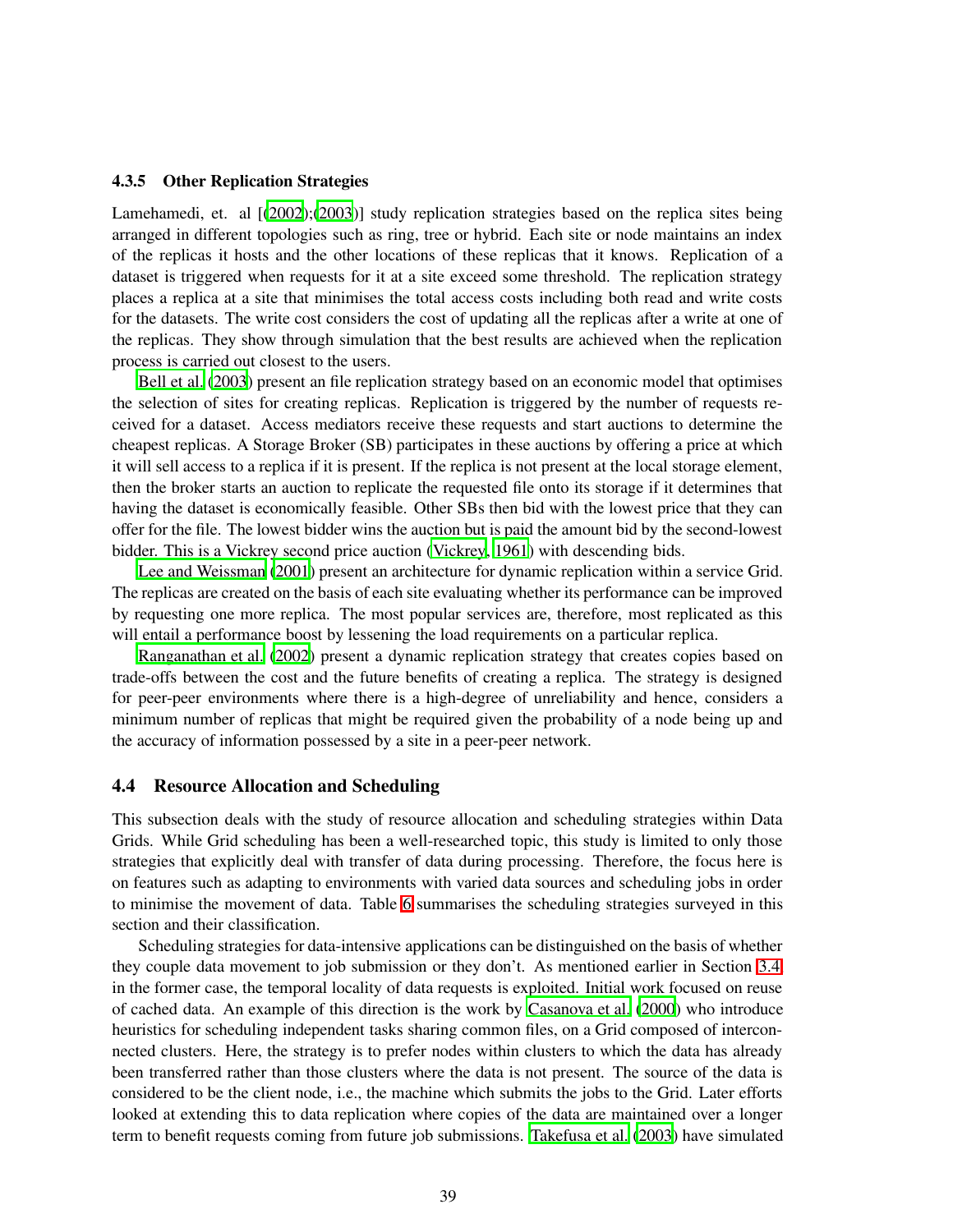| <b>Work/Project</b>             | <b>Application</b> | <b>Scope</b> | Data      | <b>Utility</b>  | <b>Locality</b> |
|---------------------------------|--------------------|--------------|-----------|-----------------|-----------------|
|                                 | <b>Model</b>       |              | Replica-  | <b>Function</b> |                 |
|                                 |                    |              | tion      |                 |                 |
| Casanova,<br>et<br>al.          | Bag-of-Tasks       | Individual   | Coupled   | Makespan        | Temporal        |
| (2000)                          |                    |              |           |                 |                 |
| GrADS                           | Process-level      | Individual   | Decoupled | Makespan        | Spatial         |
| (Dail et al., 2004)             |                    |              |           |                 |                 |
| $\&$<br>Ranganathan             | Independent        | Individual   | Decoupled | Makespan        | Spatial         |
| Foster (2002)                   | <b>Tasks</b>       |              |           |                 |                 |
| Kim and Weissman                | Independent        | Individual   | Decoupled | Makespan        | Spatial         |
| (2003)                          | <b>Tasks</b>       |              |           |                 |                 |
| Takefusa,<br>et.                | Process-level      | Individual   | Coupled   | Makespan        | Temporal        |
| al (2003)                       |                    |              |           |                 |                 |
| Pegasus (Deelman et a Morkflows |                    | Individual   | Decoupled | Makespan        | Temporal        |
| 2003)                           |                    |              |           |                 |                 |
| Thain et al. $(2001)$           | Independent        | Community    | Coupled   | Makespan        | Both            |
|                                 | <b>Tasks</b>       |              |           |                 |                 |
| Chameleon (2003)                | Independent        | Individual   | Decoupled | Makespan        | Spatial         |
|                                 | <b>Tasks</b>       |              |           |                 |                 |
| SPHINX (In et al.,              | Workflows          | Community    | Decoupled | QoS             | Spatial         |
| 2003, 2004)                     |                    |              |           |                 |                 |
| Gridbus<br>Bro-                 | Bag-of-Tasks       | Individual   | Decoupled | QoS             | Spatial         |
| ker (Venugopal and Buyyda,      | Work-              |              |           |                 |                 |
| 2005) and Work-                 | flows              |              |           |                 |                 |
| flow (Yu and Buyya,             |                    |              |           |                 |                 |
| 2004)                           |                    |              |           |                 |                 |

<span id="page-39-0"></span>Table 6: Comparison between scheduling strategies.

job scheduling and data replication policies for central and tier model organization of Data Grids based on the Grid Datafarm [\(Tatebe](#page-58-2) et al., [2002](#page-58-2)) architecture. Out of the several policies simulated, the authors establish that the combination of *OwnerComputes* strategy (job is executed on the resource that contains the data) for job scheduling along with background replication policies based on number of accesses (*LoadBound-Replicate*) or on the node with the maximum estimated performance (*Aggressive-Replication*) provides the minimum execution time for a job.

Similar in intent, [Thain](#page-58-10) et al. [\(2001](#page-58-10)) describe a means of creating I/O communities which are groups of CPU resources such as Condor pools clustered around a storage resource. The storage appliance satisfies the data requirements for jobs that are executed on both the processes within and outside the community. The scheduling strategy in this work allows for both the data to be staged to a community where the job is executed and the job to migrate to a community where the data required is already staged. The decision is made by the user after comparing the overheads of either staging the application or replicating the data. This is different to the policies previously mentioned wherein the replication process is based on heuristics and requires no user intervention. Again, improving temporal locality of data by replicating it within a community improves the performance.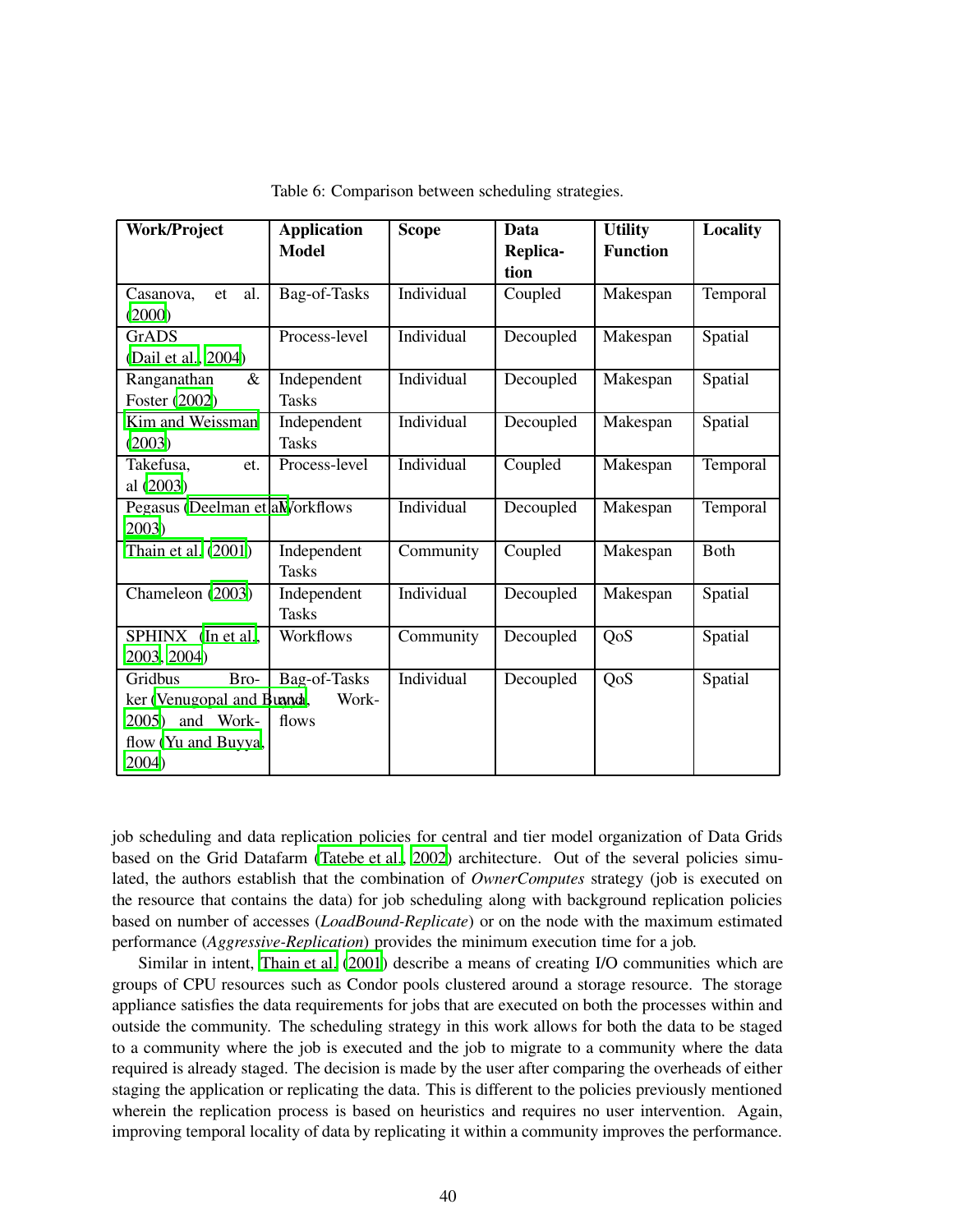Later in this section, we will look at another coupled strategy proposed by [Phan](#page-56-12) et al. [\(2005](#page-56-12)) that uses Genetic Algorithms as a scheduling heuristic.

Strategies that decouple job submission from data movement attempt to reduce the data transfer time either by scheduling the job close to or at the source of the data, or by accessing the data from a replica site which is closest to the site of computation. Here, the term "close" refers to a site with minimum transfer time. [Ranganathan](#page-56-5) and Foster [\(2002](#page-56-5)) propose a decoupled scheduling architecture for data intensive applications which consists of 3 components: the External Scheduler (ES) that decides to which node the jobs must be submitted, the Local Scheduler (LS) on each node that decides the priority of the jobs arriving at that node and the Dataset Scheduler (DS) that tracks the popularity of the datasets and decides which datasets to replicate or delete. Through simulation, they evaluate combinations of 4 job scheduling algorithms for the ES and 3 replication algorithms for the DS. The results show that the worst performance is given by executing a job at the source of data in the absence of replication. This is because a few sites which host the data are overloaded in this case. The best performance is given by same job scheduling strategy but with data replication. A similar strategy is proposed in Chameleon [\(Park](#page-56-11) and Kim, [2003](#page-56-11)) wherein a site on which the data has already been replicated is preferred for submitting a job over one where the data is not present.

Most of the strategies studied try to reduce the *makespan* or the Minimum Completion Time (MCT) of the task which is defined as the difference between the time when the job was submitted to a computational resource and the time it completed. Makespan also includes the time taken to transfer the data to the point of computation if that is allowed by the scheduling strategy. [Takefusa](#page-58-9) et al. [\(2003](#page-58-9)) and Grid Application Development Software (GrADS) project ([Dail](#page-51-9) et al., [2004\)](#page-51-9) are makespan schedulers that operate at the system process level. Scheduling within the latter is carried out in three phases: before the execution, there is an initial matching of an application's requirements to available resources based on its performance model and this is called *launch-time scheduling*; then, the initial schedule is modified during the execution to take into account dynamic changes in the system availability which is called *rescheduling*; finally, the co-ordination of all schedules is done through *meta-scheduling*. Contracts [\(Vraalsen](#page-59-7) et al., [2001](#page-59-7)) are formed to ensure guaranteed execution performance. The mapping and search procedure presented by [Dail](#page-50-9) et al. [\(2002](#page-50-9)) forms Candidate Machine Groups (CMG) consisting of available resources which are then pruned to yield one suitable group per application. The mapper then maps the application data to physical location for this group. Therefore, spatial locality is primarily exploited. The scheduler is tightly integrated into the application and works at the process level. However, the algorithms are themselves independent of the application. Recent work however has suggested extending the GrADS scheduling concept to workflow applications [\(Cooper](#page-50-10) et al., [2004](#page-50-10)). However, the treatment of data still remains the same.

[Casanova](#page-50-8) et al. [\(2000](#page-50-8)) extend three heuristics for reducing makespan — *Min-Min*, *Max-Min* and *Sufferage* that were introduced by [Maheswaran](#page-55-12) et al. [\(1999](#page-55-12)) — to consider input and output data transfer times. Min-Min assigns tasks with the least makespan to those nodes which will execute them the fastest whereas Max-Min assigns tasks with maximum makespan to fastest executing nodes. Sufferage assigns tasks on the basis of how much they would "suffer" if they are not assigned to a particular node. This "sufferage" value is computed as the difference between the best MCT for a task on a particular node and the second-best MCT on another node. Tasks with higher sufferage values receive more priority. The authors introduce another heuristic, *XSufferage*, which is an extended version of Sufferage that takes into account file locality before scheduling jobs by considering MCT on the cluster level. Within XSufferage, a job is scheduled to a cluster if the file required for the job has been previously transferred to any node within the cluster.

Kim and [Weissman](#page-53-10) [\(2003](#page-53-10)) introduce a Genetic Algorithm (GA) based scheduler for reducing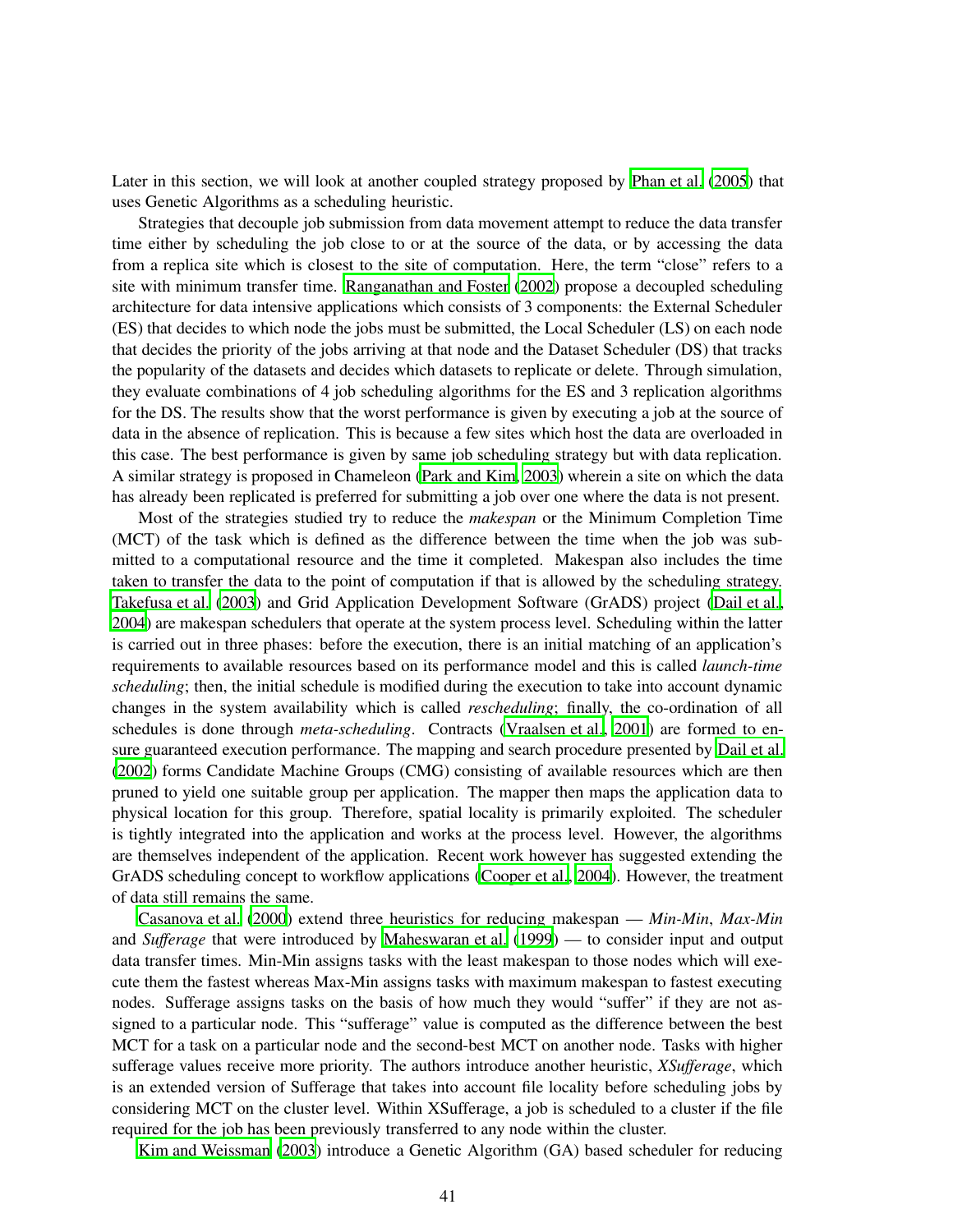makespan of Data Grid applications decomposable into independent tasks. The scheduler targets an application model wherein a large dataset is split into multiple smaller datasets and these are then processed in parallel on multiple "virtual sites", where a virtual site is considered to be a collection of compute resources and data servers. The solution to the scheduling problem is represented as a chromosome in which each gene represents a task allocated to a site. Each sub-gene is associated with a value that represents the fraction of a dataset assigned to the site and the whole gene is associated with a value denoting capability of the site given the fraction of the datasets assigned, the time taken to transfer these fractions and the execution time. The chromosomes are mutated to form the next generation of chromosomes. At the end of an iteration, the chromosomes are ranked according to an objective function and the iteration stops at a predefined condition. Since the objective of the algorithm is to reduce the completion time, the iterations tend to favour those tasks in which the data is processed close to or at the point of computation thereby exploiting the spatial locality of datasets. [Phan](#page-56-12) et al. [\(2005](#page-56-12)) apply a similar GA based strategy, but in their case, data movement is coupled to job submission. The chromosome that they adopt represents job ordering, assignments of jobs to compute nodes and the assignment of data to replica locations. At the end of a specified number of iterations (100 in this case), the GA converges to a near-optimal solution that gives a job order queue, job assignments and data assignments that minimize makespan.

While the strategies before have concentrated on independent tasks or BoT model of Grid applications, Pegasus [\(Deelman](#page-51-10) et al., [2003](#page-51-10)) concentrates on reducing makespan for workflow-based applications. The strategy reduces an *abstract workflow* that contains the order of execution of components into a *concrete workflow* where the component is turned into an executable job and the locations of the computational resources and the data are specified. The abstract workflow goes through a process of *reduction* where the components whose outputs have already been generated and entered into a Replica Location Service are removed from the workflow and substituted with the physical location of the products. The emphasis is therefore on the reuse of already produced data products. The planning process selects a source of data at random, that is, neither the temporal nor the spatial locality is exploited.

Other projects aim to achieve different scheduling objectives such as achieving a specific QoS demanded by the application. SPHINX (Scheduling in Parallel for a Heterogeneous Independent NetworX) (In et [al.,](#page-53-11) [2003](#page-53-11)) is one such middleware project for scheduling data-intensive applications on the Grid. Scheduling within SPHINX is based on a client-server framework in which a scheduling client within a VO submits a meta-job as a Directed Acyclic Graph (DAG) to one of the scheduling servers for the VO along with QoS requirements such as number of CPUs required and deadline of execution. QoS privileges that a user enjoys may vary with the groups he or she belongs to. The server is allocated a portion of the VO resources and in turn, it reserves some of these for the job submitted by the client based on the allocated QoS for the user and sends the client an estimate of the completion time. The server also reduces the DAG by removing tasks whose outputs are already present. If the client accepts the completion time, then the server begins execution of the reduced DAG. The scheduling strategy in SPHINX (In et [al.](#page-53-12), [2004](#page-53-12)) considers VO policies as a four dimensional space with the resource provider, resource properties, user and time forming each of the dimensions. Policies are expressed in terms of quotas which are tuples formed by values of each dimension.The optimal resource allocation for a user request is provided by a linear programming solution which minimizes the usage of the user quotas on the various resources.

Data-intensive application scheduling within the Gridbus Broker [\(Venugopal](#page-58-11) and Buyya, [2005](#page-58-11)) is carried out on the basis of QoS factors such as deadline and budget. The execution model in this work is that of parameter sweep or Bag of Tasks, each of which depends on multiple data files each replicated on multiple data resources. The scheduling algorithm tries to minimize the economic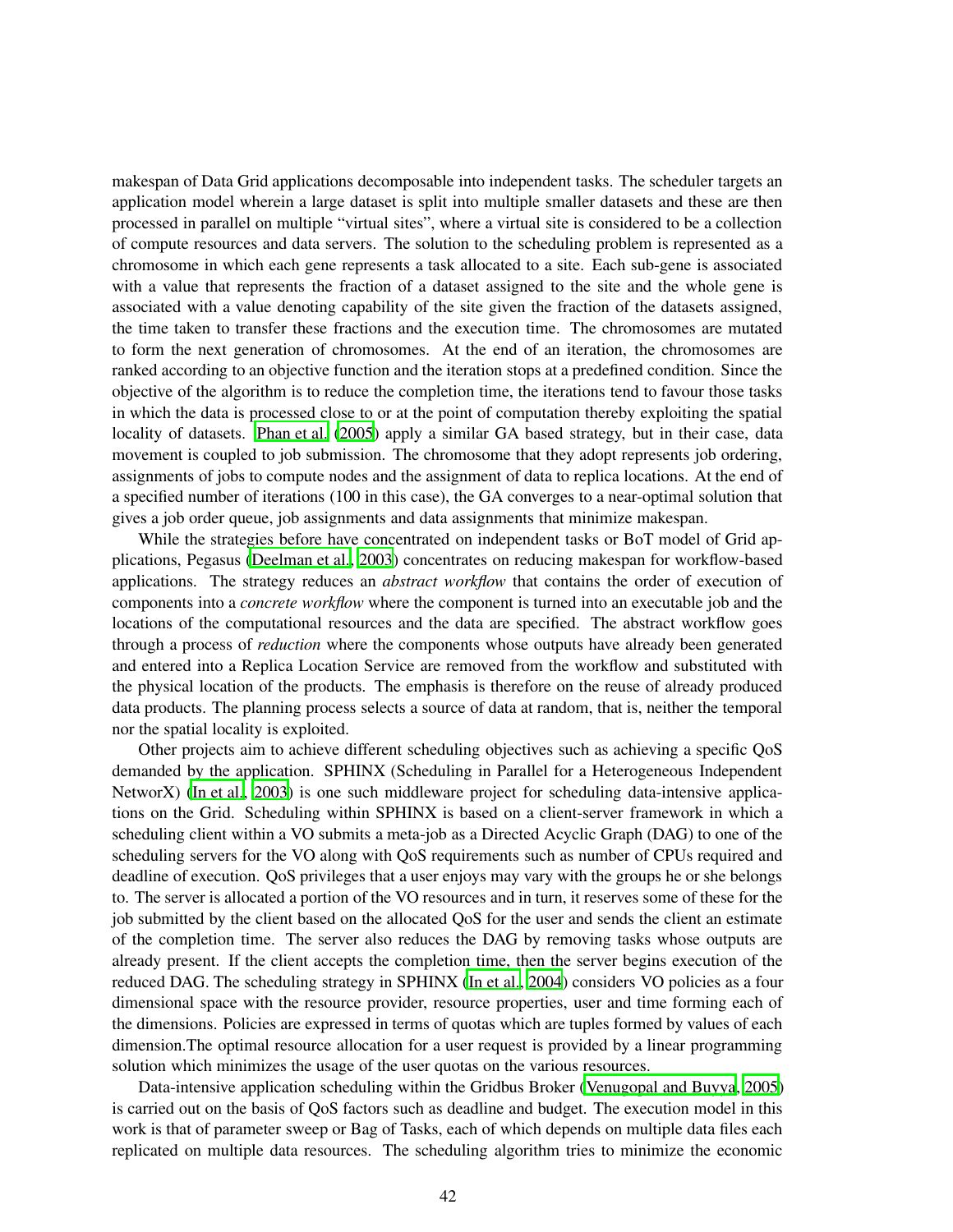

<span id="page-42-0"></span>Figure 12: Mapping of Data Grid Organization Taxonomy to Data Grid Projects.

objective by incrementally building resource sets consisting of one compute resource for executing the job and one data site each for each file that needs to be accessed by the job. The scheduler itself performs no replication of data in this case. Scheduling of workflows is supported by the Gridbus Workflow Engine (Yu and [Buyya](#page-59-6), [2004](#page-59-6)) which otherwise has similar properties with respect to the scheduling of data intensive applications.

# **5 Discussion**

Figures [12](#page-42-0) – [16](#page-45-0) pictorially represent the mapping of the systems that were analysed in Section [4](#page-26-0) to the taxonomy. Each of the boxes at the "leaves" of the taxonomy "branches" contains those systems that exhibit the property at the leaf. A box containing "(All)" implies that all the systems studied satisfy the property given by the corresponding leaf. From the figures it can be seen that the taxonomy is shown to be complete with respect to the systems studied as each of them can be fully described by the categories within this taxonomy.

Figure [12](#page-42-0) shows the organizational taxonomy annotated with the Data Grid projects that were studied in Section [4.1.](#page-26-2) As can be seen from the figure, current scientific Data Grids mostly follow the hierarchical or the federated models of organization because the data sources are few and wellestablished. These data sources are generally mass storage systems from which data is transferred out as files or datasets to other repositories. From a social point of view, such Data Grids are formed by establishing collaborations between researchers from the same domain. In such cases, any new participants willing to join or contribute have to be part of the particular scientific community to be inducted into the collaboration.

The mapping of various Data Grid transport mechanisms studied in Section [4.2](#page-28-0) to the proposed taxonomy is shown in Figure [13.](#page-43-0) The requirement to transfer large datasets has led to the development of high-speed, low latency transfer protocols such as GridFTP which is rapidly becoming the default transfer protocol for all Data Grid projects. While FTP is also used within certain projects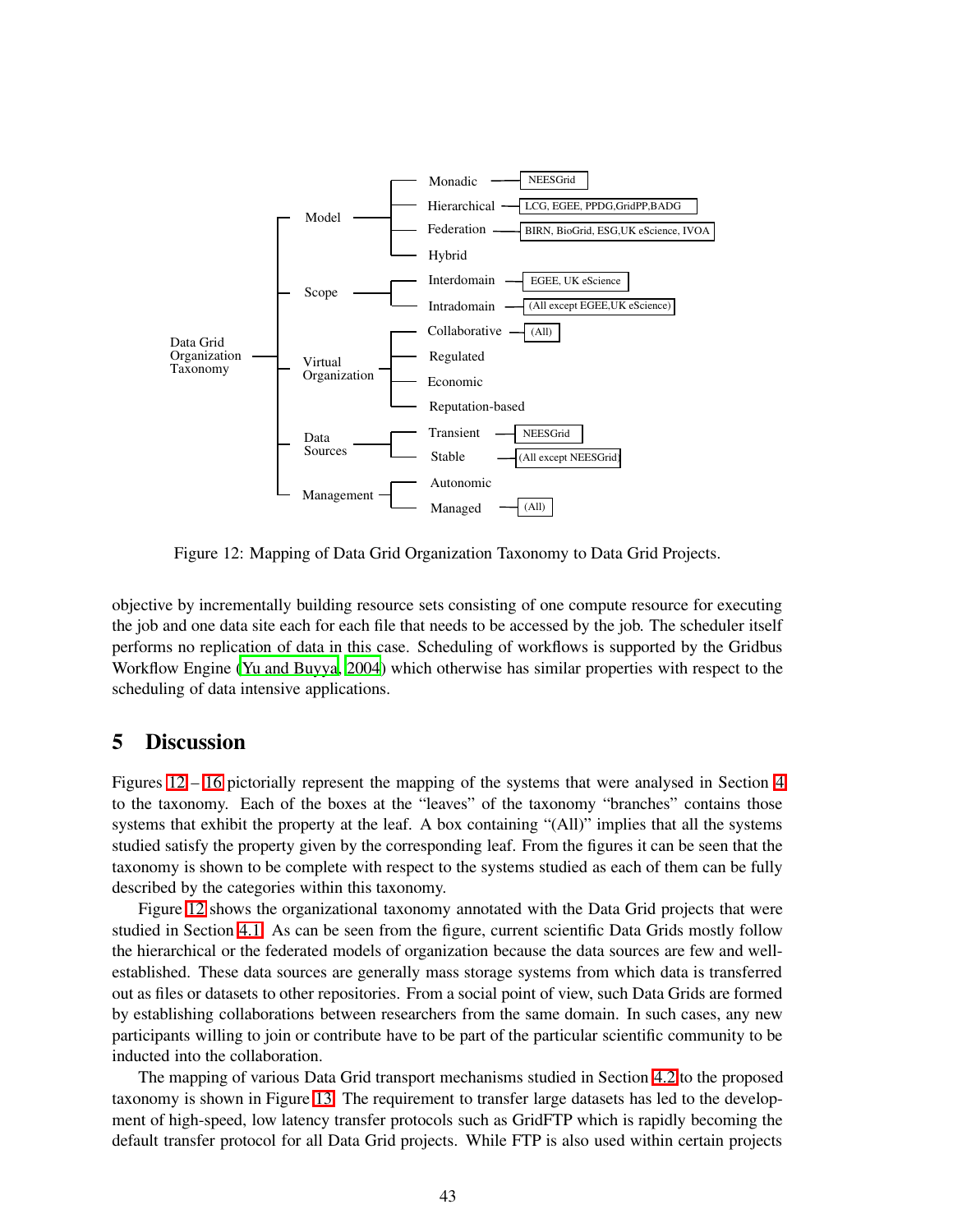

<span id="page-43-0"></span>Figure 13: Mapping of Data Transport Taxonomy to Various Projects.

for data with lesser size and security constraints, and SRB I/O is applicable in any SRB installation, IBP and Kangaroo are not deployed in existing Data Grids. This is due to the fact that the latter are research projects rather than products and do not meet all requirements of a Data Grid environment.

Figures [14](#page-44-0) and [15](#page-44-1) show mapping of the data replication systems covered in Sections [4.3](#page-34-1) to the replica architecture and strategy taxonomy. The hierarchical model of the HEP experiments in Figure [12](#page-42-0) has motivated the development of tree-structured replication mechanisms that are designed to be top-down in terms of organization and data propagation. Many of the projects that have followed the federation model have used SRB which offers more flexibility in the organization model of replica sites. SRB is also used by many HEP experiments such as Belle and BaBar but configured as a hierarchy of sites. Currently massive datasets are being replicated statically by project administrators in select locations for all the projects, and intelligent and dynamic replication strategies have not yet found a place in production Data Grids. The static replication strategy is guided by the objective of increasing locality of datasets. Most resource allocation and scheduling efforts, especially those that involve coupling of replication to job submission, follow similar strategies to reduce makespan. This can be inferred from Figure [16](#page-45-0) which illustrates mapping of scheduling efforts to the taxonomy.

Data Grid technologies are only beginning to be employed in production environments and are still evolving to meet present and future requirements. Some of the new developments in areas such as replication and resource allocation and scheduling have already been covered in Section [4.](#page-26-0) In the next subsection, we will look at the emerging trends and how these will drive evolution of Data Grid technologies.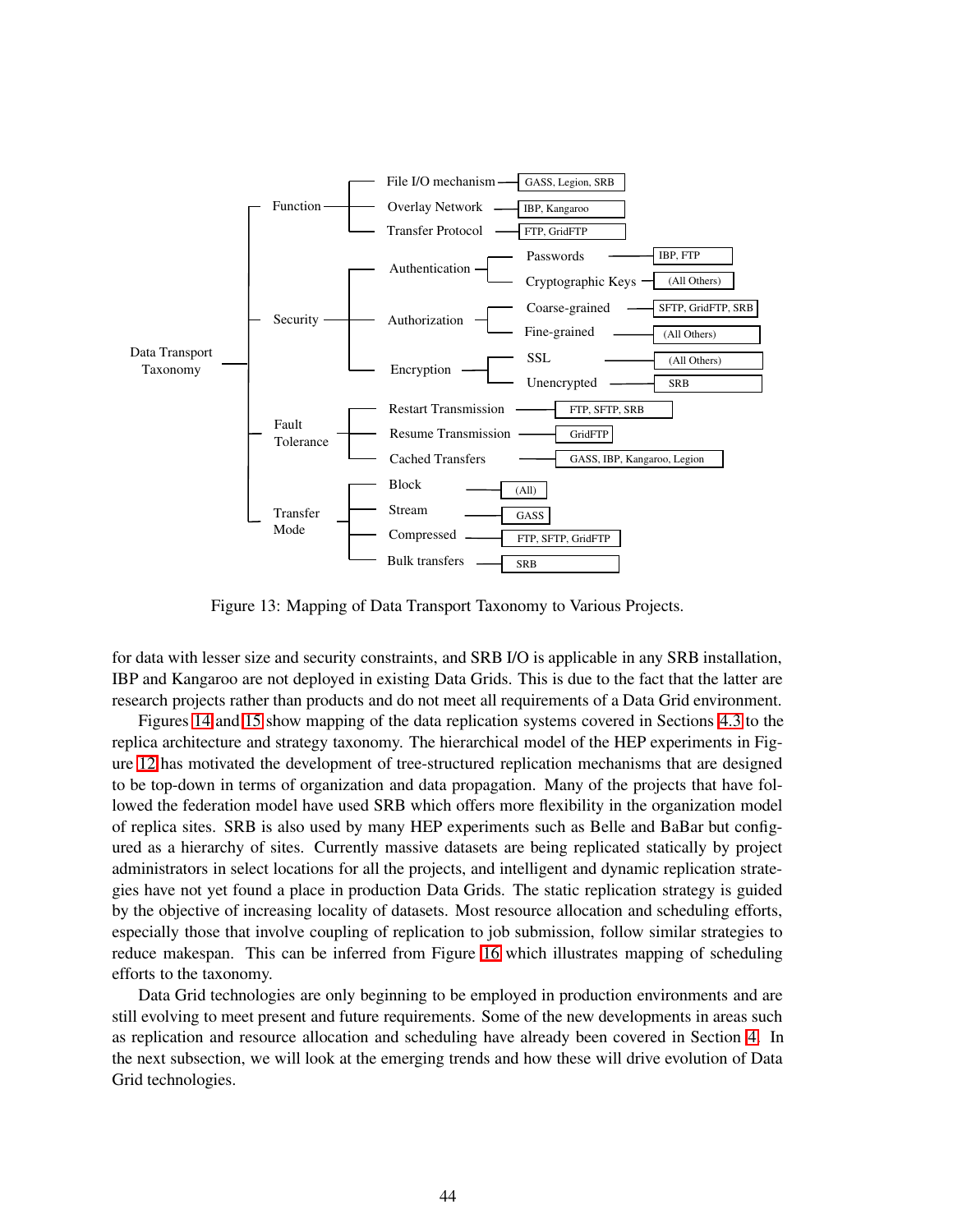

<span id="page-44-0"></span>Figure 14: Mapping of Data Replication Architecture Taxonomy to Various Systems.



<span id="page-44-1"></span>Figure 15: Mapping of Data Replication Strategy Taxonomy to Various Systems.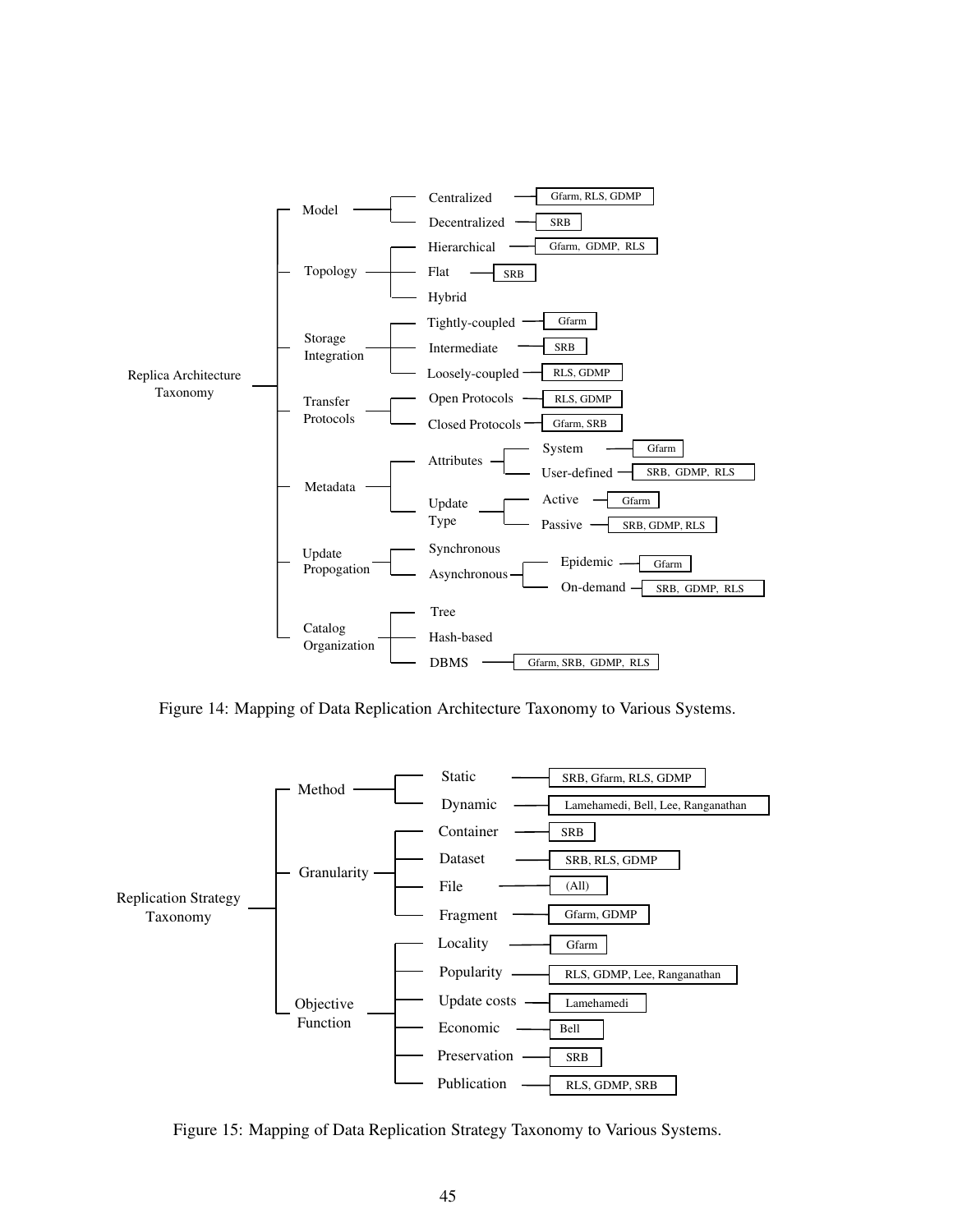

<span id="page-45-0"></span>Figure 16: Mapping of Resource Allocation and Scheduling Taxonomy to Various Systems.

# **5.1 Future Trends**

Four trends that will drive innovation within Data Grids are: Increased collaboration, Serviceoriented architectures (SOAs), Market mechanisms and Enterprise requirements. The key properties of each of the constituent technologies, identified within the taxonomy, that are required to realize this innovation is discussed in detail below and summarized in Table [7.](#page-46-0) However, it is important to note that this does not exclude other characteristics from consideration.

*Increased Collaboration:* While Data Grids are built around VOs, current technologies do not provide much of the capabilities required for enabling collaboration between participants. For example, the tree structure of many replication mechanisms inhibits direct copying of data between participants that reside on different branches. Replication systems, therefore, will follow hybrid topologies that involve peer-to-peer links between different branches for enhanced collaboration. Exchange of data should be accompanied by enhanced security guarantees. Therefore, this motivates the use of fine-grained access controls throughout the system.

Since communities are formed by pooling of resources by participants, resource allocation must ensure fair shares to everyone. This requires community-based schedulers that assign quotas to each of the users based on priorities and resource availability. Individual user schedulers should then submit jobs taking into account the assigned quotas and could negotiate with the central scheduler for quota increase or change in priorities. It could also be able to swap or reduce quotas in order to gain resource share in the future. Users are able to plan ahead for future resource requirements by advance reservation of resources.

*Service-Oriented Architecture:* An important element within Web (or Grid) services is the ability for services to be composed of other services by building on standard protocols and invocation mechanisms. This is the key difference between an SOA (Papazoglou and [Georgakopoulos](#page-55-13),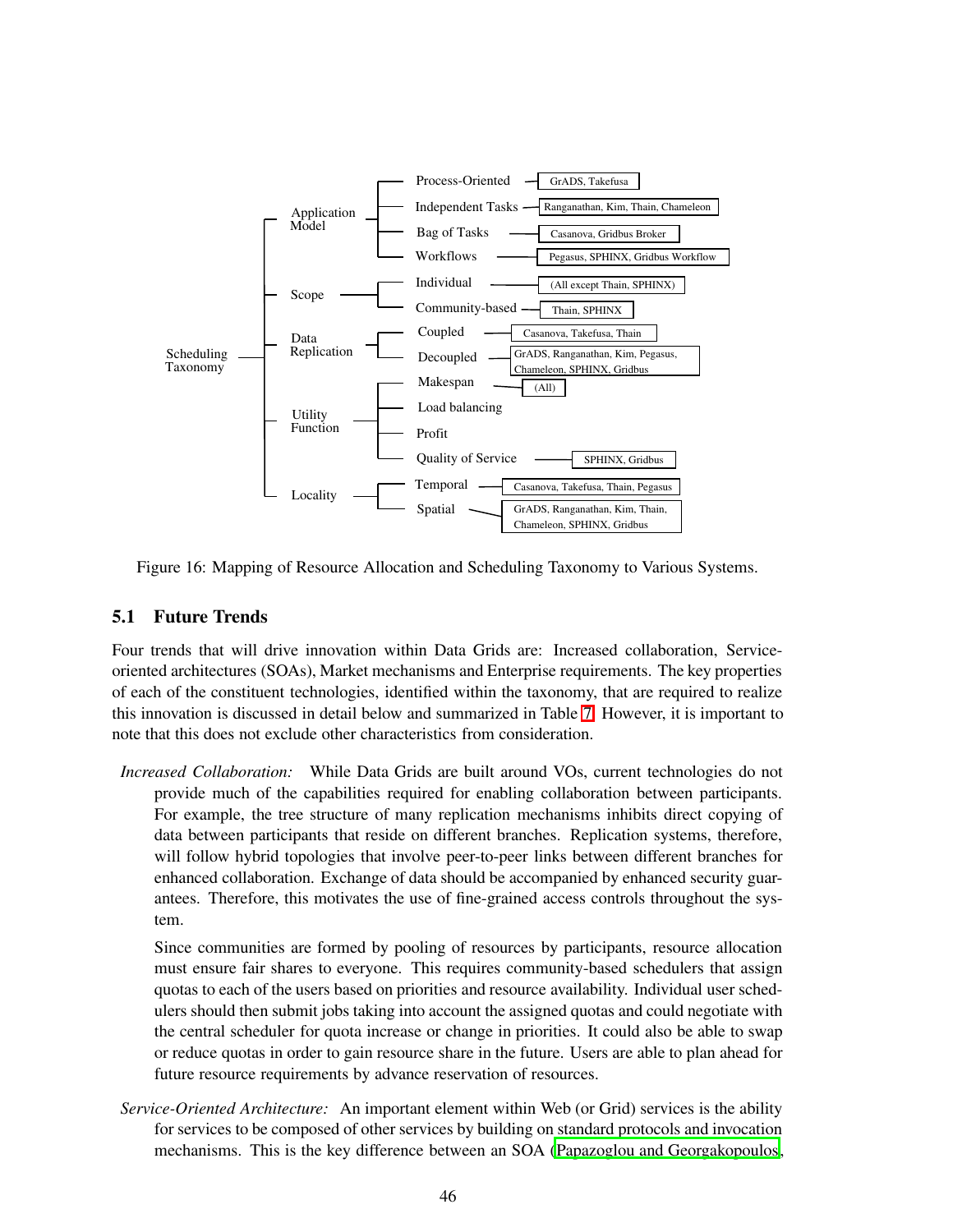| <b>Trend</b>  | Organization                     | <b>Transport</b> | <b>Replication</b>    | <b>Scheduling</b> |
|---------------|----------------------------------|------------------|-----------------------|-------------------|
| Collabora-    | Hybrid models                    | Fine-grained     | Hybrid<br>topology,   | Community         |
| tion          |                                  | access           | Active<br>metadata,   |                   |
|               |                                  |                  | Replica Publication   |                   |
| <b>SOA</b>    | Autonomic Manage-                | Overlay<br>net-  | Open Protocols, Ac-   | Workflow          |
|               | ment                             | Fault<br>works,  | tive metadata, Popu-  | models, QoS       |
|               |                                  | Tolerance        | larity and Economic-  |                   |
|               |                                  |                  | based replication     |                   |
| <b>Market</b> | Interdomain<br>Sy <sub>S</sub> - | Fault<br>Toler-  | Decentralized         | Profit, QoS       |
|               | tems, Economic $\&$              | ance             | model,<br>Dynamic     |                   |
|               | Reputation-based                 |                  | and Economy-based     |                   |
|               | Autonomic<br>VOs.                |                  | Replication           |                   |
|               | Management                       |                  |                       |                   |
| Enterprise    | Regulated, Economic              | Security         | Active<br>metadata,   | Workflow          |
| Require-      | Reputation-based<br>&            |                  | Replica<br>update,    | models, QoS       |
| ments         | <b>VOs</b>                       |                  | Preservation strategy |                   |

<span id="page-46-0"></span>Table 7: Future Trends and Key Characteristics.

[2003](#page-55-13)) and a traditional client-server architecture. The high level of transparency within SOAs requires greater reliability guarantees that impact all of the consituent technologies. Service disruptions should be accounted for and quickly recovered from. This requires clean failure models and transparent service migration capabilities that can be realised by implementing autonomic system management in service Grids. Service composition also requires selecting the right services with the required QoS parameters. This impacts both replication and resource allocation and leads to diversification of objective functions and strategies from the current static methods.

As discussed in Section [2,](#page-1-0) the major focus on the realisation of SOAs in Grids began with the introduction of the OGSA. To realise the requirements of OGSA, the Web Service Resource Framework (WSRF) [\(Foster](#page-51-11) et al., [2005](#page-51-11)) specification has been adopted by the Grid standards community. Globus Toolkit version 4.0 [\(Foster](#page-51-12), [2005](#page-51-12)) and WSRF.NET [\(Humphrey](#page-53-13) et al., [2004](#page-53-13)) are two implementations of the WSRF that provide the basic infrastructure required for Grid services. However, service composition in Grids is currently a work in progress and will only be aided by the ongoing standardisation efforts at the GGF.

*Market mechanisms* The increasing popularity of Data Grids as a solution for large-scale computational and storage problems will lead to entry of commercial resource providers and therefore, will lead to market-oriented VOs wherein demand-and-supply patterns decide the price and availability of resources. This also provides incentive for content owners to offer their data for consumption outside specific domains and opens up many interesting new applications. Such VOs are likely to have a broad interdomain scope and consumers will be able to access domain-specific services by buying them off competing service providers.

From the previous discussion, it can be seen that market mechanisms will be based on SOAs. Additionally, resource allocation and replication policies need to be guided by utility functions driven by profit and at the same time satisfy user-defined service quality parameters. An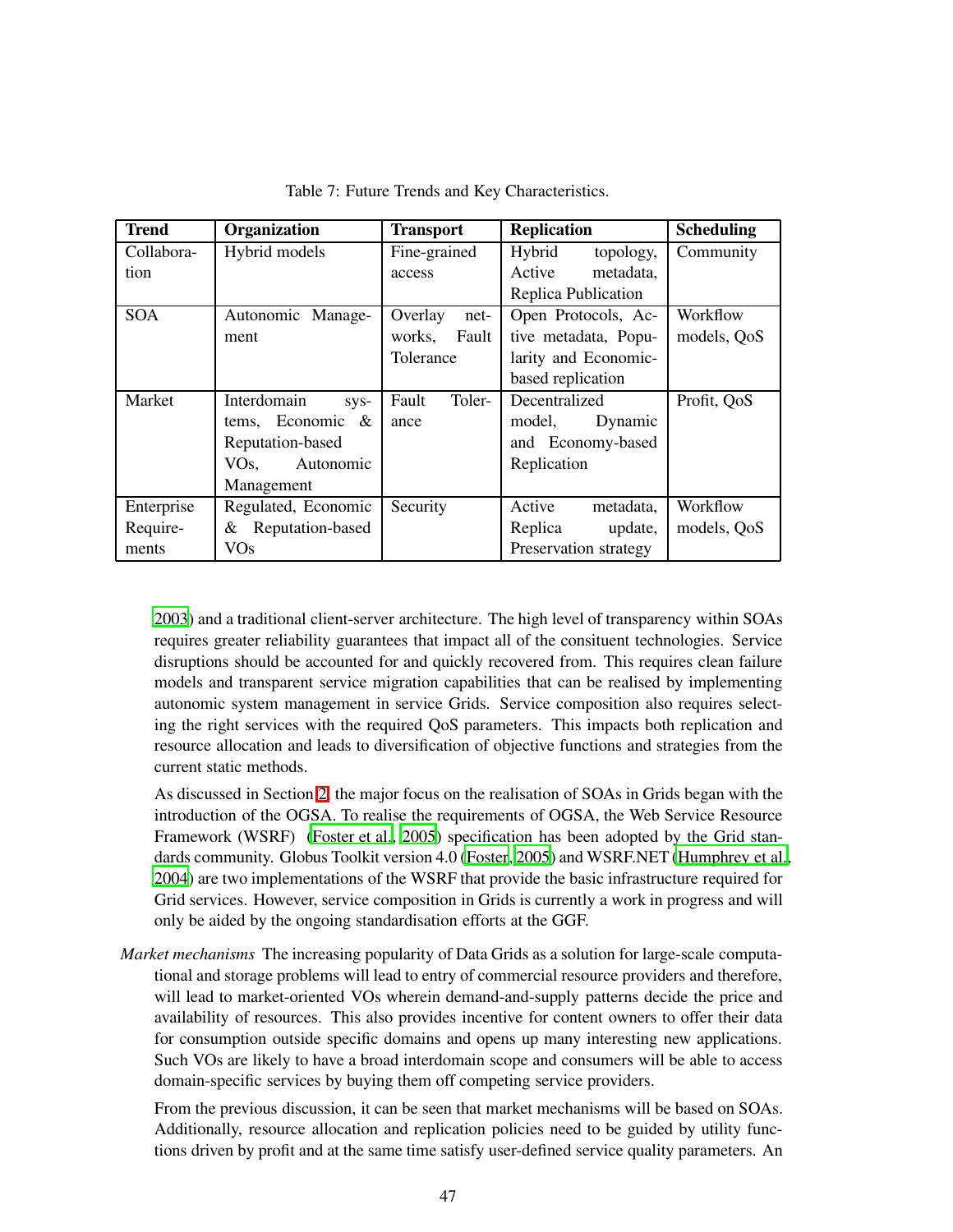example is a dynamic system presented by [Lin](#page-54-12) [\(2005](#page-54-12)) that takes into account cost of data movement.

*Enterprise requirements* Enterprises already have production systems in place that handle business functions using distributed data. However, the amount of data that has to be retained and manipulated has been growing by leaps and bounds. Also, with storage devices even with terabyte capacity being commoditized, the challenge now is to organize massive volumes of data to enable time-bound extraction of useful information.

Data Grids that provide a solution to these problems also need to take into account the stricter reliability and security requirements in enterprise computing. Support for transaction processing is required to provided consistent computation models in enterprises. Another challenge is to extend the existing Grid mechanisms such as replication, data transfer and scheduling to work with new data sources such as distributed databases found in businesses [\(Magowan](#page-55-14), [2003](#page-55-14)).

# **6 Summary and Conclusion**

In this paper, we have studied, characterised and categorised several aspects of Data Grid systems. Data Grids have several unique features such as presence of applications with heavy computing requirements, geographically-distributed and heterogeneous resources under different administrative domains and large number of users sharing these resources and wanting to collaborate with each other. We have enumerated several characteristics where Data Grids share similarities with, and are different from, other distributed data-intensive paradigms such as content delivery networks, peer-to-peer networks and distributed databases.

Further on, we focus on the architecture of the Data Grids and the fundamental requirements of data transport mechanism, data replication systems and resource allocation and job scheduling. We have developed taxonomies for each of these areas to classify the common approaches and to provide a basis for comparison of Data Grid systems and technologies. We then compare some of the representative systems in each of these areas and categorize them according to the respective taxonomies. In doing so, we have gained an insight into the architectures, strategies and practices that are currently followed within Data Grids. Also, through our characterisation, we have also been able to discover some of the shortcomings and identify gaps in the current architectures and systems. These represent some of the directions that can be followed in the future by researchers in this area. Thus, this paper lays down a comprehensive classification framework that not only serves as a tool to understanding this complex area but also presents a reference to which future efforts can be mapped.

To conclude, Data Grids are being adopted widely for sharing data and collaboratively managing and executing large-scale scientific applications that process large datasets distributed around the world. However, more research needs to be undertaken in terms of scalability, interoperability and data maintainability among others, before Data Grids can truly become the preferred infrastructure for such applications. But, solving these problems creates the potential for Data Grids to evolve to become self-organized and self-contained and thus, creating the next generation infrastructure for enabling users to extract maximum utility out of the volumes of available information and data.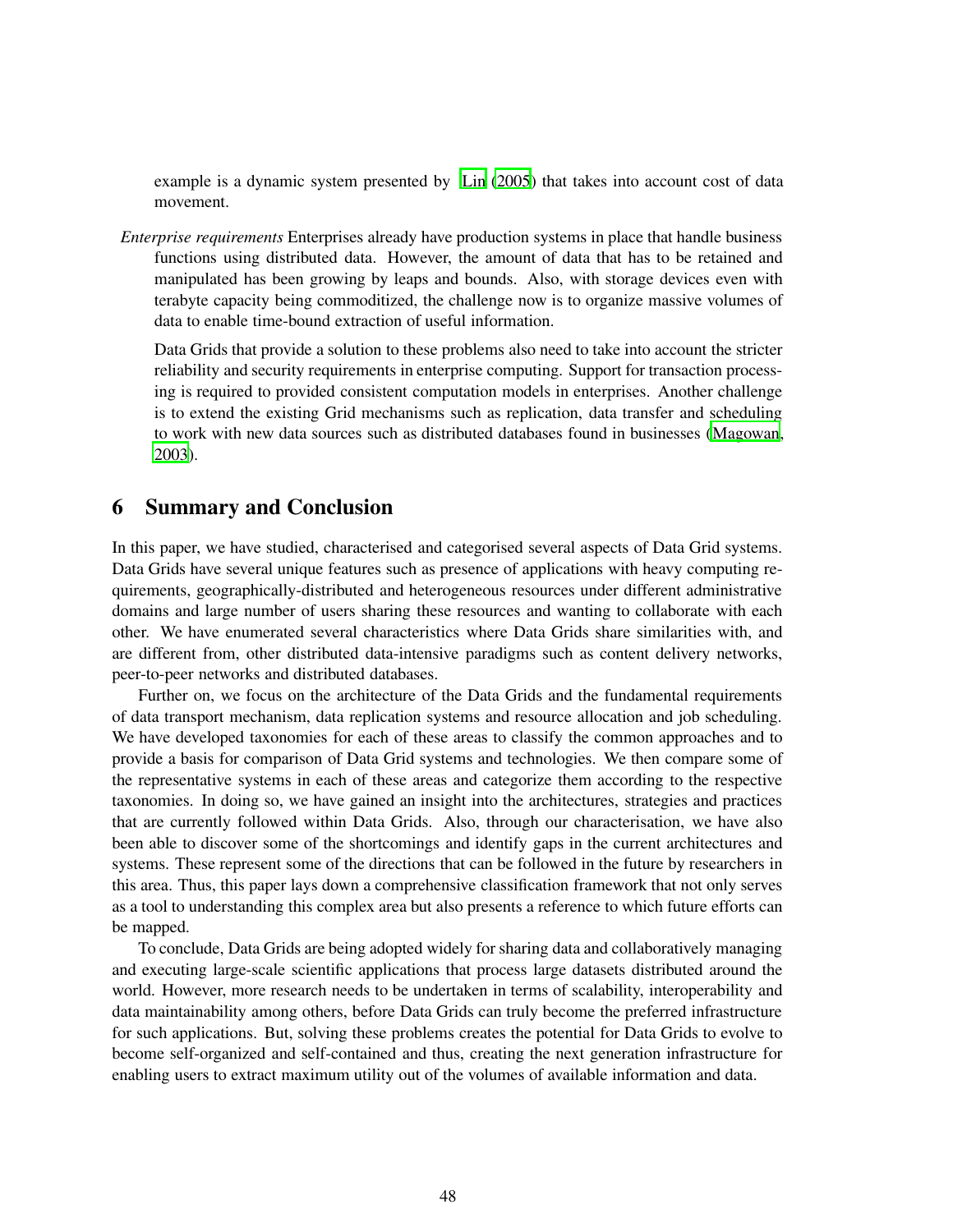# **ACKNOWLEDGEMENTS**

We are grateful to the anonymous reviewers for their detailed comments that have helped in improving the quality of this paper. We would like to acknowledge the efforts of all the developers of the Grid systems surveyed in this paper. We thank our colleagues at the University of Melbourne - Krishna Nadiminti, Tianchi Ma, Sushant Goel and Chee Shin Yeo- for their comments on this paper. We would also like to express our gratitude to Reagan Moore (San Diego Supercomputing Center) for his extensive and thought provoking comments and suggestions on various aspects of this taxonomy. We also thank Heinz Stockinger (University of Vienna), Chris Mattman (JPL, NASA) and William Allcock (Argonne National Lab) for their instructive comments on this paper. This work is partially supported through the Australian Research Council (ARC) Discovery Project grant and Storage Technology Corporation sponsorship of Grid Fellowship.

# **References**

- <span id="page-48-5"></span>ABRAMSON, D., GIDDY, J., AND KOTLER, L. 2000. High Performance Parametric Modeling with Nimrod/G: Killer Application for the Global Grid? In *Proceedings of the 14th International Parallel and Distributed Processing Symposium (IPDPS 2000)* (Cancun, Mexico). IEEE CS Press, Los Alamitos, CA, USA.
- <span id="page-48-1"></span>ADERHOLZ, M. ET AL. 2000. Monarc project phase2 report. Tech. rep., CERN. Mar.
- <span id="page-48-4"></span>ALLCOCK, B., BESTER, J., BRESNAHAN, J., CHERVENAK, A., FOSTER, I., KESSELMAN, C., MEDER, S., NEFEDOVA, V., QUESNEL, D., AND TUECKE, S. 2001. Secure, efficient data transport and replica management for high-performance data-intensive computing. In *Proceedings of IEEE Mass Storage Conference* (San Diego, USA). IEEE CS Press, Los Alamitos, CA, USA.
- <span id="page-48-7"></span>ALLCOCK, B., BESTER, J., BRESNAHAN, J., CHERVENAK, A. L., FOSTER, I., KESSELMAN, C., MEDER, S., NEFEDOVA, V., QUESNEL, D., AND TUECKE, S. 2002. Data management and transfer in high-performance computational grid environments. *Parallel Computing 28,* 5, 749–771.
- <span id="page-48-6"></span>ALLCOCK, B., FOSTER, I., NEFEDOVA, V., CHERVENAK, A., DEELMAN, E., KESSELMAN, C., LEE, J., SIM, A., SHOSHANI, A., DRACH, B., AND WILLIAMS, D. 2001. High-performance remote access to climate simulation data: a challenge problem for data grid technologies. In *Proceedings of the 2001 ACM/IEEE conference on Supercomputing (SC '01)* (Denver, CO, USA). ACM Press, New York, NY, USA.
- <span id="page-48-2"></span>ALLCOCK, W. 2003. Gridftp protocol specification. (Global Grid Forum Recommendation GFD.20).
- <span id="page-48-0"></span>ALONSO, R. AND BARBARA, D. 1989. Negotiating data access in federated database systems. In *Proceedings of the 5th International Conference on Data Engineering* (Los Angeles, CA, USA). IEEE CS Press, Los Alamitos, CA, USA, 56–65.
- <span id="page-48-3"></span>ANDERSEN, D., BALAKRISHNAN, H., KAASHOEK, F., AND MORRIS, R. 2001. Resilient overlay networks. In *Proceedings of the 18th ACM symposium on Operating systems principles(SOSP '01)* (Banff, Alberta, Canada). ACM Press, New York, NY, USA, 131–145.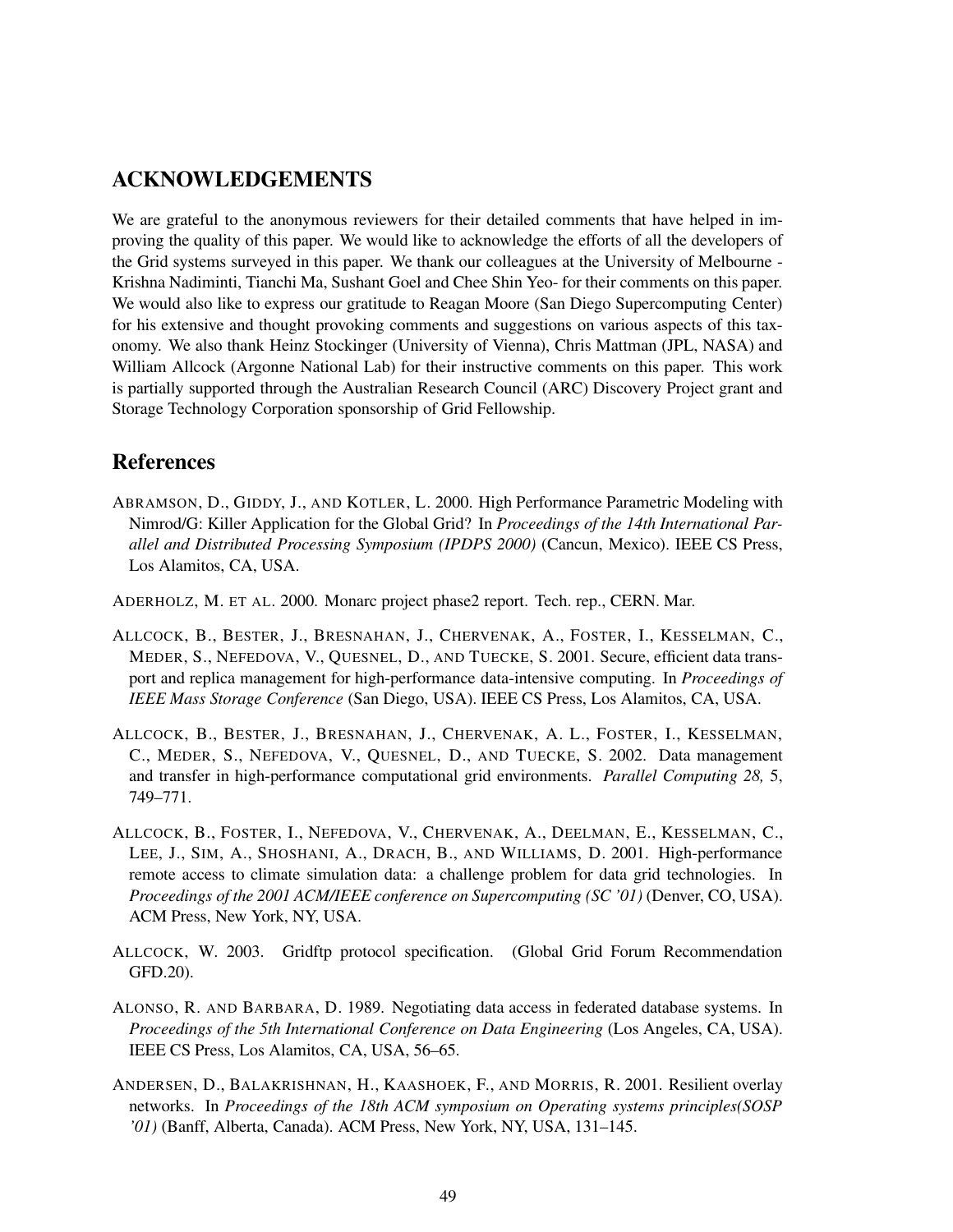- <span id="page-49-4"></span>ANDERSON, D. P., COBB, J., KORPELA, E., LEBOFSKY, M., AND WERTHIMER, D. 2002. Seti@home: an experiment in public-resource computing. *Commun. ACM 45,* 11, 56–61.
- <span id="page-49-3"></span>ANTONIOLETTI, M. ET AL. 2005. Web services data access and integration (ws-dai). Tech. rep., GGF DAIS Working Group. June. Informational Document.
- <span id="page-49-8"></span>ARDAIZ, O., ARTIGAS, P., EYMANN, T., FREITAG, F., NAVARRO, L., AND REINICKE, M. 2003. Self-organizing resource allocation for autonomic networks. In *Proceedings of the 1st International Workshop on Autonomic Computing Systems* (Prague, Czech Republic). IEEE CS Press, Los Alamitos, CA, USA.
- <span id="page-49-9"></span>AVERY, P. AND FOSTER, I. 2001. The GriPhyN Project: Towards Petascale Virtual-Data Grids. Tech. Rep. GriPhyN 2001-14, The GriPhyN Collaboration.
- <span id="page-49-1"></span>BAKER, M., BUYYA, R., AND LAFORENZA, D. 2002. Grids and Grid Technologies for Wide-Area Distributed Computing. *Softw. Pract. Exper. 32,* 15 (Dec.), 1437–1466. Wiley Press, USA.
- <span id="page-49-7"></span>BARU, C., MOORE, R., RAJASEKAR, A., AND WAN, M. 1998. The SDSC Storage Resource Broker. In *Proceedings of CASCON'98*. IBM Press, Toronto, Canada.
- <span id="page-49-13"></span>BASSI, A., BECK, M., FAGG, G., MOORE, T., PLANK, J., SWANY, M., AND WOLSKI, R. 2002. The Internet Backplane Protocol: A Study in Resource Sharing. In *Proceedings of the 2nd IEEE/ACM International Symposium on Cluster Computing and the Grid (CCGRID 2002)* (Berlin, Germany). IEEE CS Press, Los Alamitos, CA, USA.
- <span id="page-49-14"></span>BELL, W. H., CAMERON, D. G., CARVAJAL-SCHIAFFINO, R., MILLAR, A. P., STOCKINGER, K., AND ZINI, F. 2003. Evaluation of an Economy-Based File Replication Strategy for a Data Grid. In *Proceedings of the 3rd IEEE/ACM International Symposium on Cluster Computing and the Grid, 2003 (CCGrid 2003)* (Tokyo, Japan). IEEE CS Press, Los Alamitos, CA, USA.
- <span id="page-49-12"></span>BESTER, J., FOSTER, I., KESSELMAN, C., TEDESCO, J., AND TUECKE, S. 1999. GASS: A Data Movement and Access Service for Wide Area Computing Systems. In *Proceedings of the 6th Workshop on I/O in Parallel and Distributed Systems* (Atlanta, USA). ACM Press, New York, NY, USA.
- <span id="page-49-10"></span>BIOGRID PROJECT, JAPAN. 2005. <http://www.biogrid.jp/>.
- <span id="page-49-6"></span>BIOMEDICAL INFORMATICS RESEARCH NETWORK (BIRN). 2005. <http://www.nbirn.net>.
- <span id="page-49-11"></span>BRADY, M., GAVAGHAN, D., SIMPSON, A., PARADA, M. M., AND HIGHNAM, R. 2003. Wiley Press, London, UK, Chapter eDiamond: A Grid-Enabled Federated Database of Annotated Mammograms, 923–943.
- <span id="page-49-2"></span>BRAY, T., PAOLI, J., SPERBERG-MCQUEEN, C. M., MALER, E., AND YERGEAU, F. 2004. Extensible markup language (xml) 1.0 (3rd edition). W3C Recommendation.
- <span id="page-49-0"></span>BUNN, J. AND NEWMAN, H. 2003. *Grid Computing: Making the Global Infrastructure a Reality*. Wiley Press, London, UK, Chapter Data Intensive Grids for High Energy Physics.
- <span id="page-49-5"></span>BUYYA, R. AND VAZHKUDAI, S. 2001. Compute Power Market: Towards a Market-Oriented Grid. In *Proceedings of the 1st International Symposium on Cluster Computing and the Grid (CCGRID '01)*. IEEE CS Press, Los Alamitos, CA, USA, 574.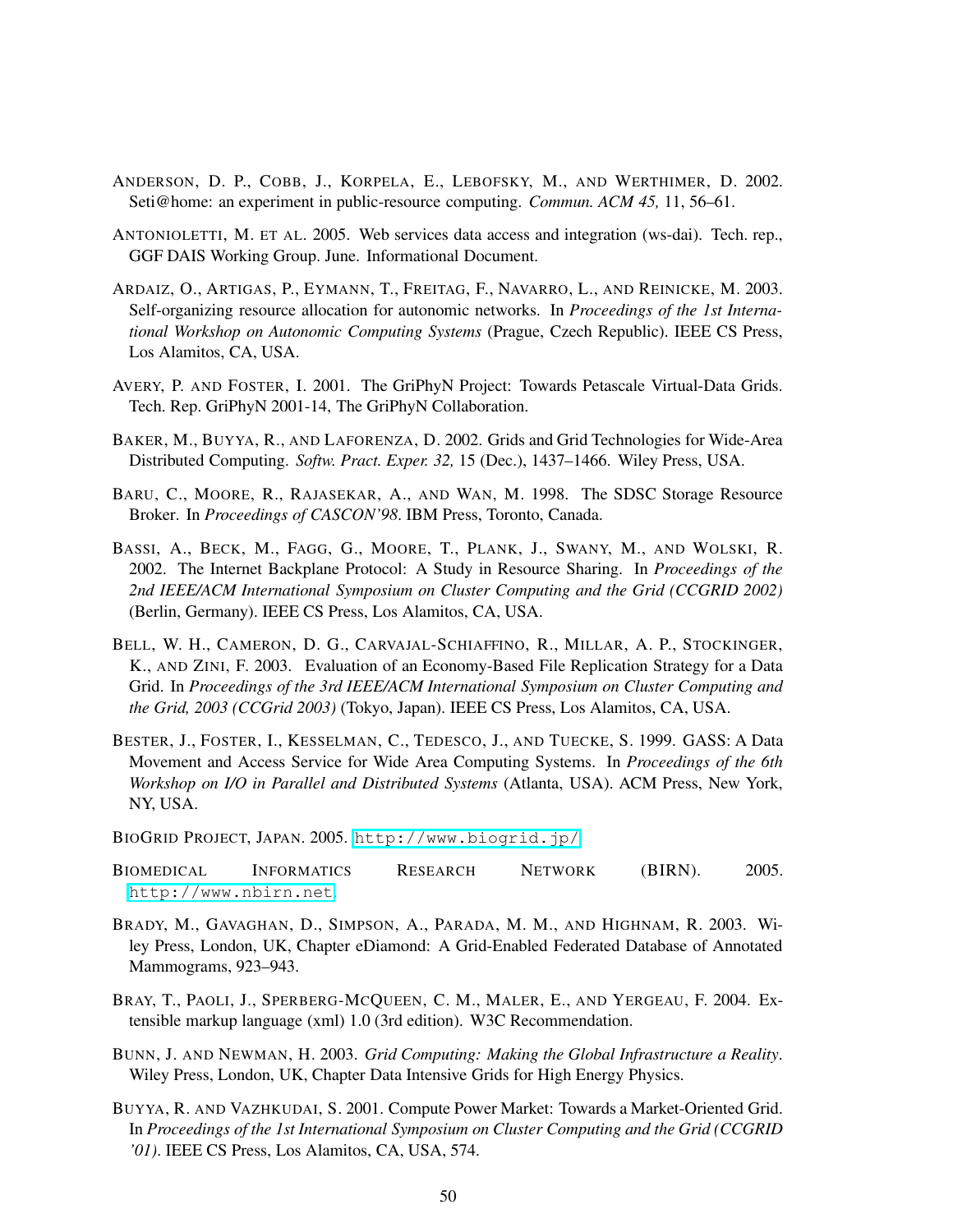- <span id="page-50-8"></span>CASANOVA, H., LEGRAND, A., ZAGORODNOV, D., AND BERMAN, F. 2000. Heuristics for Scheduling Parameter Sweep Applications in Grid environments. In *Proceedings of the 9th Heterogeneous Computing Systems Workshop (HCW 2000)* (Cancun,Mexico). IEEE CS Press, Los Alamitos, CA, USA.
- <span id="page-50-2"></span>CERI, S. AND PELAGATTI, G. 1984. *Distributed databases : principles and systems*. McGraw-Hill, New York, USA.
- <span id="page-50-6"></span>CHAPIN, S., KARPOVICH, J., AND GRIMSHAW, A. 1999. The Legion resource management system. In *Proceedings of the 5th Workshop on Job Scheduling Strategies for Parallel Processing*. IEEE CS Press, Los Alamitos, CA, USA.
- <span id="page-50-4"></span>CHERVENAK, A., DEELMAN, E., FOSTER, I., GUY, L., HOSCHEK, W., IAMNITCHI, A., KESSEL-MAN, C., KUNST, P., RIPEANU, M., SCHWARTZKOPF, B., STOCKINGER, H., STOCKINGER, K., AND TIERNEY, B. 2002. Giggle: A framework for constructing scalable replica location services. In *Proceedings of the 2002 IEEE/ACM Conference on Supercomputing (SC '02)* (Baltimore, USA).
- <span id="page-50-0"></span>CHERVENAK, A., FOSTER, I., KESSELMAN, C., SALISBURY, C., AND TUECKE, S. 2000. The Data Grid: Towards an architecture for the distributed management and analysis of large scientific datasets. *Journal of Network and Computer Applications 23,* 3, 187–200.
- <span id="page-50-1"></span>CHOON-HOONG, D., NUTANONG, S., AND BUYYA, R. 2005. *Peer-to-Peer Computing: Evolution of a Disruptive Technology*. Idea Group Publishers, Hershey, PA, USA, Chapter Peer-to-Peer Networks for Content Sharing, 28–65.
- <span id="page-50-3"></span>CLARKE, I., SANDBERG, O., WILEY, B., AND HONG, T. W. 2001. Freenet: a distributed anonymous information storage and retrieval system. In *International workshop on Designing privacy enhancing technologies* (Berkeley, CA, USA). Springer-Verlag, London, UK, 46–66.
- <span id="page-50-10"></span>COOPER, K., DASGUPATA, A., KENNEDY, K., KOELBEL, C., MANDAL, A., MARIN, G., MAZ-INA, M., MELLOR-CRUMMEY, J., BERMAN, F., CASANOVA, H., CHIEN, A., DAIL, H., LIU, X., OLUGBILE, A., SIEVERT, O., XIA, H., JOHNSSON, L., LIU, B., PATEL, M., REED, D., DENG, W., MENDES, C., SHI, Z., YARKHAN, A., AND DONGARRA, J. 2004. New Grid Scheduling and Rescheduling Methods in the GrADS Project. In *Proceedings of NSF Next Generation Software Workshop:International Parallel and Distributed Processing Symposium* (Santa Fe, USA). IEEE CS Press, Los Alamitos, CA, USA.
- <span id="page-50-5"></span>CZAJKOWSKI, K., FOSTER, I. T., KARONIS, N. T., KESSELMAN, C., MARTIN, S., SMITH, W., AND TUECKE, S. 1998. A Resource Management Architecture for Metacomputing Systems. In *Proceedings of the Workshop on Job Scheduling Strategies for Parallel Processing(IPPS/SPDP '98)* (Orlando, Florida, USA). Springer-Verlag, London, UK.
- <span id="page-50-7"></span>CZAJKOWSKI, K., KESSELMAN, C., FITZGERALD, S., AND FOSTER, I. 2001. Grid information services for distributed resource sharing. In *Proceedings of the 10th IEEE International Symposium on High Performance Distributed Computing (HPDC-10)* (San Francisco, CA). IEEE CS Press, Los Alamitos, CA, USA.
- <span id="page-50-9"></span>DAIL, H., CASANOVA, H., AND BERMAN, F. 2002. A Decoupled Scheduling Approach for the GrADS Environment. In *Proceedings of the 2002 IEEE/ACM Conference on Supercomputing (SC'02)* (Baltimore, USA). IEEE CS Press, Los Alamitos, CA, USA.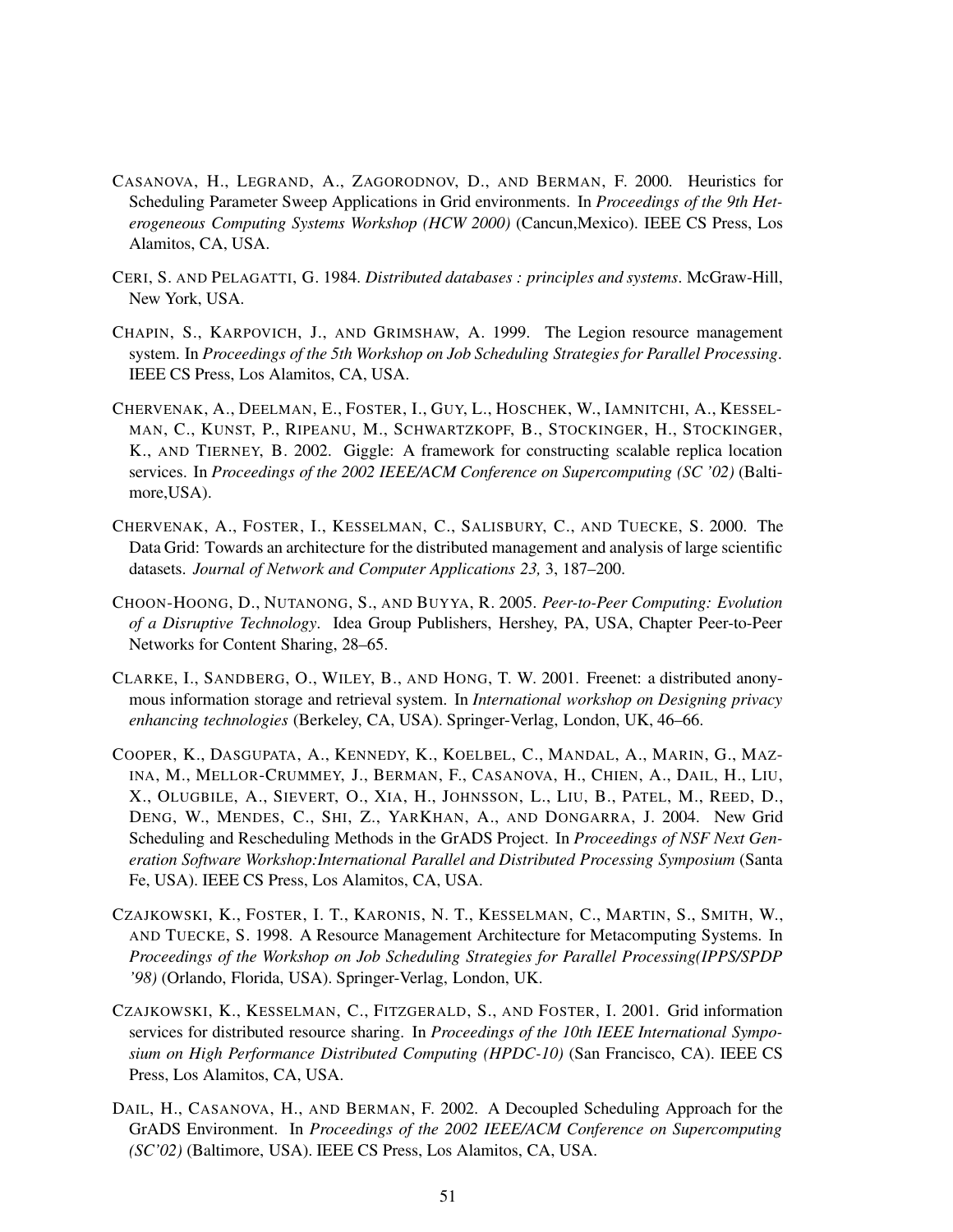- <span id="page-51-9"></span>DAIL, H., SIEVERT, O., BERMAN, F., CASANOVA, H., YARKHAN, A., VADHIYAR, S., DON-GARRA, J., LIU, C., YANG, L., ANGULO, D., AND FOSTER, I. 2004. *Grid resource management: state of the art and future trends*. Kluwer Academic Publishers, Cambridge, MA, USA, Chapter Scheduling in the Grid application development software project, 73–98.
- <span id="page-51-1"></span>DAVISON, B. D. 2001. A web caching primer. *IEEE Internet Computing 5,* 4, 38–45.
- <span id="page-51-10"></span>DEELMAN, E., BLYTHE, J., GIL, Y., AND KESSELMAN, C. 2003. *Grid Resource Management: State of the Art and Future Trends*. Kluwer Academic Publishers, Cambridge, MA, USA, Chapter Workflow Management in GriPhyN, 99–117.
- <span id="page-51-2"></span>DILLEY, J., MAGGS, B., PARIKH, J., PROKOP, H., SITARAMAN, R., AND WEIHL, B. 2002. Globally distributed content delivery. *IEEE Internet Computing 6,* 5, 50– 58.
- <span id="page-51-3"></span>DULLMANN, D., HOSCHEK, W., JAEN-MARTINEZ, J., SEGAL, B., SAMAR, A., STOCKINGER, H., AND STOCKINGER, K. 2001. Models for Replica Synchronisation and Consistency in a Data Grid. In *Proceedings of the 10th IEEE International Symposium on High Performance Distributed Computing (HPDC-10')* (San Francisco, CA). IEEE CS Press, Los Alamitos, CA, USA.
- <span id="page-51-5"></span>DUMITRESCU, C. AND FOSTER, I. 2004. Usage Policy-Based CPU Sharing in Virtual Organizations. In *Proceedings of the 5th IEEE/ACM International Workshop on Grid Computing (GRID'04)* (Pittsburgh, PA, USA). IEEE CS Press, Los Alamitos, CA, USA.
- <span id="page-51-7"></span>ELLERT, M., KONSTANTINOV, A., KONYA, B., SMIRNOVA, O., AND WAANANEN, A. 2002. Performance Evaluation of GridFTP within the NorduGrid Project. Tech. Rep. cs.DC/0205023, NorduGrid Project. Jan.
- <span id="page-51-6"></span>ENABLING GRIDS FOR E-SCIENCE (EGEE). 2005. <http://public.eu-egee.org/>.
- <span id="page-51-8"></span>FERRARI, A., KNABE, F., HUMPHREY, M., CHAPIN, S. J., AND GRIMSHAW, A. S. 1999. A Flexible Security System for Metacomputing Environments. In *Proceedings of the 7th International Conference on High-Performance Computing and Networking (HPCN '99)*. Springer-Verlag, London, UK, 370–380.
- <span id="page-51-0"></span>FINKELSTEIN, A., GRYCE, C., AND LEWIS-BOWEN, J. 2004. Relating Requirements and Architectures: A Study of Data-Grids. *Journal of Grid Computing 2,* 3, 207–222.
- <span id="page-51-12"></span>FOSTER, I. 2005. Globus Toolkit Version 4: Software for Service-Oriented Systems. *Lecture Notes in Computer Science 3779*, 2–13.
- <span id="page-51-11"></span>FOSTER, I., CZAJKOWSKI, K., FERGUSON, D., FREY, J., GRAHAM, S., MAGUIRE, T., SNELLING, D., AND TUECKE, S. 2005. Modeling and managing State in distributed systems: the role of OGSI and WSRF. *Proceedings of the IEEE 93,* 3 (March), 604– 612.
- <span id="page-51-4"></span>FOSTER, I. AND IAMNITCHI, A. 2003. On death, taxes, and the convergence of peer-to-peer and grid computing. In *Proceedings of the 2nd International Workshop on Peer-to-Peer Systems(IPTPS)* (Berkeley, CA, USA). Lecture Notes in Computer Science, vol. 2735. Springer-Verlag, London, UK, 118 – 128.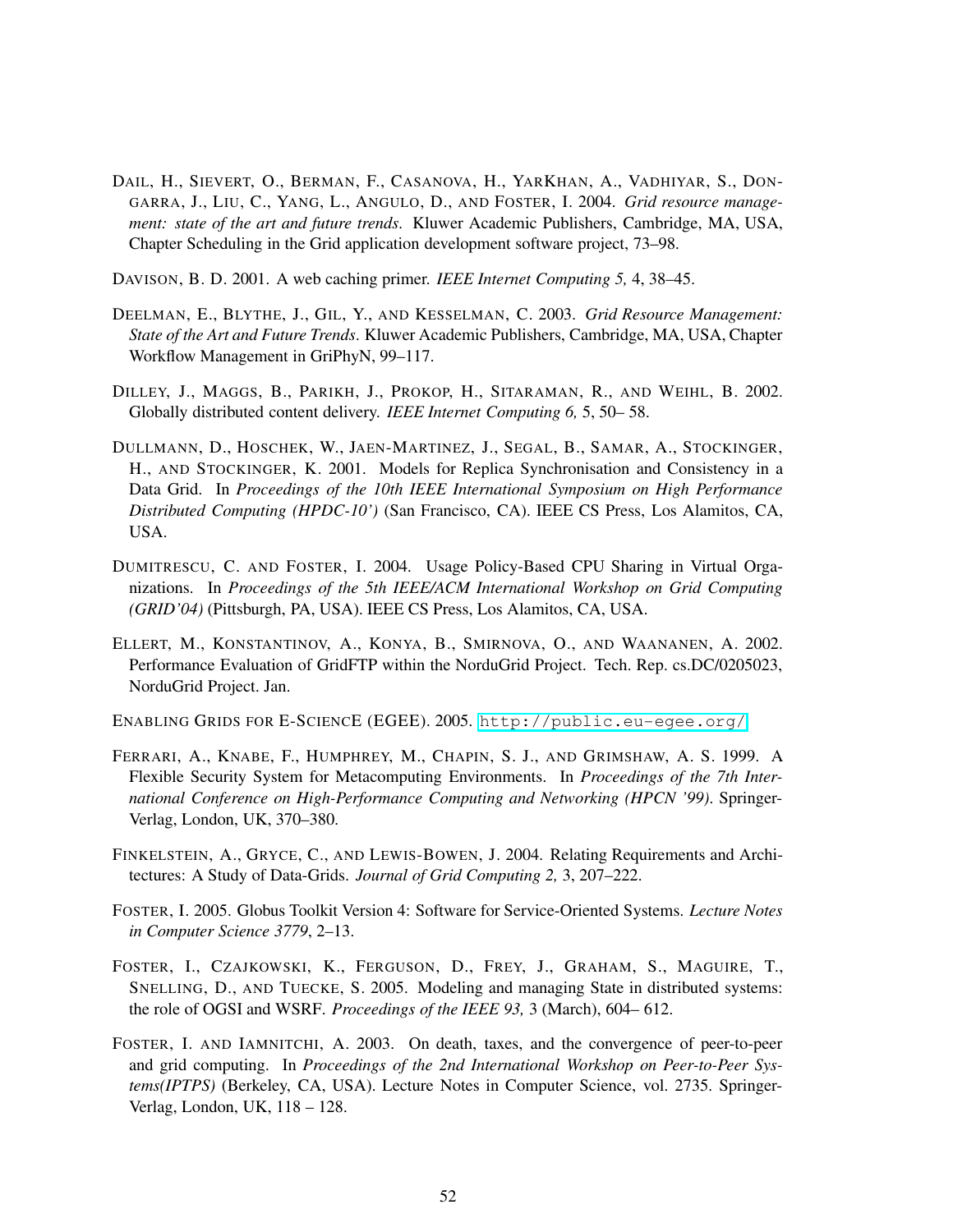- <span id="page-52-9"></span>FOSTER, I. AND KARONIS, N. 1998. A Grid-Enabled MPI: Message Passing in Heterogeneous Distributed Computing Systems. In *Proceedings of the IEEE/ACM SuperComputing Conference 1998 (SC'98)* (San Jose, CA, USA). IEEE CS Press, Los Alamitos, CA, USA.
- <span id="page-52-14"></span>FOSTER, I. AND KESSELMAN, C. 1998. The Globus Project: A Status Report. In *Proceedings of IPPS/SPDP'98 Heterogeneous Computing Workshop*. IEEE CS Press, Los Alamitos, CA, USA, 4–18.
- <span id="page-52-1"></span>FOSTER, I. AND KESSELMAN, C. 1999. *The Grid: Blueprint for a Future Computing Infrastructure*. Morgan Kaufmann Publishers, San Francisco, USA.
- <span id="page-52-4"></span>FOSTER, I., KESSELMAN, C., NICK, J. M., AND TUECKE, S. 2002. Grid services for distributed system integration. *Computer 35,* 6, 37–46.
- <span id="page-52-3"></span>FOSTER, I., KESSELMAN, C., TSUDIK, G., AND TUECKE, S. 1998. A security architecture for computational grids. In *Proc. 5th ACM Conference on Computer and Communications Security Conference* (San Francisco, CA, USA.). ACM Press, New York, NY, USA.
- <span id="page-52-2"></span>FOSTER, I., KESSELMAN, C., AND TUECKE, S. 2001. The anatomy of the grid: Enabling scalable virtual organizations. *International Journal of High Performance Computing Applications 15,* 3, 200–222.
- <span id="page-52-5"></span>FOSTER, I., TUECKE, S., AND UNGER, J. 2003. OGSA Data Services. Global Grid Forum 9.
- <span id="page-52-8"></span>FOX, G. AND PALLICKARA, S. 2002. The Narada Event Brokering System: Overview and Extensions. In *Proceedings of the International Conference on Parallel and Distributed Processing Techniques and Applications(PDPTA '02)*. CSREA Press, Las Vegas, USA, 353–359.
- <span id="page-52-13"></span>GALBRAITH, J., SAARENMAA, O., YLONEN, T., AND LEHTINEN, S. 2005. SSH File Transfer Protocol (SFTP). Internet Draft. Valid upto September 2005.
- <span id="page-52-11"></span>GARDNER, R. ET AL. 2004. The Grid2003 Production Grid: Principles and Practice. In *Proceedings of the 13th Symposium on High Performance Distributed Computing (HPDC 13)* (Honolulu, USA). IEEE CS Press, Los Alamitos, CA, USA.
- <span id="page-52-7"></span>GRAY, J., HELLAND, P., O'NEIL, P., AND SHASHA, D. 1996. The dangers of replication and a solution. In *Proceedings of the 1996 ACM SIGMOD international conference on Management of data (SIGMOD '96)* (Montreal, Quebec, Canada). ACM Press, New York, NY, USA, 173–182.
- <span id="page-52-6"></span>GRAY, J. AND REUTER, A. 1993. *Transaction processing : concepts and techniques*. Morgan Kaufmann Publishers, San Mateo, Calif.
- <span id="page-52-12"></span>HETHMON, P. AND ELZ, R. 1998. RFC 2389: Feature negotiation mechanism for the File Transfer Protocol. Proposed Standard.
- <span id="page-52-0"></span>HEY, T. AND TREFETHEN, A. E. 2002. The UK e-Science Core Programme and the Grid. *Journal of Future Generation Computer Systems(FGCS) 18,* 8, 1017–1031.
- <span id="page-52-10"></span>HOCKAUF, R., KARL, W., LEBERECHT, M., OBERHUBER, M., AND WAGNER, M. 1998. Exploiting Spatial and Temporal Locality of Accesses: A New Hardware-Based Monitoring Approach for DSM Systems. In *Proceedings of the 4th International Euro-Par Conference on Parallel Processing(Euro-Par '98)* (Southhampton, UK). Lecture Notes in Computer Science, vol. 1470. Springer-Verlag, London, UK, 206 – 215.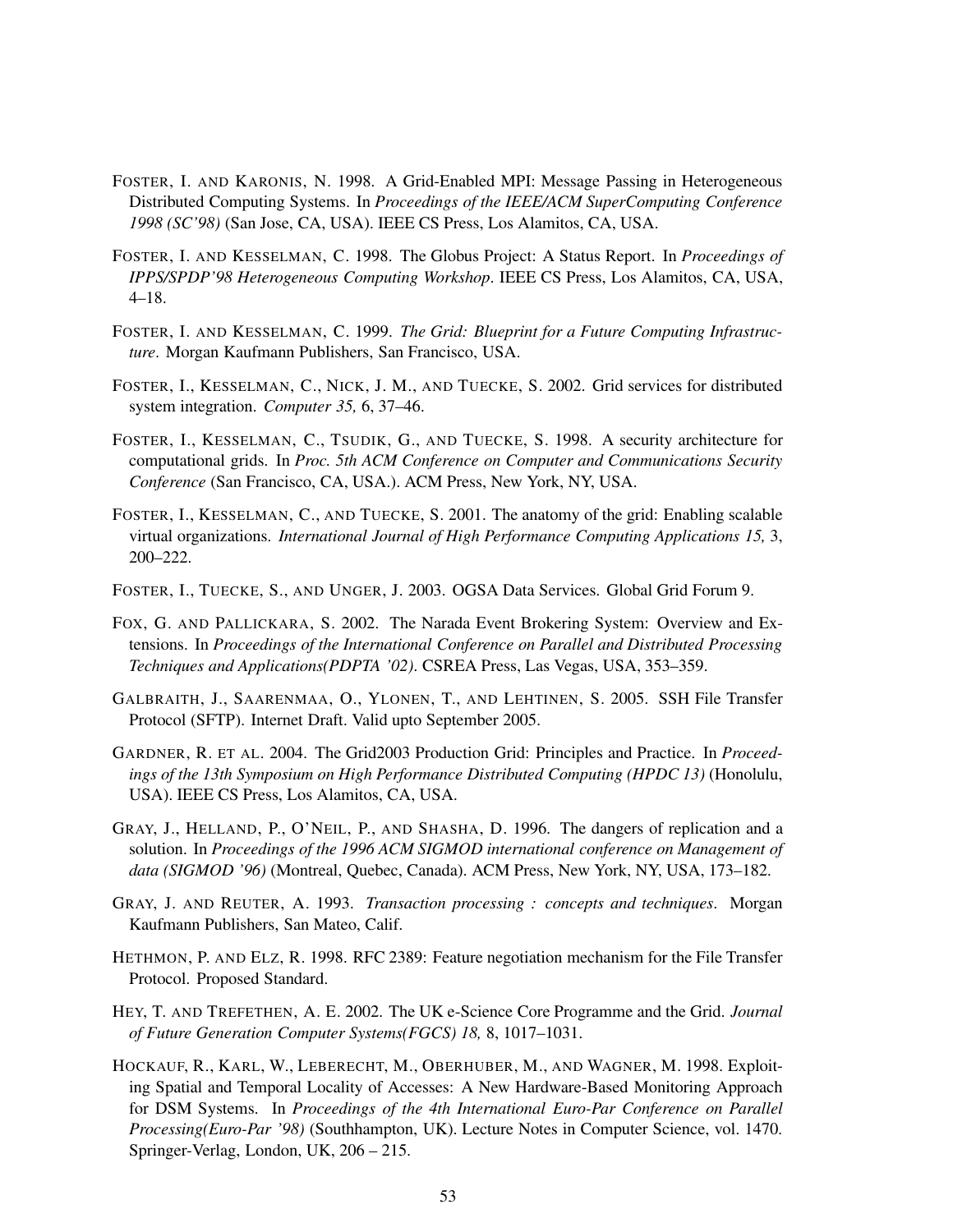- <span id="page-53-7"></span>HOLLIDAY, J., AGRAWAL, D., AND ABBADI, A. E. 2000. Database replication using epidemic update. Tech. Rep. TRCS00-01, University of California at Santa Barbara. Jan.
- <span id="page-53-1"></span>HOLTMAN, K. ET AL. 2001. CMS Requirements for the Grid. In *Proceedings of 2001 Conference on Computing in High Energy Physics(CHEP 2001)* (Beijing, China). Science Press.

<span id="page-53-9"></span>HOROWITZ, M. AND LUNT, S. 1997. RFC 2228: FTP security extensions. Proposed Standard.

- <span id="page-53-0"></span>HOSCHEK, W., JAEN-MARTINEZ, F. J., SAMAR, A., STOCKINGER, H., AND STOCKINGER, K. 2000. Data Management in an International Data Grid Project. In *Proceedings of the 1st IEEE/ACM International Workshop on Grid Computing (GRID '00)* (Bangalore, India). Springer-Verlag, London,UK.
- <span id="page-53-6"></span>HOUSLEY, R., POLK, W., FORD, W., AND SOLO, D. 2002. RFC 3280: Internet X.509 Public Key Infrastructure Certificate and Certificate Revocation List Profile. STANDARD.
- <span id="page-53-8"></span>HUFFMAN, B. T., MCNULTY, R., SHEARS, T., DENIS, R. S., AND WATERS, D. 2002. The CDF/D0 UK GridPP Project. http://www.gridpp.ac.uk/datamanagement/metadata/SubGroups/UseCases/docs/cdf5858.p CDF Internal Note.
- <span id="page-53-13"></span>HUMPHREY, M., WASSON, G., MORGAN, M., AND BEEKWILDER, N. 2004. An early evaluation of WSRF and WS-Notification via WSRF.NET. In *Proceedings of the 5th IEEE/ACM International Workshop on Grid Computing (GRID'04)* (Pittsburgh, PA, USA). IEEE CS Press, Los Alamitos, CA, USA, 172–181.
- <span id="page-53-11"></span>IN, J.-U., ARBREE, A., AVERY, P., CAVANAUGH, R., KATAGERI, S., AND RANKA, S. 2003. Sphinx: A Scheduling Middleware for Data Intensive Applications on a Grid. Tech. Rep. Gri-PhyN 2003-17, GriPhyn(Grid Physics Network). May.
- <span id="page-53-12"></span>IN, J.-U., AVERY, P., CAVANAUGH, R., AND RANKA, S. 2004. Policy based scheduling for simple quality of service in grid computing. In *Proceedings of the 18th International Parallel and Distributed Processing Symposium 2004 (IPDPS '04).* (Santa Fe, NM, USA). IEEE CS Press, Los Alamitos, CA, USA.
- <span id="page-53-2"></span>JABBER PROJECT. 2005. Jabber Protocols. Available at <http://www.jabber.org/protocol/>.
- <span id="page-53-3"></span>KARLSSON, M. AND MAHALINGAM, M. 2002. Do we need replica placement algorithms in content delivery networks? In *Proceedings of the 2002 Web Content Caching and Distribution Conference (WCW '02)* (Boulder, Colorado). http://www.iwcw.org/.
- <span id="page-53-10"></span>KIM, S. AND WEISSMAN, J. 2003. A GA-based Approach for Scheduling Decomposable Data Grid Applications. In *Proceedings of the 2004 International Conference on Parallel Processing (ICPP 04)* (Montreal, Canada). IEEE CS Press, Los Alamitos, CA, USA.
- <span id="page-53-4"></span>KOSSMANN, D. 2000. The state of the art in distributed query processing. *ACM Comput. Surv. 32,* 4, 422–469.
- <span id="page-53-5"></span>KOUTRIKA, G. 2005. Heterogeneity in digital libraries: Two sides of the same coin. DELOS Newsletter.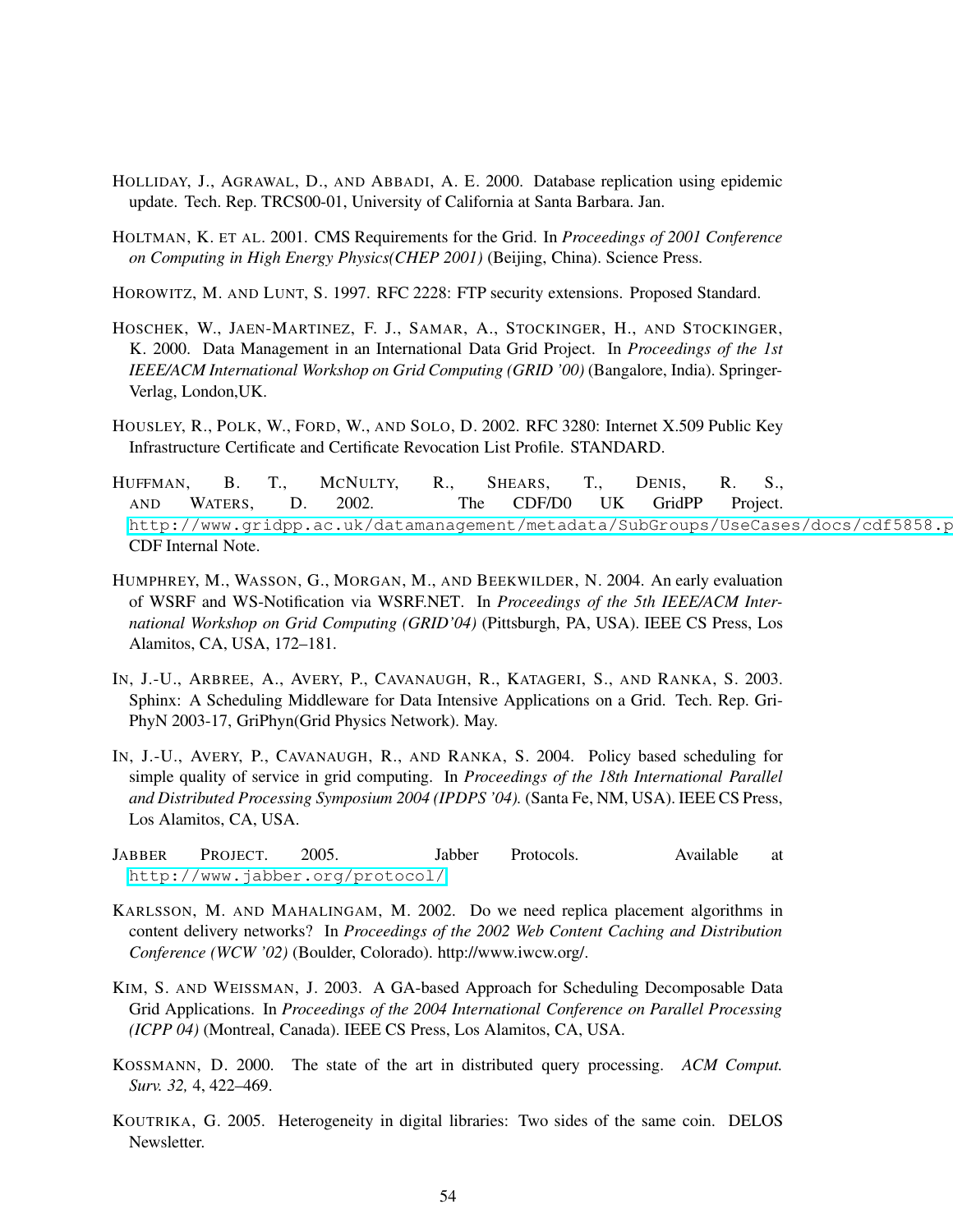- <span id="page-54-2"></span>KOUZES, R. T., MYERS, J. D., AND WULF, W. A. 1996. Collaboratories: Doing science on the internet. *IEEE Computer 29,* 8, 40–46.
- <span id="page-54-0"></span>KRAUTER, K., BUYYA, R., AND MAHESWARAN, M. 2002. A taxonomy and survey of grid resource management systems for distributed computing. *International Journal of Software: Practice and Experience (SPE) 32,* 2, 135–164.
- <span id="page-54-3"></span>KRISHNAMURTHY, B., WILLS, C., AND ZHANG, Y. 2001. On the use and performance of content distribution networks. In *Proceedings of the 1st ACM SIGCOMM Workshop on Internet Measurement(IMW '01)* (San Francisco, CA, USA). ACM Press, New York, NY, USA, 169–182.
- <span id="page-54-4"></span>KUBIATOWICZ, J., BINDEL, D., CHEN, Y., CZERWINSKI, S., EATON, P., GEELS, D., GUM-MADI, R., RHEA, S., WEATHERSPOON, H., WELLS, C., AND ZHAO, B. 2000. Oceanstore: an architecture for global-scale persistent storage. In *Proceedings of the 9th international conference on Architectural support for programming languages and operating systems(ASPLOS-IX)* (Cambridge, MA, USA). ACM Press, New York, NY, USA, 190–201.
- <span id="page-54-10"></span>LAMEHAMEDI, H., SHENTU, Z., SZYMANSKI, B., AND DEELMAN, E. 2003. Simulation of Dynamic Data Replication Strategies in Data Grids. In *Proceedings of the 17th International Symposium on Parallel and Distributed Processing(IPDPS '03)* (Nice, France). IEEE CS Press, Los Alamitos, CA, USA.
- <span id="page-54-7"></span>LAMEHAMEDI, H., SZYMANSKI, B., SHENTU, Z., AND DEELMAN, E. 2002. Data replication strategies in grid environments. In *Proceedings of the 5th International Conference on Algorithms and Architectures for Parallel Processing (ICA3PP'02)*. IEEE CS Press, Los Alamitos, CA, USA.
- <span id="page-54-9"></span>LASER INTERFEROMETER GRAVITATIONAL WAVE OBSERVATORY. 2005. <http://www.ligo.caltech.edu/>.
- <span id="page-54-1"></span>LEBRUN, P. 1999. The Large Hadron Collider, A Megascience Project. In *Proceedings of the 38th INFN Eloisatron Project Workshop on Superconducting Materials for High Energy Colliders* (Erice, Italy).
- <span id="page-54-5"></span>LEDLIE, J., SHNEIDMAN, J., SELTZER, M., AND HUTH, J. 2003. Scooped, again. In *Proceedings of the 2nd International Workshop on Peer-to-Peer Systems (IPTPS 2003)* (Berkeley, CA, USA,). Lecture Notes in Computer Science, vol. 2735. Springer-Verlag, London,UK.
- <span id="page-54-11"></span>LEE, B.-D. AND WEISSMAN, J. B. 2001. Dynamic Replica Management in the Service Grid. In *Proceedings of the 10th IEEE International Symposium on High Performance Distributed Computing (HPDC-10')* (San Francisco, CA). IEEE CS Press, Los Alamitos, CA, USA.
- <span id="page-54-6"></span>LEE, J., GUNTER, D., TIERNEY, B., ALLCOCK, B., BESTER, J., BRESNAHAN, J., AND TUECKE, S. 2001. Applied techniques for high bandwidth data transfers across wide area networks. In *Proceedings of International Conference on Computing in High Energy and Nuclear Physics* (Beijing, China).
- <span id="page-54-8"></span>LHC COMPUTING GRID. 2005. <http://lcg.web.cern.ch/LCG/>.
- <span id="page-54-12"></span>LIN, H. 2005. Economy-Based Data Replication Broker Policies in Data Grids. Tech. rep., University of Melbourne, Australia. Jan. BSc Honours Thesis.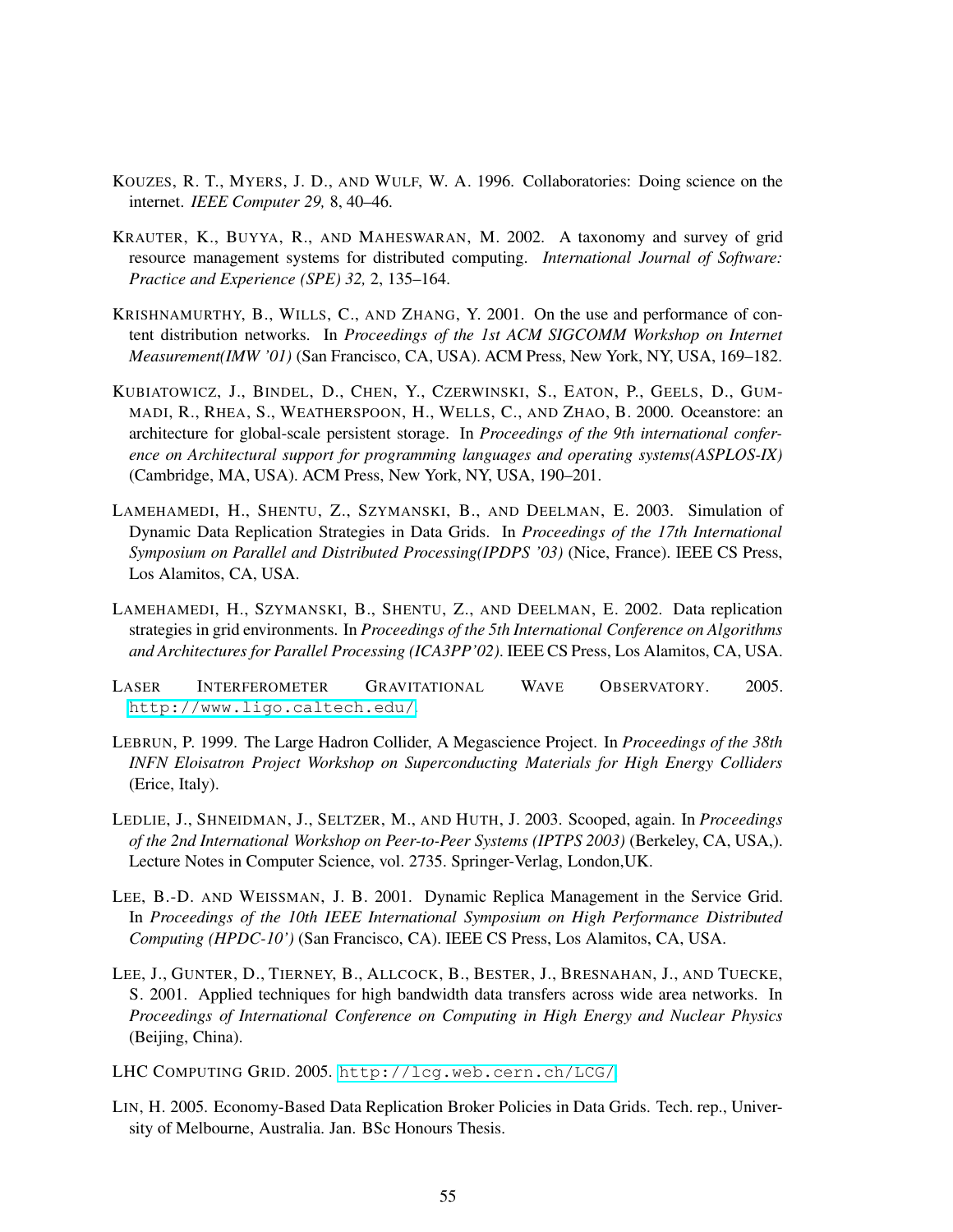- <span id="page-55-14"></span>MAGOWAN, J. 2003. A view on relational data on the Grid. In *Proceedings of the 17th International Symposium on Parallel and Distributed Processing(IPDPS '03)* (Nice, France). IEEE CS Press, Los Alamitos, CA, USA.
- <span id="page-55-12"></span>MAHESWARAN, M., ALI, S., SIEGEL, H. J., HENSGEN, D., AND FREUND, R. F. 1999. Dynamic Mapping of a Class of Independent Tasks onto Heterogeneous Computing Systems. *Journal of Parallel and Distributed Computing(JPDC) 59*, 107–131.
- <span id="page-55-1"></span>MATTMANN, C. A., MEDVIDOVIC, N., RAMIREZ, P., AND JAKOBAC, V. 2005. Unlocking the Grid. In *Proceedings of the 8th ACM SIGSOFT Symposium on Component-based Software Engineering (CBSE8)* (St. Louis, USA). ACM Press, New York, NY, USA.
- <span id="page-55-10"></span>MCKINLEY, K. S., CARR, S., AND TSENG, C.-W. 1996. Improving data locality with loop transformations. In *ACM Trans. Program. Lang. Syst.* Vol. 18. ACM Press, New York, NY, USA, 424–453.
- <span id="page-55-5"></span>MILOJICIC, D. S., KALOGERAKI, V., LUKOSE, R., NAGARAJA, K., PRUYNE, J., RICHARD, B., ROLLINS, S., AND XU, Z. 2002. Peer-to-peer computing. Tech. Rep. HPL-2002-57, HP Labs, Palo Alto, CA, USA.
- <span id="page-55-7"></span>MOORE, R., JAGATHEESAN, A., RAJASEKAR, A., WAN, M., AND SCHROEDER, W. 2004. Data Grid Management Systems. In *Proceedings of the 12th NASA Goddard, 21st IEEE Conference on Mass Storage Systems and Technologies* (College Park, MD, USA). IEEE CS Press, Los Alamitos, CA, USA.
- <span id="page-55-0"></span>MOORE, R. AND MERZKY, A. 2002. Persistent archive basic components. GGF Document Series GFD.26, Global Grid Forum. July.
- <span id="page-55-2"></span>MOORE, R., PRINCE, T. A., AND ELLISMAN, M. 1998. Data-intensive computing and digital libraries. *Commun. ACM 41,* 11, 56–62.
- <span id="page-55-3"></span>MOORE, R., RAJASEKAR, A., AND WAN, M. 2005. Data Grids, Digital Libraries and Persistent Archives: An Integrated Approach to Publishing, Sharing and Archiving Datas. *Proceedings of the IEEE (Special Issue on Grid Computing) 93,* 3.
- <span id="page-55-11"></span>NCSA GRIDFTP CLIENT. 2005. <http://dims.ncsa.uiuc.edu/set/uberftp/>.
- <span id="page-55-9"></span>NEUMAN, B. C. AND TS'O, T. 1994. Kerberos: An authentication service for computer networks. *IEEE Communications 32,* 9 (Sept.), 33–38.
- <span id="page-55-4"></span>ORAM, A. 2001. *Peer-to-Peer: Harnessing the Power of Disruptive Technologies*. O'Reilly & Associates, Inc., Sebastopol,CA,USA.
- <span id="page-55-6"></span>OZSU, M. T. AND VALDURIEZ, P. 1999. *Principles of distributed database systems*, 2 ed. Prentice-Hall, Inc., Upper Saddle River, NJ, USA.
- <span id="page-55-13"></span>PAPAZOGLOU, M. P. AND GEORGAKOPOULOS, D. 2003. Service-oriented computing. *Commun. ACM 46,* 10.
- <span id="page-55-8"></span>PARASHAR, M. AND HARIRI, S. 2004. Autonomic grid computing. In *Proceedings of the 2004 International Conference on Autonomic Computing (ICAC '04)* (New York, USA). IEEE CS Press, Los Alamitos, CA, USA. Tutorial.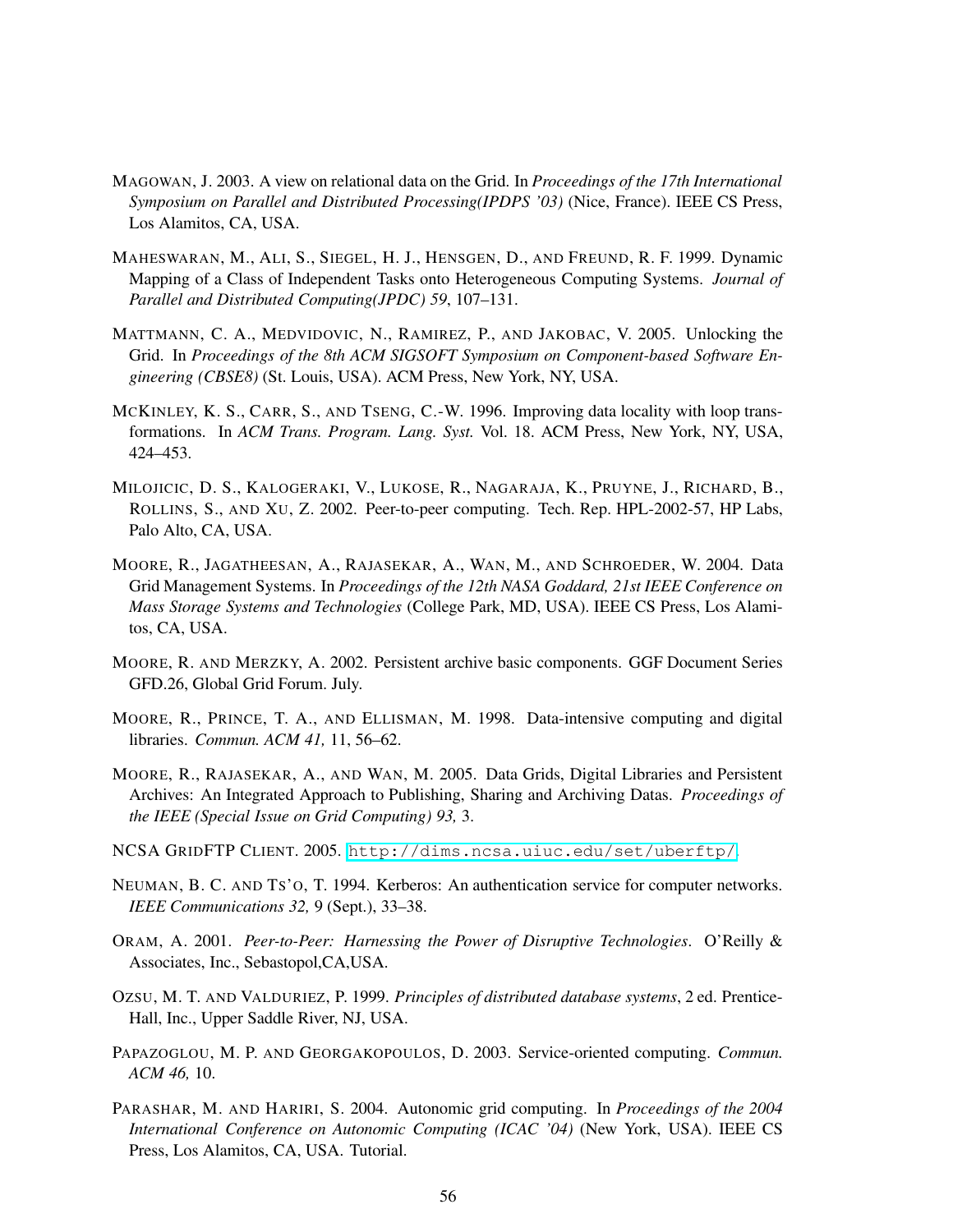- <span id="page-56-11"></span>PARK, S.-M. AND KIM, J.-H. 2003. Chameleon: A Resource Scheduler in a Data Grid Environment. In *Proceedings of the 3rd IEEE/ACM International Symposium on Cluster Computing and the Grid, 2003 (CCGrid 2003)* (Tokyo, Japan). IEEE CS Press, Los Alamitos, CA, USA.
- <span id="page-56-2"></span>PEARLMAN, L., KESSELMAN, C., GULLAPALLI, S., SPENCER JR., B., FUTRELLE, J., KATH-LEEN, R., FOSTER, I., HUBBARD, P., AND SEVERANCE, C. 2004. Distributed hybrid earthquake engineering experiments: Experiences with a ground-shaking grid application. In *Proceedings of the 13th IEEE Symposium on High Performance Distributed Computing (HPDC-13)* (Honolulu, HI, USA). IEEE CS Press, Los Alamitos, CA, USA.
- <span id="page-56-12"></span>PHAN, T., RANGANATHAN, K., AND SION, R. 2005. Evolving toward the perfect schedule: Coscheduling job assignments and data replication in wide-area systems using a genetic algorithm. In *Proceedings of the 11th Workshop on Job Scheduling Strategies for Parallel Processing* (Cambridge, MA). Springer-Verlag, London, UK.
- <span id="page-56-1"></span>PITOURA, E. AND BHARGAVA, B. 1999. Data consistency in intermittently connected distributed systems. *IEEE Transactions on Knowledge and Data Engineering 11,* 6, 896–915.
- <span id="page-56-7"></span>PLANK, J., BECK, M., ELWASIF, W. R., MOORE, T., SWANY, M., AND WOLSKI, R. 1999. The Internet Backplane Protocol: Storage in the Network. In *Proceedings of the 1999 Network Storage Symposium (NetStore99)* (Seattle, WA, USA). University of Tennessee, Knoxville, <http://loci.cs.utk.edu/dsi/netstore99/>.
- <span id="page-56-8"></span>PLANK, J. S., MOORE, T., AND BECK, M. 2002. Scalable Sharing of Wide Area Storage Resource. Tech. Rep. CS-02-475, University of Tennessee Department of Computer Science. Jan.
- <span id="page-56-6"></span>POLYCHRONOPOULOS, C. D. AND KUCK, D. J. 1987. Guided self-scheduling: A practical scheduling scheme for parallel supercomputers. *IEEE Transactions on Computers 36,* 12, 1425– 1439.
- <span id="page-56-4"></span>POSTEL, J. AND REYNOLDS, J. K. 1985. RFC 959: File transfer protocol. STANDARD.
- <span id="page-56-0"></span>QIN, X. AND JIANG, H. 2003. Data Grids: Supporting Data-Intensive Applications in Wide Area Networks. Tech. Rep. TR-03-05-01, University of Nebraska, Lincoln. May.
- <span id="page-56-10"></span>RAJASEKAR, A., MOORE, R., LUDASCHER, B., AND ZASLAVSKY, I. 2002. The GRID Adventures: SDSC'S Storage Resource Broker and Web Services in Digital Library Applications. In *Proceedings of the 4th All-Russian Scientific Conference (RCDL'02) Digital Libraries: Advanced Methods and Technologies, Digital Collections*.
- <span id="page-56-9"></span>RAJASEKAR, A., WAN, M., MOORE, R., KREMENEK, G., AND GUPTIL, T. 2003. Data Grids, Collections, and Grid Bricks. In *Proceedings of the 20 th IEEE/11 th NASA Goddard Conference on Mass Storage Systems and Technologies (MSS'03)* (San Diego, CA, USA). IEEE CS Press, Los Alamitos, CA, USA.
- <span id="page-56-3"></span>RAJASEKAR, A., WAN, M., MOORE, R., AND SCHROEDER, W. 2004. Data Grid Federation. In *Proceedings of the 11th International Conference on Parallel and Distributed Processing Techniques and Applications (PDPTA 2004)* (Las Vegas, USA). CSREA Press, Las Vegas, USA.
- <span id="page-56-5"></span>RANGANATHAN, K. AND FOSTER, I. 2002. Decoupling Computation and Data Scheduling in Distributed Data-Intensive Applications. In *Proceedings of the 11th IEEE Symposium on High*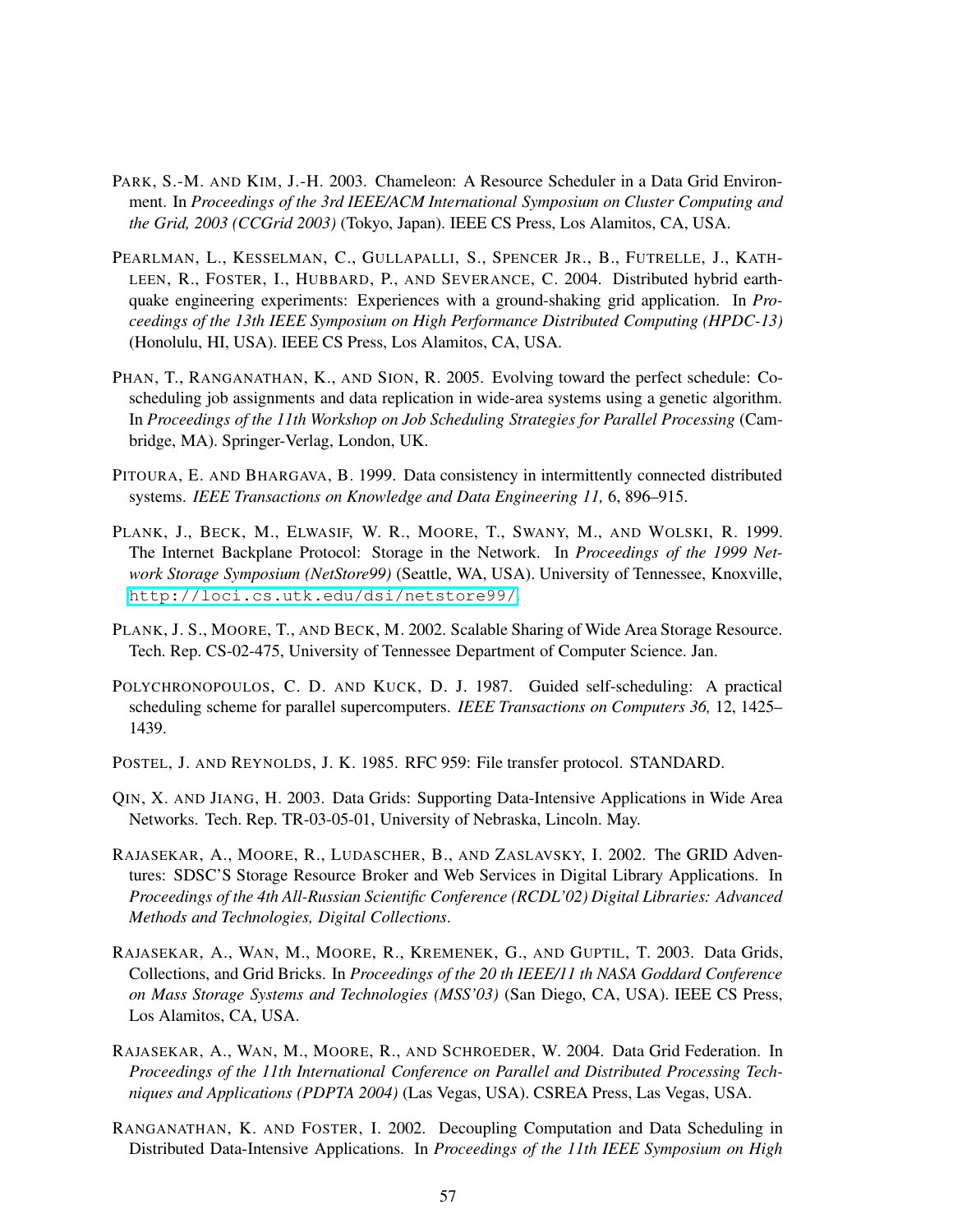*Performance Distributed Computing (HPDC)* (Edinburgh, Scotland). IEEE CS Press, Los Alamitos, CA, USA.

- <span id="page-57-11"></span>RANGANATHAN, K., IAMNITCHI, A., AND FOSTER, I. 2002. Improving data availability through dynamic model-driven replication in large peer-to-peer communities. In *Proceedings of the 2nd IEEE/ACM International Symposium on Cluster Computing and the Grid (CCGRID'02)* (Berlin, Germany). IEEE CS Press, Los Alamitos, CA, USA.
- <span id="page-57-2"></span>RATNASAMY, S., FRANCIS, P., HANDLEY, M., KARP, R., AND SCHENKER, S. 2001. A scalable content-addressable network. In *Proceedings of the 2001 conference on Applications, technologies, architectures, and protocols for computer communications (SIGCOMM '01)*. ACM Press, New York, NY, USA, 161–172.
- <span id="page-57-3"></span>ROWSTRON, A. I. T. AND DRUSCHEL, P. 2001. Pastry: Scalable, decentralized object location, and routing for large-scale peer-to-peer systems. In *Proceedings of the IFIP/ACM International Conference on Distributed Systems Platforms (Middleware 2001)* (Heidelberg, Germany). Springer-Verlag, London, UK, 329–350.
- <span id="page-57-6"></span>SAMAR, A. AND STOCKINGER, H. 2001. Grid Data Management Pilot (GDMP): A Tool for Wide Area Replication. In *Proceedings of the IASTED International Conference on Applied Informatics (AI2001)* (Innsbruck, Austria). ACTA Press, Calgary, Canada.
- <span id="page-57-5"></span>SANDHU, R. S., COYNE, E. J., FEINSTEIN, H. L., AND YOUMAN, C. E. 1996. Role-based access control models. *Computer 29,* 2, 38–47.
- <span id="page-57-4"></span>SAROIU, S., GUMMADI, K. P., DUNN, R. J., GRIBBLE, S. D., AND LEVY, H. M. 2002. An analysis of internet content delivery systems. *SIGOPS Operating Systems Review 36,* Special Issue: Network behaviour, 315–327.
- <span id="page-57-8"></span>SHATDAL, A., KANT, C., AND NAUGHTON, J. F. 1994. Cache conscious algorithms for relational query processing. In *Proceedings of the 20th International Conference on Very Large Data Bases(VLDB '94)* (Santiago, Chile). Morgan Kaufmann Publishers Inc., San Francisco, CA, USA, 510–521.
- <span id="page-57-0"></span>SHETH, A. P. AND LARSON, J. A. 1990. Federated database systems for managing distributed, heterogeneous, and autonomous databases. *ACM Comput. Surv. 22,* 3, 183–236.
- <span id="page-57-10"></span>SLOAN DIGITAL SKY SURVEY. 2005. <http://www.sdss.org/>.
- <span id="page-57-7"></span>STOCKINGER, H., SAMAR, A., ALLCOCK, B., FOSTER, I., HOLTMAN, K., AND TIERNEY, B. 2001. File and object replication in data grids. In *Proceedings of the 10th IEEE Symposium on High Performance and Distributed Computing (HPDC-10)* (San Francisco, USA). IEEE CS Press, Los Alamitos, CA, USA.
- <span id="page-57-1"></span>STOICA, I., MORRIS, R., LIBEN-NOWELL, D., KARGER, D. R., KAASHOEK, M. F., DABEK, F., AND BALAKRISHNAN, H. 2003. Chord: a scalable peer-to-peer lookup protocol for internet applications. *IEEE/ACM Transactions on Networking 11,* 1, 17–32.
- <span id="page-57-9"></span>STONEBRAKER, M., DEVINE, R., KORNACKER, M., LITWIN, W., PFEFFER, A., SAH, A., AND STAELIN, C. 1994. An Economic Paradigm for Query Processing and Data Migration in Mariposa. In *Proceedings of 3rd International Conference on Parallel and Distributed Information Systems* (Austin, TX, USA). IEEE CS Press, Los Alamitos, CA, USA.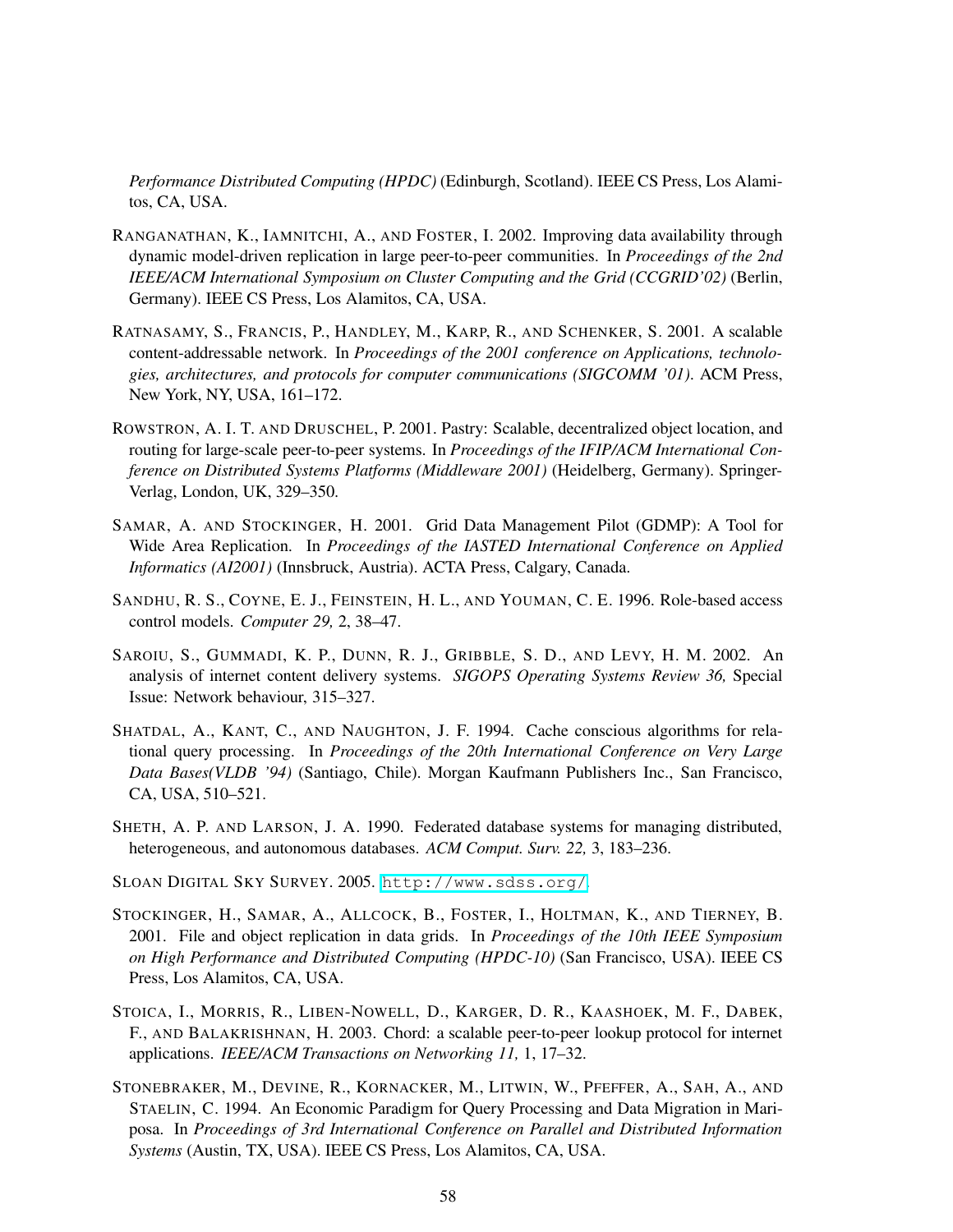<span id="page-58-3"></span>SZALAY, A. AND GRAY, J. 2001. The World-Wide Telescope. *Science 293,* 5537, 2037–2040.

- <span id="page-58-4"></span>SZALAY, A. S., Ed. 2002. *Proceedings of SPIE Conference on Virtual Observatories* (Waikoloa, HI, USA). Vol. 4846. SPIE.
- <span id="page-58-9"></span>TAKEFUSA, A., TATEBE, O., MATSUOKA, S., AND MORITA, Y. 2003. Performance Analysis of Scheduling and Replication Algorithms on Grid Datafarm Architecture for High-Energy Physics Applications. In *Proceedings of the 12th IEEE international Symposium on High Performance Distributed Computing(HPDC-12)* (Seattle, USA). IEEE CS Press, Los Alamitos, CA, USA.
- <span id="page-58-2"></span>TATEBE, O., MORITA, Y., MATSUOKA, S., SODA, N., AND SEKIGUCHI, S. 2002. Grid Datafarm Architecture for Petascale Data Intensive Computing. In *Proceedings of the 2nd IEEE/ACM International Symposium on Cluster Computing and the Grid (CCGrid 2002)* (Berlin, Germany). IEEE CS Press, Los Alamitos, CA, USA.
- <span id="page-58-6"></span>TATEBE, O., OGAWA, H., KODAMA, Y., KUDOH, T., SEKIGUCHI, S., MATSUOKA, S., AIDA, K., BOKU, T., SATO, M., MORITA, Y., KITATSUJI, Y., WILLIAMS, J., AND HICKS, J. 2004. The Second Trans-Pacific Grid Datafarm Testbed and Experiments for SC2003. In *Proceedings of 2004 International Symposium on Applications and the Internet - Workshops (SAINT 2004 Workshops)* (Tokyo, Japan). IEEE CS Press, Los Alamitos, CA, USA.
- <span id="page-58-7"></span>TATEBE, O., SODA, N., MORITA, Y., MATSUOKA, S., AND SEKIGUCHI, S. 2004. Gfarm v2: A Grid file system that supports high-performance distributed and parallel data computing. In *Proceedings of the 2004 Computing in High Energy and Nuclear Physics (CHEP04) Conference* (Interlaken, Switzerland).
- <span id="page-58-5"></span>THAIN, D., BASNEY, J., SON, S.-C., AND LIVNY, M. 2001. The Kangaroo Approach to Data Movement on the Grid. In *Proc. of the 10th IEEE Symposium on High Performance Distributed Computing (HPDC10)* (San Francisco, CA). IEEE CS Press, Los Alamitos, CA, USA.
- <span id="page-58-10"></span>THAIN, D., BENT, J., ARPACI-DUSSEAU, A., ARPACI-DUSSEAU, R., AND LIVNY, M. 2001. Gathering at the well: Creating communities for grid I/O. In *Proceedings of Supercomputing 2001* (Denver, Colorado). IEEE CS Press, Los Alamitos, CA, USA.
- <span id="page-58-1"></span>THOMAS, R. K. AND SANDHU, R. K. 1997. Task-Based Authorization Controls (TBAC): A Family of Models for Active and Enterprise-Oriented Authorization Management. In *Proceedings of the IFIP TC11 WG11.3 11th International Conference on Database Securty XI* (Lake Tahoe, CA, USA). Chapman & Hall, Ltd., London, UK, 166–181.
- <span id="page-58-0"></span>TRANSACTION MANAGEMENT RESEARCH GROUP (GGF). 2005. <http://www.data-grid.org/tm-rg-charter.html>.
- <span id="page-58-11"></span>VENUGOPAL, S. AND BUYYA, R. 2005. A Deadline and Budget Constrained Scheduling Algorithm for e-Science Applications on Data Grids. In *Proceedings of the 6th International Conference on Algorithms and Architectures for Parallel Processing (ICA3PP-2005)* (Melbourne, Australia.). Lecture Notes in Computer Science, vol. 3719. Springer-Verlag, London, UK.
- <span id="page-58-8"></span>VICKREY, W. 1961. Counter-speculation, auctions, and competitive sealed tenders. *Journal of Finance 16,* 1, 9 – 37.